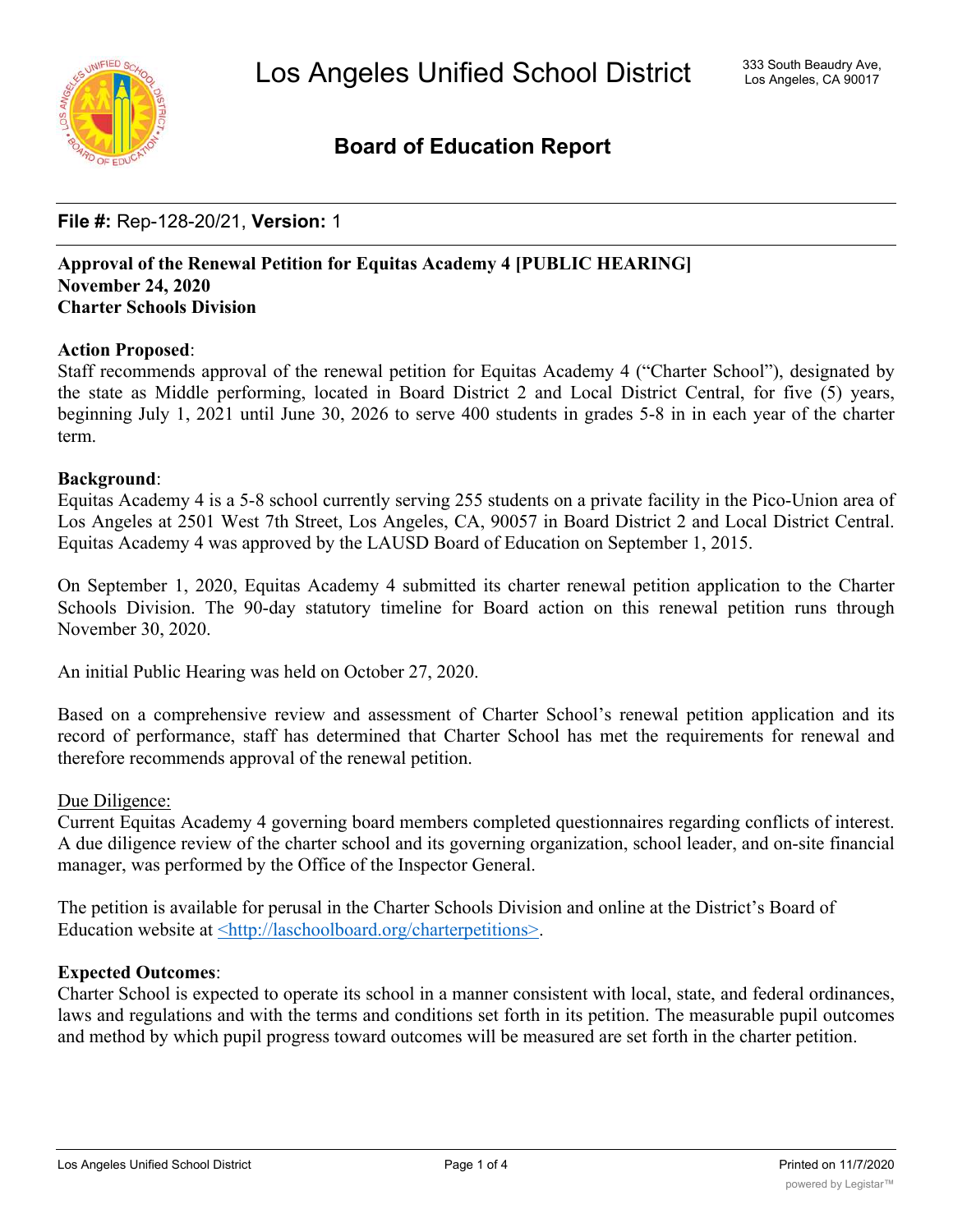### **File #:** Rep-128-20/21, **Version:** 1

### **Board Options and Consequences**:

"Yes" - If the Board adopts the recommendation of approval of the renewal petition, Charter School would be authorized to continue operating as a charter school under the terms of the approved renewal petition for a five (5) year period beginning July 1, 2021.

"No" - If the Board does not adopt the recommendation of approval of the renewal petition, and instead takes specific action to deny the renewal petition, Charter School would not be authorized to continue operating as a charter school under the terms of the renewal petition. Charter School's current charter expires on June 30, 2021. The petitioners may appeal a denial to Los Angeles County Board of Education ("LACBOE") If the appeal is approved by LACBOE, Charter School would be authorized by the LACBOE. If LACBOE denies a petition on appeal, the Charter School may appeal to the State Board of Education ("SBE") which will review the appeal using an abuse of discretion standard. If the denial is reversed by the SBE, the SBE shall designate, in consultation with the petitioner, the LAUSD Board of Education or LACBOE as the chartering authority.

This Board Report No. 128-20/21, accompanying documents, and transcript of the Board meeting, shall constitute the Board of Education's adopted written findings of fact for the denial of the Charter School renewal petition.

### **Policy Implications**:

There are no policy implications at this time.

### **Budget Impact**:

State income and various other income sources to the District are reduced when current District students enroll at a charter school, and comparable or offsetting expenditure reduction may not occur in such cases. Under Education Code section 47604(c), a school district that grants a charter to a charter school to be operated by, or as, a nonprofit public benefit corporation is not held liable for the charter school's debts or obligations as long as the school district complies with all oversight responsibilities. The District will continue to have monitoring and oversight responsibility for charter school finances, as specified in the Charter Schools Act. Any modifications to the charter school's petition or operations with significant financial implications would require District approval prior to implementation. Petition approval is also contingent upon adequate liability insurance coverage.

Charter School has selected to join the LAUSD SELPA Option 3. The Charter School's fair share contribution to special education will be 10% of the charter schools' AB 602 (rate includes Base, COLA, and Growth/Decline reduced by the amount withheld for Program Specialist/Regionalized Services) and Federal IDEA revenues. This amount will be paid from the Charter School's Local Control Funding Formula ("LCFF") funds or other unrestricted revenue sources and will be allocated to support the existing District-wide administration of special education supports and services. The revenue rate will be adjusted to account for changes in the State's funding formula beginning in fiscal year 2013-2014. The amount withheld by the District from the Program Specialist/Regionalized Services in fiscal year will continue to be withheld and adjusted annually for COLA. An additional 10% of special education revenues will be retained by the District and allocated as directed by the Advisory Board and members of the LAUSD SELPA Option 3, with the leadership of the Charter-operated Program special education director. These funds will be used to support the personnel for the members of the LAUSD SELPA Option 3; build management and operating procedures to create an infrastructure to support schools in meeting the needs of students with mild to severe disabilities; and, to create and implement new programs that serve students in charter schools. If Charter School does not spend their allocation of special education funds during a fiscal year of the charter petition period, the allocation of special education funds to Charter School for the next fiscal year will be reduced in an amount equal to the unspent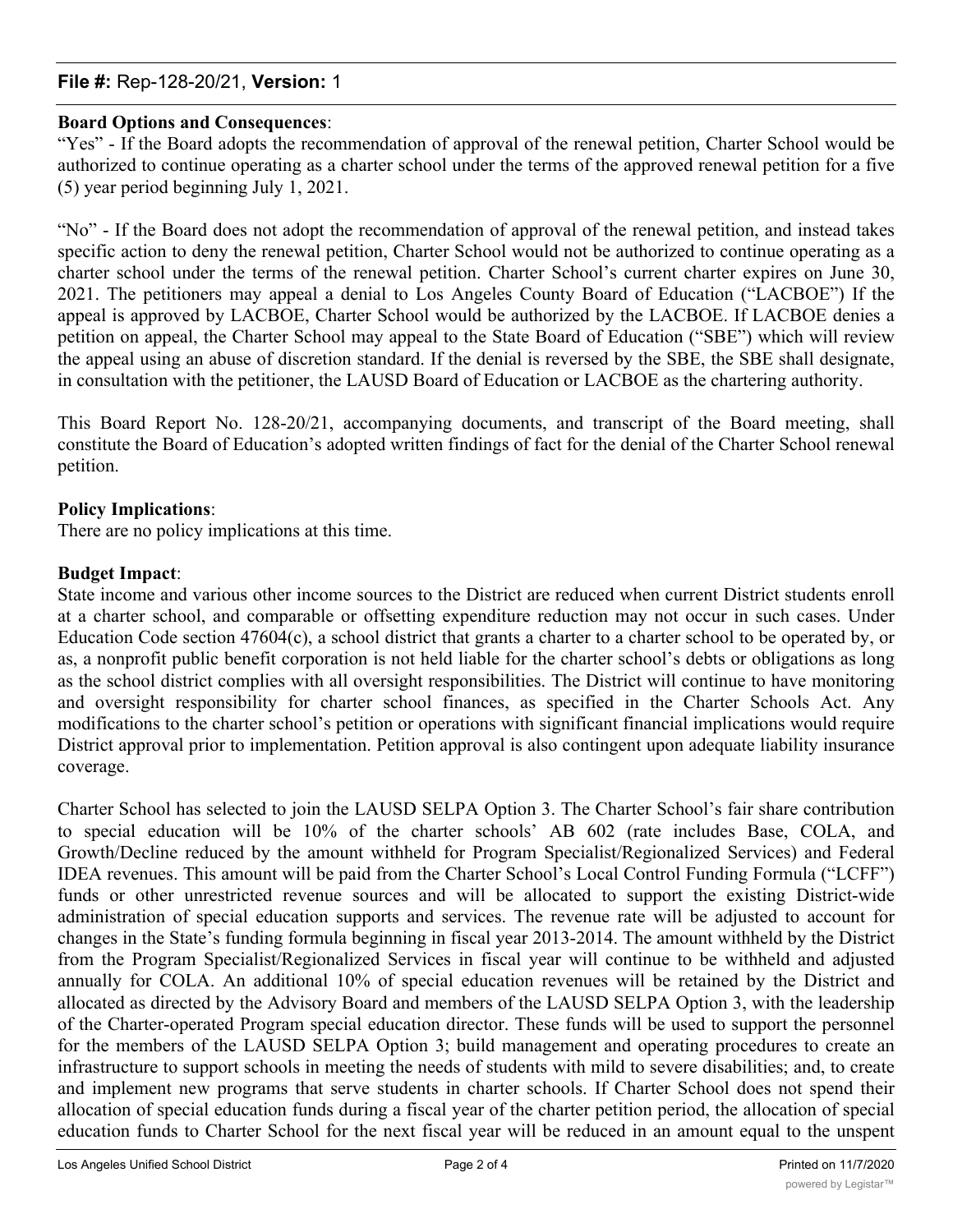### **File #:** Rep-128-20/21, **Version:** 1

special education funds of the previous fiscal year.

In addition to the payments required under this Section, the Charter School may request specific special education related services from the District through fee-for-service arrangements that will reflect the calculated cost of the requested services and will be contingent on the District's available resources.

Any change in the Option election that occurs during the term of Charter School's petition period shall be mutually agreed upon and addressed in an MOU between the charter school and the District. The new Option election shall be effective on July 1 of the next school year with the corresponding fair share contribution.

### **Student Impact**:

As stated in the Board of Education's Policy on Charter School Authorizing, "[W]hen the Board of Education authorizes a charter school, it establishes a partnership to advance its vision and mission and to accelerate gains in academic achievement and accountability for *all* of its students and public schools (*Policy*, p.2)." Based on a comprehensive review and assessment of Charter School's renewal petition application and its record of performance, staff has determined that Charter School has met the requirements for charter school renewal and therefore recommends approval of the renewal petition.

### **Issues and Analysis**:

If all pending issues, including but not limited to special education requirements, special education local planning area (SELPA) requirements, governance, fiscal and facilities matters, are not resolved at the time of the Board meeting, the item may be pulled from the agenda.

Budget and Petition available for perusal at the following link: <https://www.dropbox.com/sh/l709mrl4jbqt0rn/AAC2LRySuU5GTx0A5MGrzb8pa?dl=0>

### **Attachments:**

Attachment A - Staff Assessment and Recommendation Report Attachment B - DFS Data, DFS Resident School Data and High vs Low Performance Data Sets Attachment C - Desegregation Impact Statement

### **Informatives:**

Not applicable

**Submitted:** 11/06/20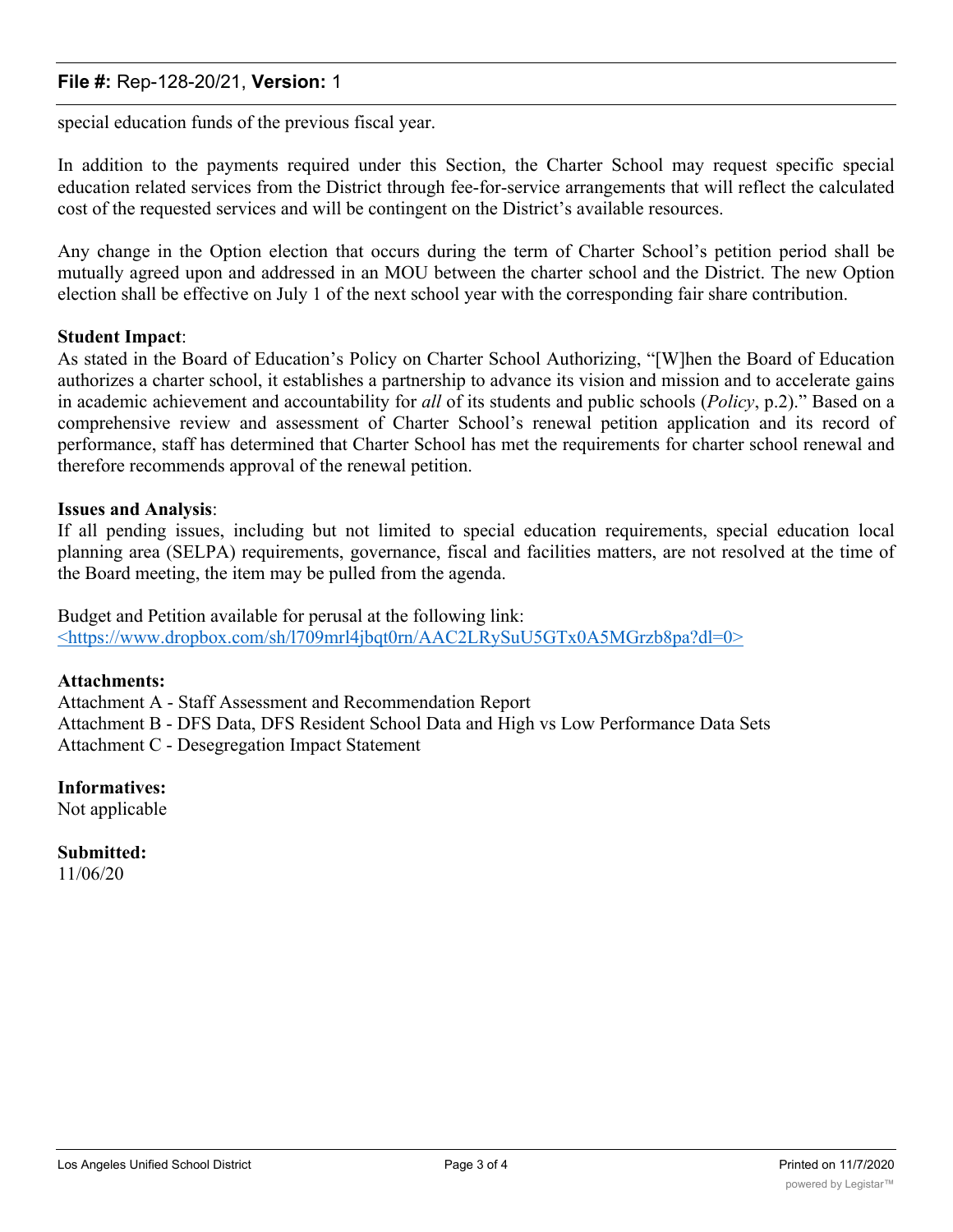**File #:** Rep-128-20/21, **Version:** 1

### **RESPECTFULLY SUBMITTED, APPROVED & PRESENTED BY:**

**AUSTIN BEUTNER JOSÉ COLE-GUTIÉRREZ** Superintendent of Schools Director

Charter Schools Division

**REVIEWED BY:**

DEVORA NAVERA REED Interim General Counsel

Approved as to form.

**REVIEWED BY:**

TONY ATIENZA Director, Budget Services and Financial Planning

\_\_\_ Approved as to budget impact statement.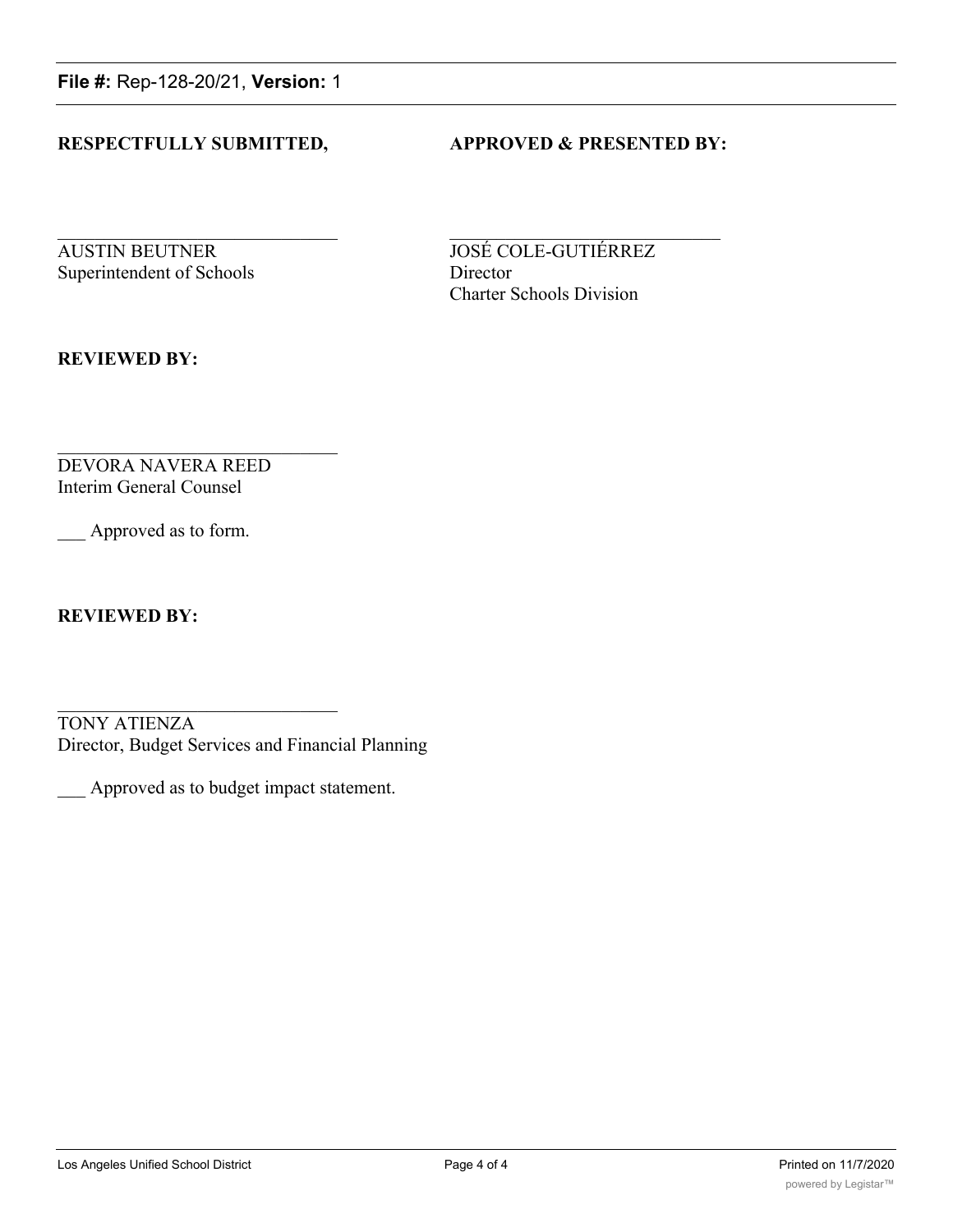# **STAFF ASSESSMENT AND RECOMMENDATION REPORT RENEWAL PETITION** ATTACHMENT A

Board of Education Report 128-20/21 November 24, 2020

| <b>School Name:</b>                                   | <b>Equitas Academy 4</b>                                                                          | <b>BOARD IS</b>                                                                                                                                                                                                                                                                                                                                                                                                                                                                                                                                                                                                                                                                                                                                                                                                                                                                                             |                                              |  |  |  |  |  |  |  |
|-------------------------------------------------------|---------------------------------------------------------------------------------------------------|-------------------------------------------------------------------------------------------------------------------------------------------------------------------------------------------------------------------------------------------------------------------------------------------------------------------------------------------------------------------------------------------------------------------------------------------------------------------------------------------------------------------------------------------------------------------------------------------------------------------------------------------------------------------------------------------------------------------------------------------------------------------------------------------------------------------------------------------------------------------------------------------------------------|----------------------------------------------|--|--|--|--|--|--|--|
| Type of Charter School:                               | <b>Start-Up Independent Charter School</b>                                                        |                                                                                                                                                                                                                                                                                                                                                                                                                                                                                                                                                                                                                                                                                                                                                                                                                                                                                                             | <b>REQUIRED TO</b><br><b>TAKE ACTION BY:</b> |  |  |  |  |  |  |  |
| <b>Charter Operator</b>                               | <b>Equitas Academy Charter School, Inc.</b>                                                       |                                                                                                                                                                                                                                                                                                                                                                                                                                                                                                                                                                                                                                                                                                                                                                                                                                                                                                             |                                              |  |  |  |  |  |  |  |
| <b>Location Code:</b>                                 | 7551                                                                                              |                                                                                                                                                                                                                                                                                                                                                                                                                                                                                                                                                                                                                                                                                                                                                                                                                                                                                                             | <b>November 30, 2020</b>                     |  |  |  |  |  |  |  |
| Type of Site(s):                                      | <b>Private</b>                                                                                    |                                                                                                                                                                                                                                                                                                                                                                                                                                                                                                                                                                                                                                                                                                                                                                                                                                                                                                             |                                              |  |  |  |  |  |  |  |
| Site Address(es):                                     |                                                                                                   | 2501 West 7th Street, Los Angeles, CA, 90057                                                                                                                                                                                                                                                                                                                                                                                                                                                                                                                                                                                                                                                                                                                                                                                                                                                                |                                              |  |  |  |  |  |  |  |
| <b>Board District(s):</b>                             | $\mathbf 2$                                                                                       | Local District(s):                                                                                                                                                                                                                                                                                                                                                                                                                                                                                                                                                                                                                                                                                                                                                                                                                                                                                          | <b>Central</b>                               |  |  |  |  |  |  |  |
| <b>Grade Levels Served:</b>                           | $5 - 8$                                                                                           | 255                                                                                                                                                                                                                                                                                                                                                                                                                                                                                                                                                                                                                                                                                                                                                                                                                                                                                                         |                                              |  |  |  |  |  |  |  |
| <b>Grade Levels Authorized</b><br>in Current Charter: | $5 - 8$                                                                                           | <b>Approved Enrollment in Current</b><br>400<br>Charter:                                                                                                                                                                                                                                                                                                                                                                                                                                                                                                                                                                                                                                                                                                                                                                                                                                                    |                                              |  |  |  |  |  |  |  |
| <b>CONSIDERATION:</b>                                 | <b>Renewal</b>                                                                                    |                                                                                                                                                                                                                                                                                                                                                                                                                                                                                                                                                                                                                                                                                                                                                                                                                                                                                                             |                                              |  |  |  |  |  |  |  |
| <b>CDE PERFORMANCE</b><br>LEVEL:                      | <b>Middle Performing</b>                                                                          |                                                                                                                                                                                                                                                                                                                                                                                                                                                                                                                                                                                                                                                                                                                                                                                                                                                                                                             |                                              |  |  |  |  |  |  |  |
| <b>STAFF</b><br><b>RECOMMENDATION:</b>                | <b>Approval</b>                                                                                   |                                                                                                                                                                                                                                                                                                                                                                                                                                                                                                                                                                                                                                                                                                                                                                                                                                                                                                             |                                              |  |  |  |  |  |  |  |
| <b>SUMMARY OF</b><br><b>STAFF FINDINGS:</b>           | <b>Criterion 1:</b><br>٠<br>petition contains<br>The<br>declarations.<br><b>Criterion 2:</b><br>٠ | Based on a comprehensive review of the renewal petition application and the<br>school's record of performance, staff has determined that the charter school has<br>met the criteria for renewal (Ed. Code § 47605, 47607 and 47607.2).<br>The charter school has presented a sound educational program<br>The petition, as revised through the petition review and revisions process,<br>contains reasonably comprehensive descriptions of all required<br>elements, including the Federal, State, and District Required Language.<br>Petitioners are demonstrably likely to successfully implement the<br>educational program set forth in the renewal petition.<br>affirmations,<br>required<br>Charter School qualifies for renewal as a [low, middle, high] performing<br>charter school based on performance indicators and pursuant to the statutory<br>renewal framework. (See full analysis below). | assurances,<br>and                           |  |  |  |  |  |  |  |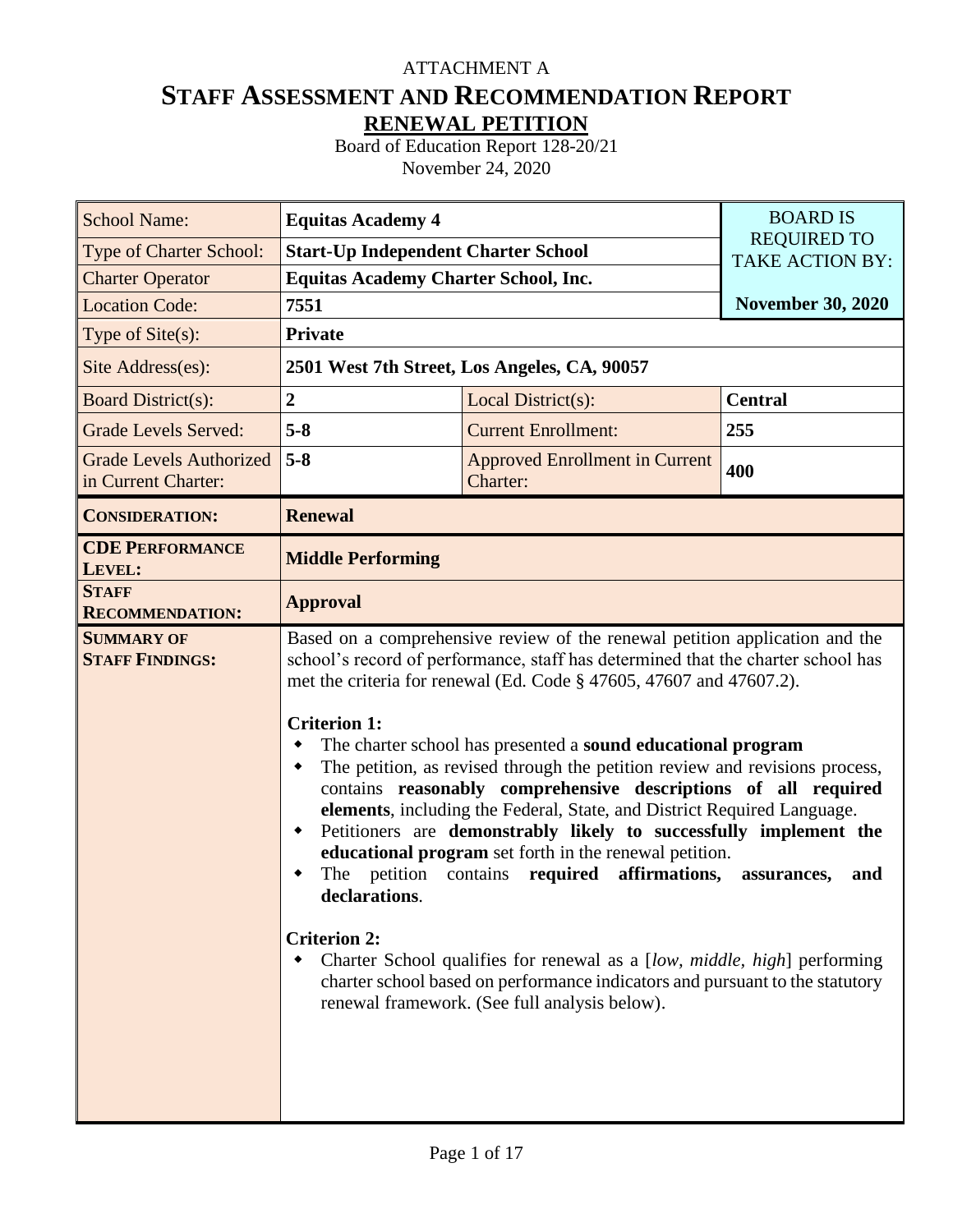|                                       | <b>Criterion 3:</b><br>At the time of renewal, Charter School does not have substantial fiscal or<br>٠<br>substantial governance factors that would lead to a finding that the Charter<br>School is demonstrably unlikely to successfully implement the program set<br>forth in the renewal petition.<br>• There is no evidence at the time of renewal that Charter School is not serving<br>all pupils who wish to attend based on data on pupil enrollment patterns.<br>In addition to the above, the petition contains a declaration of whether or not the<br>charter school shall be deemed the exclusive public employer of the employees of<br>the charter school for purposes of Chapter 10.7. Please see "Staff Review and<br>Assessment" section below for further detail. |
|---------------------------------------|-------------------------------------------------------------------------------------------------------------------------------------------------------------------------------------------------------------------------------------------------------------------------------------------------------------------------------------------------------------------------------------------------------------------------------------------------------------------------------------------------------------------------------------------------------------------------------------------------------------------------------------------------------------------------------------------------------------------------------------------------------------------------------------|
| <b>PROPOSED</b><br><b>BENCHMARKS:</b> | N/A                                                                                                                                                                                                                                                                                                                                                                                                                                                                                                                                                                                                                                                                                                                                                                                 |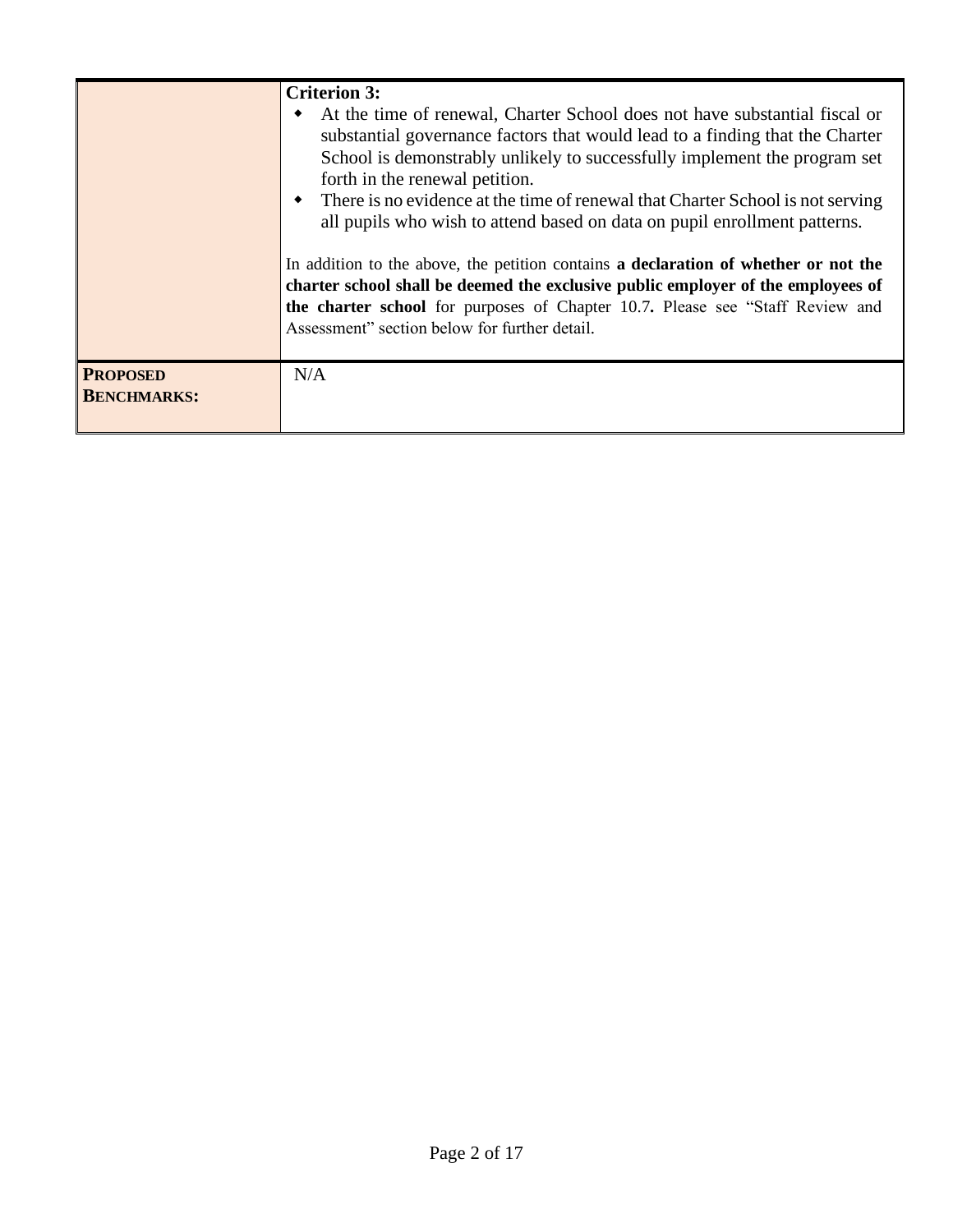# **STAFF ASSESSMENT**

# **I. ACTION PROPOSED**

Staff recommends approval, of the renewal petition for Equitas Academy 4 ("Equitas 4" or "Charter School"), located in Board District 2 and Local District Central, for a term of five (5) years, beginning July 1, 2021, until June 30, 2026 to serve up to 400 students in grades 5-8 in each year of the charter term.

# **II. CRITERIA FOR RENEWAL**

Upon submission, District staff comprehensively reviews each renewal petition application to determine whether the school has met the requirements for renewal set forth in California Education Code sections 47605, 47607, and 47607.2. As part of staff's holistic review of the renewal petition application, the charter school must be determined to be eligible for renewal under the renewal criteria prescribed in Education Code sections 47607 and 47607.2 requires a three-pronged analysis:

- **Criterion 1:** Does the renewal petition include a sound educational program, a reasonably comprehensive description of the 15 elements required for petitions, an affirmation of each of the conditions described in Education Code section 47605(e), and are petitioners likely to successfully implement the program set forth in the petition? (Ed. Code, § 47607(b).)
- Criterion 2: Is the charter school "high," "middle," or "low" performing? (see Ed. Code, §§  $47607(c)$ ,  $47607.2(a)$ , and  $47607.2(b)$ . Has the charter school attained measurable increases in academic achievement schoolwide and for numerically significant numerically significant student groups served by the charter school, and does the charter school have strong postsecondary outcomes, if applicable?
- **Criterion 3:** Is the charter school serving all pupils who wish to attend, or does the charter school have substantial fiscal or governance issues? (Ed. Code, § 47607(e).)

Charter schools designated as Dashboard Alternative School Status ("DASS") will work with LAUSD to establish renewal targets locally. (Ed. Code, § 47607(c)(7).) Please see *LAUSD Policy and Procedures for Charter School Authorizing* (LAUSD Board of Education, August 11, 2020) for more information regarding renewal criteria.

# **III. GENERAL SCHOOL INFORMATION**

|                             | <b>Equitas Academy 4</b>                                      |
|-----------------------------|---------------------------------------------------------------|
| <b>Initial</b>              | On September 1, 2015, Equitas Academy 4 was authorized by the |
| <b>Authorization:</b>       | LAUSD Board of Education to serve 400 students in grades 5-8. |
|                             |                                                               |
| <b>Most Recent</b>          | N/A                                                           |
| <b>Renewal</b>              |                                                               |
| <b>Approved Material</b>    | N/A                                                           |
| <b>Revisions of Current</b> |                                                               |
| <b>Charter:</b>             |                                                               |
| <b>Board Benchmarks in</b>  | N/A                                                           |

### **A. School History**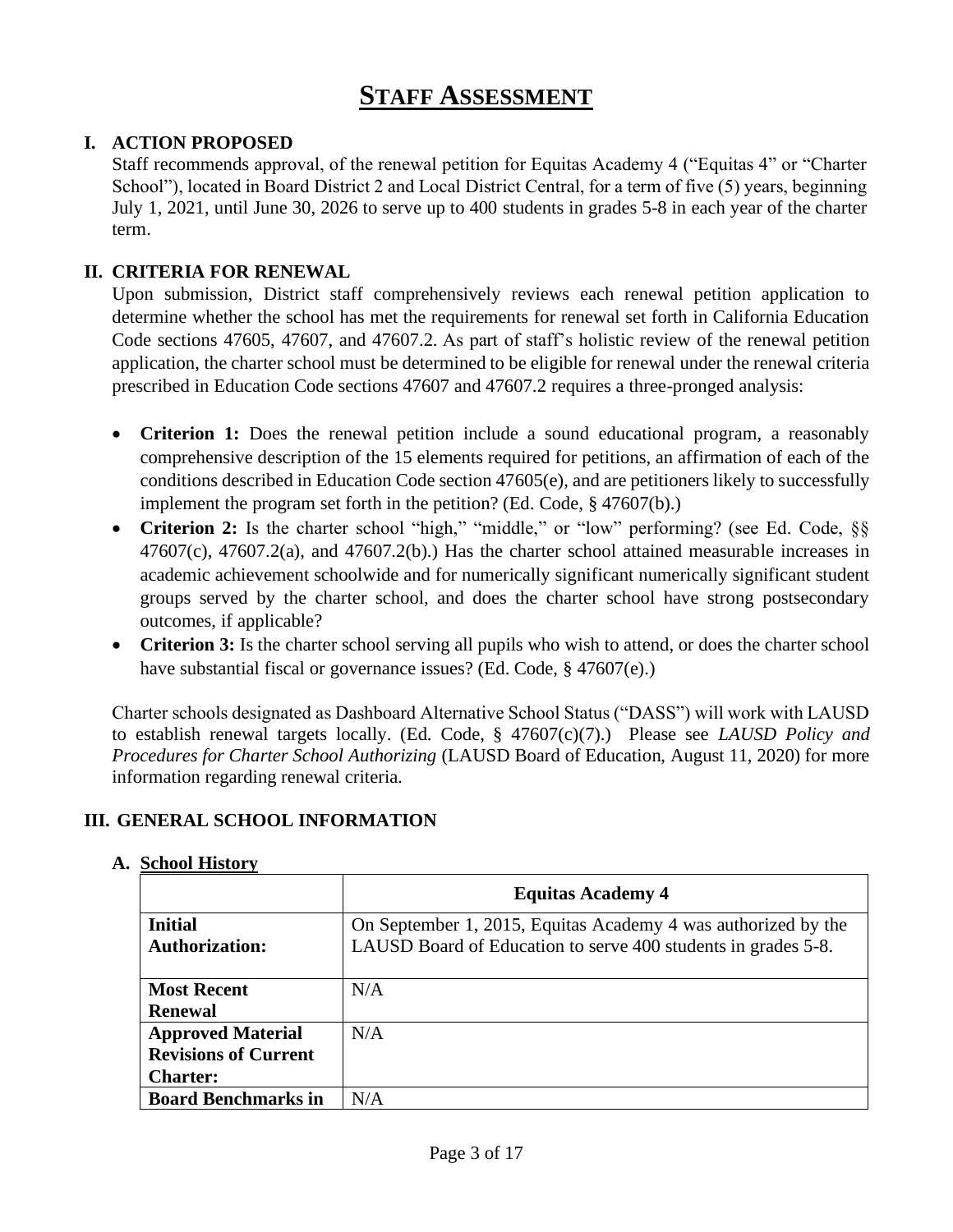|                              | <b>Equitas Academy 4</b>                                                                                            |
|------------------------------|---------------------------------------------------------------------------------------------------------------------|
| <b>Current Charter</b>       |                                                                                                                     |
| Term:                        |                                                                                                                     |
| <b>Submission of Renewal</b> | Equitas Academy 4 submitted its renewal petition application on                                                     |
| <b>Petition Application:</b> | September 1, 2020. The 90-day statutory timeline for Board action<br>on the petition runs through November 30, 2020 |
| <b>Concurrent Request</b>    | N/A                                                                                                                 |
| for Material Revision:       |                                                                                                                     |

# **B. Educational Program**

|                                                       | <b>Equitas Academy 4</b>                                                                                                                                                                                                                                                                                                                                                                                                                                                                                                                                                                                                                                                                                                                                                                                                                                                                                                                                          |
|-------------------------------------------------------|-------------------------------------------------------------------------------------------------------------------------------------------------------------------------------------------------------------------------------------------------------------------------------------------------------------------------------------------------------------------------------------------------------------------------------------------------------------------------------------------------------------------------------------------------------------------------------------------------------------------------------------------------------------------------------------------------------------------------------------------------------------------------------------------------------------------------------------------------------------------------------------------------------------------------------------------------------------------|
| <b>Key Features of</b><br><b>Educational Program:</b> | Equitas Academy 4 offers a structured achievement-based<br>educational program designed to prepare students for college<br>preparatory high schools and eventually college. The instructional<br>model includes the following features:<br>• Emphasis on strengthening fundamental skills in literacy and<br>math, and mastery of core content courses like Social Studies<br>and Science through the application of the same learned skills.<br>• Classroom settings emphasize college readiness and awareness<br>in an environment designed to reflect the school's vision for<br>post-secondary opportunities and as a place that provides<br>students learning venues to develop academic, citizenship, and<br>life skills through independent and collaborative instruction.<br>• A data driven system of evaluation for schoolwide and<br>classroom group performance, as well as, individual student<br>performance that dictates instructional decisions. |
| <b>English Learner</b><br><b>Master Plan:</b>         | Equitas Academy 4 implements its own English Learner Master<br>Plan which includes the following features:<br>• Teachers implement both Integrated and Designated English<br>Language Development (ELD) instruction with leveled<br>instructional materials.<br>• The school uses an inclusive Structured English Immersion<br>(SEI) Program, which includes: (1) screening and monitoring<br>process, (2) reading interventions, (3) vocabulary building, (4)<br>academic English development, and (5) peer learning<br>opportunities in all courses to support English Learners (ELs)<br>in developing their listening, speaking, reading and writing<br>skills.                                                                                                                                                                                                                                                                                                |
| <b>Special Education</b><br><b>SELPA</b>              | Equitas Academy 4 participates in LAUSD SELPA Option 3.                                                                                                                                                                                                                                                                                                                                                                                                                                                                                                                                                                                                                                                                                                                                                                                                                                                                                                           |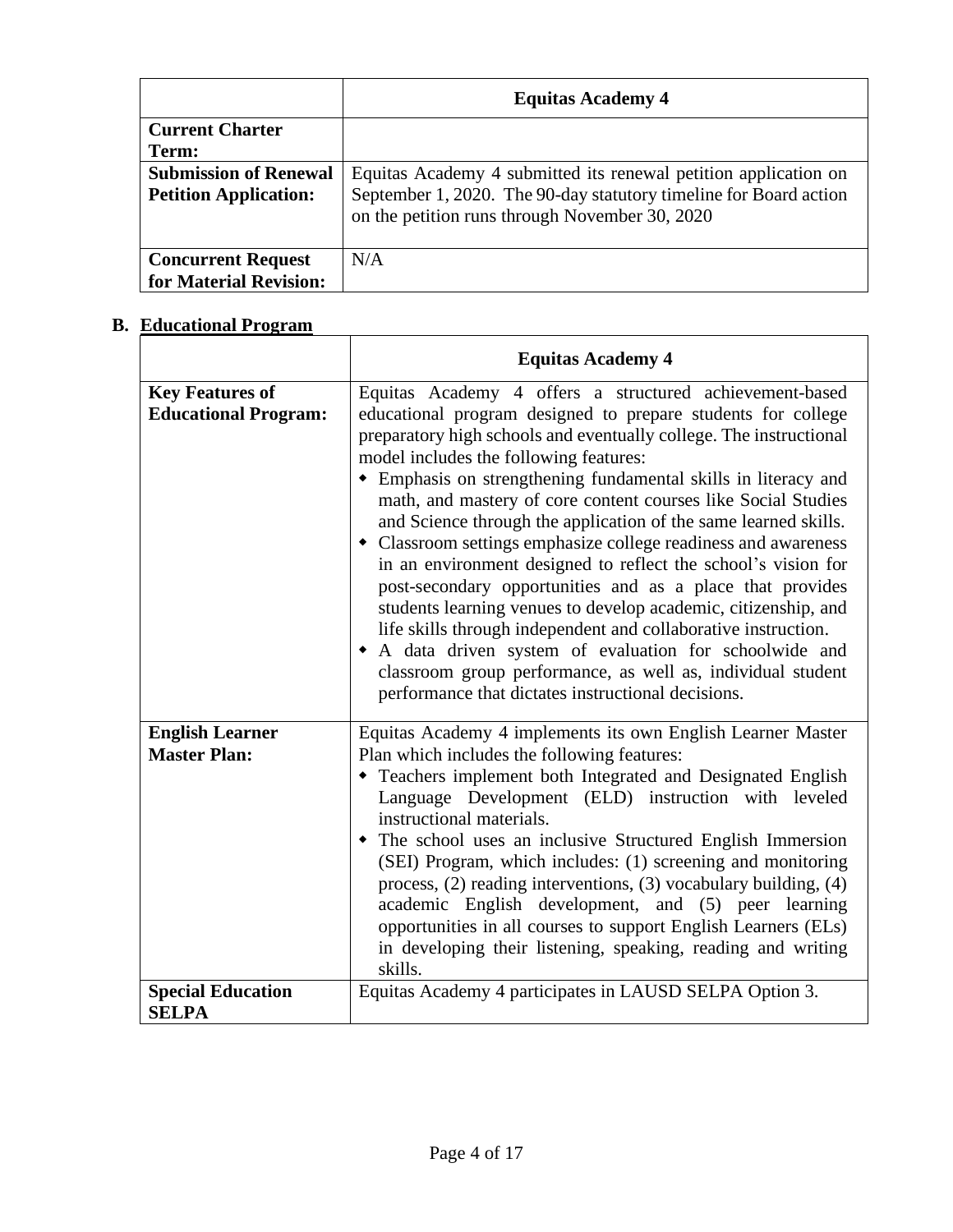### **C. Student Enrollment and Population**

|                   | Equitas Academy 4: 2019-20 Enrollment by Ethnicity and Subgroup |                         |                                                                          |                       |                                           |                                    |                                      |                                |                |                   |                    |                                                                                                               |                       |                                                                                   |                                        |                                              |                    |
|-------------------|-----------------------------------------------------------------|-------------------------|--------------------------------------------------------------------------|-----------------------|-------------------------------------------|------------------------------------|--------------------------------------|--------------------------------|----------------|-------------------|--------------------|---------------------------------------------------------------------------------------------------------------|-----------------------|-----------------------------------------------------------------------------------|----------------------------------------|----------------------------------------------|--------------------|
| <b>Enrollment</b> | Meal<br>F/R<br>$\approx$                                        | ш<br>ব<br>O<br>$\aleph$ | <b>Jat</b><br>đia<br>$\overline{\mathfrak{L}}$<br>S<br>ь<br>ă<br>◅<br>৯ৎ | sian<br>⋖<br>$\aleph$ | ٤<br>ŏ<br>č<br>African<br>Bla<br>$\aleph$ | e<br>dsila<br>ear<br>믿<br>$\aleph$ | o<br>Ξ.<br>$\Omega$<br>듵<br>$\aleph$ | ᅩ<br>ҍ<br>ō<br>stei<br>õ<br>৯ৎ | Homeless<br>৯ৎ | atino<br>$\aleph$ | 굡<br>Migrant<br>৯ৎ | ∼<br>waiian<br>Ъe<br>nalal<br>$\overline{\mathbf{a}}$<br>Pac.<br>$\vec{a}$<br>–<br>$\overline{O}$<br>$\aleph$ | Reported<br>Not<br>৯ৎ | ਹ<br>conom<br>antageo<br>$\omega$<br><u>.ŏ</u><br>isad<br>Š<br>$\cap$<br>$\aleph$ | with<br>Disabilities<br>Students<br>৯ৎ | More<br>ō<br>Races<br><b>Iwo</b><br>$\aleph$ | ω<br>£<br>$\aleph$ |
| 152               | 89.5                                                            | 0.0                     | 0.0                                                                      | 0.7                   | 3.3                                       | 20.4                               | 1.3                                  | 2.0                            | 0.0            | 94.1              | 0.0                | 0.0                                                                                                           | 0.0                   | 92.8                                                                              | 0.0                                    | 0.0                                          | 0.7                |

Data Source: DataQuest, Student and Downloadable Data File https://www.cde.ca.gov/ds/sd/sd

### **D. Charter School Operator**

Equitas Academy 4 is operated by Equitas Academy Charter School, Inc., a California nonprofit public benefit corporation that also operates five (5) other LAUSD-authorized charter schools.

### **IV. STAFF REVIEW AND ASSESSMENT**

Based on a comprehensive review of the renewal petition application and the school's record of performance, staff has determined that the charter school has met the standards and criteria for renewal. Staff findings include the following:

# **A. Criterion 1: Does the renewal petition include a sound educational program, a reasonably comprehensive description of the 15 elements required for petitions, an affirmation of each of the conditions described in Education Code section 47605(e), and are petitioners likely to successfully implement the program set forth in the petition?**

Yes, the charter school has presented a sound educational program; a reasonably comprehensive petition with the requisite affirmations and the Federal, State, and District Required Language; and petitioners are likely to successfully implement the educational program for its targeted student population. The petition sufficiently addresses and is consistent with the applicable legal and policy requirements, including but not limited to the identification of appropriate performance targets and description of an instructional program aligned to state performance standards and the salient needs of the target student population. Please see discussion of the charter school's record of academic performance in the section below.

# **B. Criterion 2: Is the charter school "high," "middle," or "low" performing? (see Ed. Code, §§ 47607(c), 47607.2(a), and 47607.2(b).) Has the charter school attained measurable increases in academic achievement schoolwide and for numerically significant numerically significant student groups served by the charter school, and does the charter school have strong postsecondary outcomes, if applicable?**

Yes, the school has been classified by the state as Middle performing in 2019-2020. Please see discussion of the charter school's record of academic performance in the section below.

### Charter Renewal Term

For Middle Performing schools, pursuant to Education Code section 47607.2(b), the LAUSD Board shall consider the following: 1) The schoolwide performance and performance of all subgroups of pupils served by the charter school on both the state and local indicators on the California School Dashboard; 2) The LAUSD Board shall provide greater weight to the performance on measurements of academic performance on the California School Dashboard; 3) Until January 1, 2026, the LAUSD Board shall also consider clear and convincing evidence,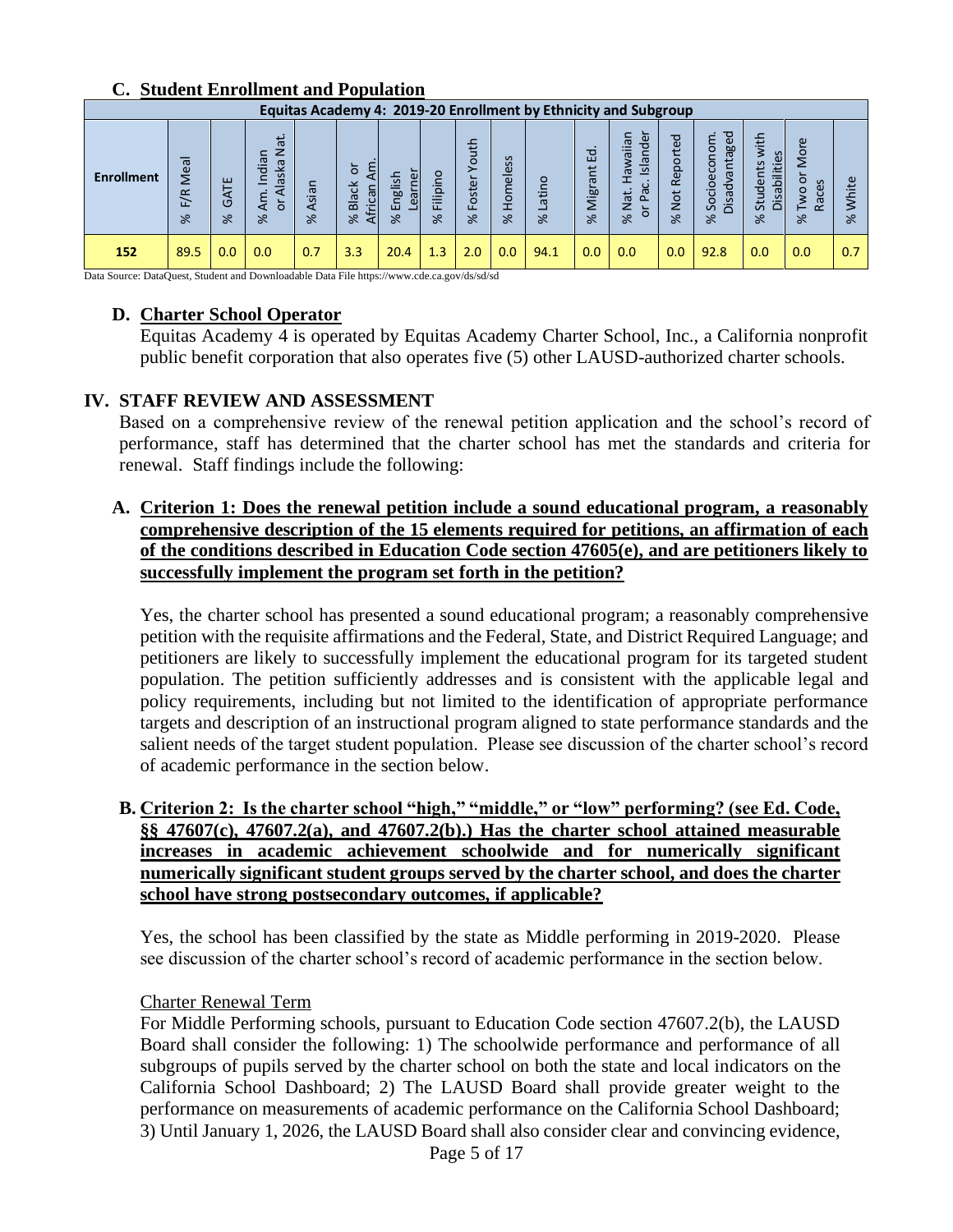demonstrated by verified data, showing either of the following: a. The charter school achieved measurable increases in academic achievement, as defined by at least one year's progress for each year in school, or b. Strong postsecondary outcomes, as defined by college enrollment, persistence, and completion rates equal to similar peers.

The charter school's record of performance during the term of the charter reflects the following specific factors:

# **1.** *Student Achievement and Educational Performance*

a. Summary

Equitas Academy 4 has been identified by the state as a Middle performing charter school. In review of the 2018 and 2019 Distance from Standard (DFS), the charter school performed higher than the state in ELA schoolwide and for the majority of numerically significant subgroups. In Math, the charter school's DFS in 2018 was higher than the state's schoolwide and for all numerically significant subgroups, and in 2019 the charter school was lower than the state's DFS, but higher than the state for the majority of numerically significant subgroups.

b. Measurements of Academic Performance on the California School Dashboard As context, the state utilizes the colors received on all state indicators to determine the performance classification for charter schools. Please see the table below for more information on this school.

|       | <b>Equitas Academy 4</b> |      |                                  |                               |                        |                        |                        |  |  |  |  |  |  |  |
|-------|--------------------------|------|----------------------------------|-------------------------------|------------------------|------------------------|------------------------|--|--|--|--|--|--|--|
| Years | <b>ELA</b>               | Math | <b>EL Progress</b><br>Indicator* | College / Career<br>Indicator | <b>Chronic Absent.</b> | <b>Graduation Rate</b> | <b>Suspension Rate</b> |  |  |  |  |  |  |  |
| 2018  | <b>NPC</b>               | NPC. | <b>NPC</b>                       | N/A                           | <b>NPC</b>             | N/A                    | <b>NPC</b>             |  |  |  |  |  |  |  |
| 2019  | o.                       |      | <b>NPC</b>                       | N/A                           |                        | N/A                    |                        |  |  |  |  |  |  |  |

Data Source: DataQuest, Student and Downloadable Data File https://www.cde.ca.gov/ds/sd/sd

\*For the ELPI, the state uses status level as a proxy for color on the 2019 Dashboard where there are at least 30 students tested. (Note: There is no status level for 2018). NPC: No performance color

> The recommendation for renewal has considered the schoolwide performance and performance of numerically significant subgroups served by the charter school on the state and local indicators, providing greater weight to performance on measurements of academy performance. In addition to the state and local indicators, the recommendation considered whether there was clear and convincing evidence showing the school demonstrated measurable increases in academic achievement, as defined by at least one year's progress in each year in school, and strong postsecondary outcomes, as defined by college enrollment, persistence, and completion rates equal to similar peers, as applicable.

Please see attached *Equitas Academy 4* Data Set.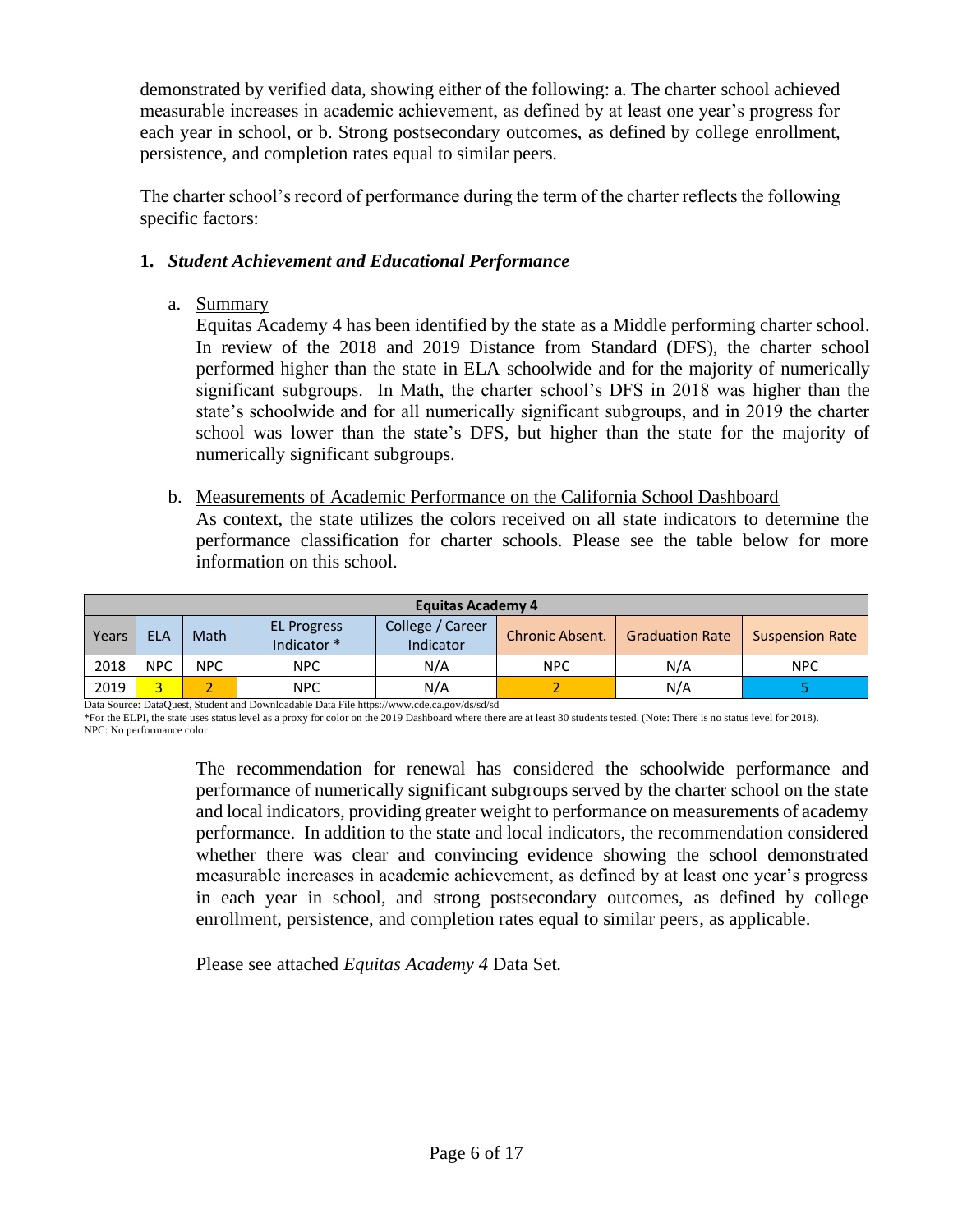| Distance from Standard Schoolwide and Numerically Significant Subgroups:            |                                                                 |                           |                                         |                                        |                                                    |                                                                            |               |                                         |                                               |                                                    |  |  |  |
|-------------------------------------------------------------------------------------|-----------------------------------------------------------------|---------------------------|-----------------------------------------|----------------------------------------|----------------------------------------------------|----------------------------------------------------------------------------|---------------|-----------------------------------------|-----------------------------------------------|----------------------------------------------------|--|--|--|
| Equitas Academy 4 - (ELA Grades) Academic Indicator - CA School Dashboard Indicator |                                                                 |                           |                                         |                                        |                                                    |                                                                            |               |                                         |                                               |                                                    |  |  |  |
| Subgroup                                                                            | <b>Number</b><br>of<br><b>Students</b><br>with<br><b>Scores</b> | 2018<br>Color             | <b>School</b><br>2018<br>Average<br>DFS | <b>State</b><br>2018<br>Average<br>DFS | <b>School to</b><br><b>State DFS</b><br>Comparison | <b>Number</b><br><sub>of</sub><br><b>Students</b><br>with<br><b>Scores</b> | 2019<br>Color | <b>School</b><br>2019<br>Average<br>DFS | <b>State</b><br>2019<br>Average<br><b>DFS</b> | <b>School to</b><br><b>State DFS</b><br>Comparison |  |  |  |
| <b>All Students</b>                                                                 | 69                                                              | <b>No</b><br><b>Color</b> | 23.5                                    | $-6.0$                                 | <b>Higher</b>                                      | 132                                                                        | Yellow        | $-1.0$                                  | $-2.5$                                        | <b>Higher</b>                                      |  |  |  |
| English Learner                                                                     | 33                                                              | No<br>Color               | $-23.5$                                 | $-47.1$                                | <b>Higher</b>                                      | 54                                                                         | <b>Orange</b> | $-47.3$                                 | $-45.1$                                       | Lower                                              |  |  |  |
| Latino                                                                              | 65                                                              | No.<br>Color              | 17.5                                    | $-31.3$                                | <b>Higher</b>                                      | 125                                                                        | Orange        | $-5.3$                                  | $-26.6$                                       | Higher                                             |  |  |  |
| Socioeconomically<br>Disadvantaged                                                  | 67                                                              | No.<br>Color              | 18.3                                    | $-34.7$                                | <b>Higher</b>                                      | 125                                                                        | Yellow        | $-3.1$                                  | $-30.1$                                       | Higher                                             |  |  |  |

# c. English Language Arts Indicator Distance from Standard Schoolwide and Numerically Significant Subgroups:

Data Source: DataQuest, Student and Downloadable Data File https://www.cde.ca.gov/ds/sd/sd/

For classification purposes of High, Middle or Low performance, the state removed four student subgroups (White, Asian, Two or More Races, Filipino). For the purpose of status and change, all numerically significant subgroups are included for the state, which include scores that span tested grades from K-12

> As seen in the above table, in 2018 and 2019, the charter schools Distance from Standard (DFS) was higher than the state's DFS.

> In 2018 and 2019, the school had three numerically significant subgroups (English Learners, Latino and Socioeconomically Disadvantaged) for ELA. In both 2018 and 2019, the charter school's numerically significant subgroups were higher than the state's DFS for those subgroups, with the exception of the English Learners (EL) subgroup in 2019, which was lower by 2.2 points. In reviewing the EL subgroup performance, the team considered the charter school's performance level in the English Learner Progress Indicator (Very High) and Reclassification Rates (higher than state) as documented in those sections of this report.

> School leadership shared that they are meeting the needs of English Learners by adding personnel, specifically a Director of ELD and an ELD Lead Teacher. They also conduct monthly progress monitoring for English Learners, enhanced the support and resources to ELD teachers, and implemented a Phonics curriculum.

|                                    | Equitas Academy 4 - (ELA Grades) Academic Indicator - CA School Dashboard Indicator |                           |               |                        |                               |                        |                                                                 |               |                     |                                         |                        |                  |  |
|------------------------------------|-------------------------------------------------------------------------------------|---------------------------|---------------|------------------------|-------------------------------|------------------------|-----------------------------------------------------------------|---------------|---------------------|-----------------------------------------|------------------------|------------------|--|
| Subgroup                           | <b>Number</b><br>of<br><b>Students</b><br>with<br><b>Scores</b>                     | 2018<br>Color             | <b>Change</b> | <b>Change</b><br>Level | <b>State</b><br><b>Change</b> | <b>Change</b><br>Level | <b>Number</b><br><b>of</b><br>Students<br>with<br><b>Scores</b> | 2019<br>Color | Change <sup>1</sup> | Change<br>Level                         | <b>State</b><br>Change | Change<br>Level  |  |
| <b>All Students</b>                | 69                                                                                  | <b>No</b><br><b>Color</b> | $-$           | <b>No Datal</b>        | 2.2                           | <b>Maintained</b>      | 132                                                             | Yellow        | $-25.3$             | <b>Declined</b><br><b>Significantly</b> | 3.7                    | <b>Increased</b> |  |
| English Learner                    | 33                                                                                  | No.<br>Color              | --            | No Data                | 3.3                           | Increased              | 54                                                              | <b>Orange</b> | $-24.0$             | <b>Declined</b><br><b>Significantly</b> | 3.1                    | Increased        |  |
| Latino                             | 65                                                                                  | No<br>Color               | --            | No Data                | 3.2                           | Increased              | 125                                                             | <b>Orange</b> | $-23.7$             | <b>Declined</b><br>Significantly        | 4.5                    | Increased        |  |
| Socioeconomically<br>Disadvantaged | 67                                                                                  | No<br>Color               | --            | No Data                | 4.0                           | Increased              | 125                                                             | Yellow        | $-22.3$             | <b>Declined</b><br>Significantly        | 4.4                    | Increased        |  |

Change Level Schoolwide and Numerically Significant Subgroups:

Data Source: DataQuest, Student and Downloadable Data File https://www.cde.ca.gov/ds/sd/sd/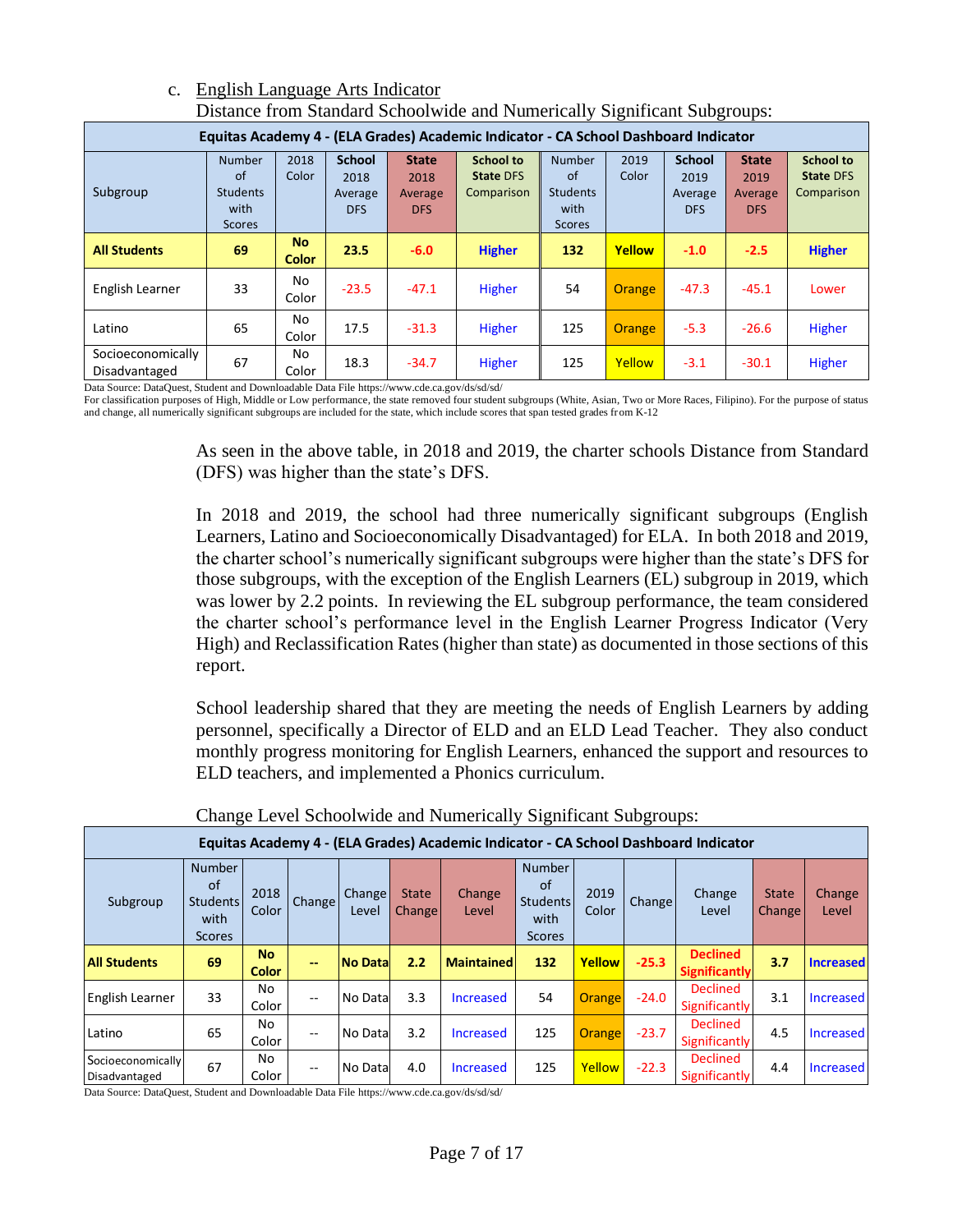As seen in the table above, data was not available for the charter school's Change Level in 2018 schoolwide and for numerically significant subgroups. In 2019, the charter school Declined Significantly schoolwide and for all numerically significant subgroups.

The 2019 school year was the first year of comparison data available for Equitas Academy 4. School leadership shared, in 2019, the school was impacted by high teacher turn-over resulting in a 30% teacher retention rate. As a result, the school now conducts anonymous work environment surveys for staff and provides increased coaching support for teachers. In addition, school leadership shared that in order to address the significant declines in ELA schoolwide and for numerically significant subgroups, the school implemented the following: hired more personnel (Director of Academics and Director of ELD), strengthened professional development opportunities for all staff, implemented Northwest Evaluation Association (NWEA) Measures of Academic Progress (MAP) testing three times a year, and increased ELA instructional supports for student subgroups, including a Social Emotional Learning (SEL) curriculum schoolwide.

| Equitas Academy 4 - (Math Grades) Academic Indicator - CA School Dashboard Indicator |                 |                           |               |              |                   |                 |               |               |              |                  |  |  |  |
|--------------------------------------------------------------------------------------|-----------------|---------------------------|---------------|--------------|-------------------|-----------------|---------------|---------------|--------------|------------------|--|--|--|
|                                                                                      | <b>Number</b>   | 2018                      | <b>School</b> | <b>State</b> | School to         | <b>Number</b>   | 2019          | <b>School</b> | <b>State</b> | School to        |  |  |  |
|                                                                                      | of              | Color                     | 2018          | 2018         | <b>State DFS</b>  | of              | Color         | 2019          | 2019         | <b>State DFS</b> |  |  |  |
| Subgroup                                                                             | <b>Students</b> |                           | Average       | Average      | <b>Comparison</b> | <b>Students</b> |               | Average       | Average      | Comparison       |  |  |  |
|                                                                                      | with            |                           | <b>DFS</b>    | <b>DFS</b>   |                   | with            |               | <b>DFS</b>    | <b>DFS</b>   |                  |  |  |  |
|                                                                                      | <b>Scores</b>   |                           |               |              |                   | <b>Scores</b>   |               |               |              |                  |  |  |  |
| <b>All Students</b>                                                                  | 70              | <b>No</b><br><b>Color</b> | $-31.5$       | $-36.4$      | <b>Higher</b>     | 133             | <b>Orange</b> | $-46.2$       | $-33.5$      | <b>Lower</b>     |  |  |  |
| English Learner                                                                      | 34              | No<br>Color               | $-62.8$       | $-69.9$      | <b>Higher</b>     | 55              | Orange        | $-87.1$       | $-68.6$      | Lower            |  |  |  |
| Latino                                                                               | 66              | No<br>Color               | $-37.1$       | $-65.8$      | <b>Higher</b>     | 126             | <b>Orange</b> | $-50.5$       | $-62.2$      | Higher           |  |  |  |
| Socioeconomically<br>Disadvantaged                                                   | 68              | No.<br>Color              | $-36.9$       | $-67.4$      | Higher            | 126             | Orange        | $-48.9$       | $-63.7$      | Higher           |  |  |  |

### d. Math Academic Indicator Distance from Standard Schoolwide and Numerically Significant Subgroups:

Data Source: DataQuest, Student and Downloadable Data File https://www.cde.ca.gov/ds/sd/sd/

For classification purposes of High, Middle or Low performance, the state removed four student subgroups (White, Asian, Two or More Races, Filipino). For the purpose of status and change, all numerically significant subgroups are included for the state, which include scores that span tested grades from K-12

> As seen in the above table, in Math for 2018 the charter school's DFS was higher than the State's DFS, but in 2019 the charter school's DFS was lower than the State's. In 2018 and 2019, the school had three numerically significant subgroups (English Learners, Latino and Socioeconomically Disadvantaged) for Math. In 2018, all subgroups performed higher than the State's DFS for those subgroups. In 2019, the majority of the subgroups performed higher than the state's DFS for those subgroups, with the exception of the English Learners (EL) subgroup. For 2019, the EL subgroup was lower than the state's DFS for that subgroup.

> School leadership shared that they are meeting the needs of all students by adding personnel, including a Director of Academics, to build capacity in this area as well as enhanced professional development for teachers to increase students' opportunities in Math through additional courses and interventions. The school leadership also shared that to address the needs of English Learners in Math they added personnel (Director of ELD and an ELD Lead Teacher), implemented monthly progress monitoring for English Learners,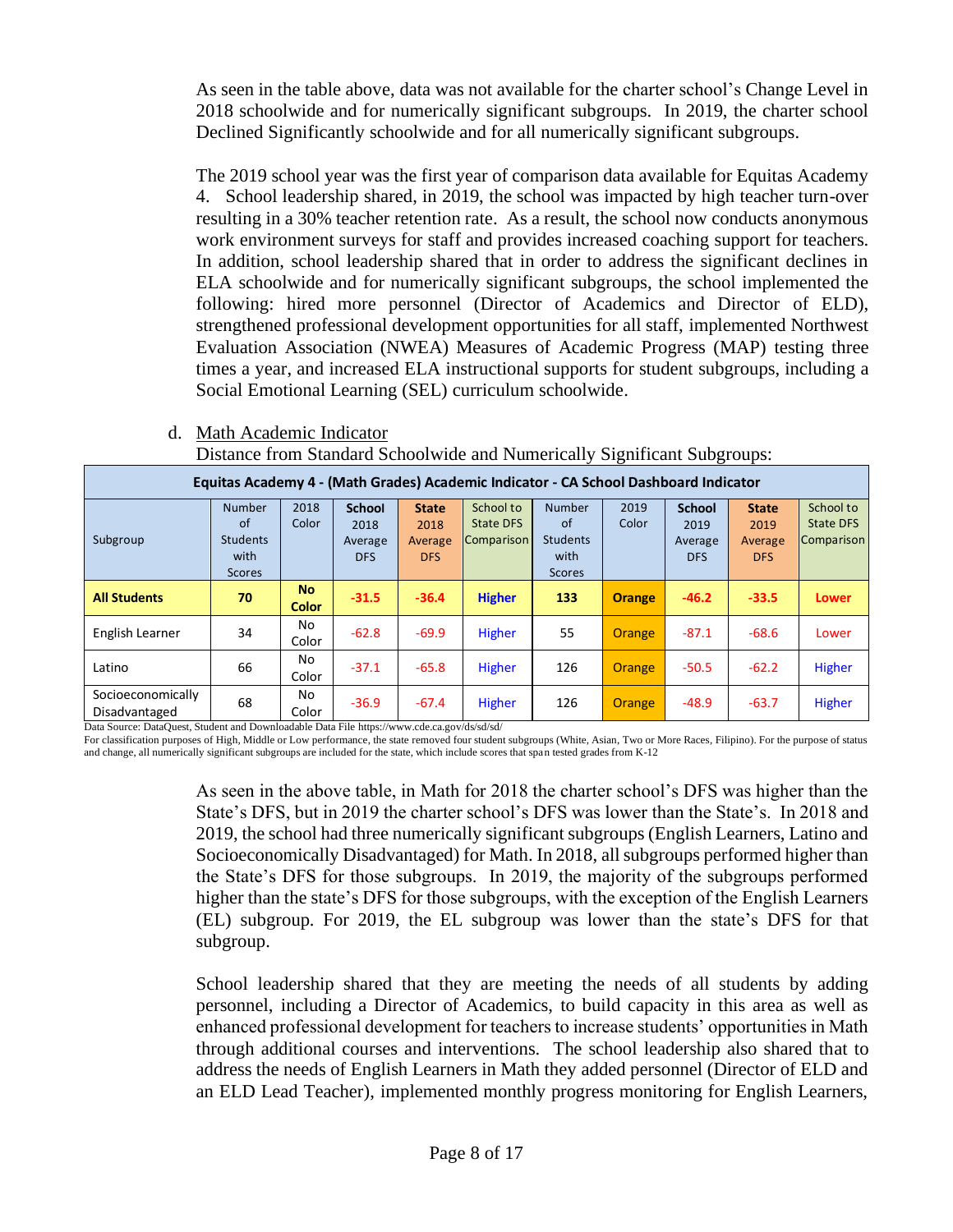and enhanced support and resources to ELD teachers with emphasis on strengthening Math academic language development.

| Equitas Academy 4 - (Math Grades) Academic Indicator - CA School Dashboard Indicator |                                                          |                    |        |                   |                               |                        |                                                          |               |         |                                  |                               |                   |
|--------------------------------------------------------------------------------------|----------------------------------------------------------|--------------------|--------|-------------------|-------------------------------|------------------------|----------------------------------------------------------|---------------|---------|----------------------------------|-------------------------------|-------------------|
| Subgroup                                                                             | <b>Number</b><br>of<br>Students<br>with<br><b>Scores</b> | 2018<br>Color      | Change | Change<br>Level   | <b>State</b><br><b>Change</b> | <b>Change</b><br>Level | <b>Number</b><br>of<br>Students<br>with<br><b>Scores</b> | 2019<br>Color | Change  | Change<br>Level                  | <b>State</b><br><b>Change</b> | Change<br>Level   |
| <b>All Students</b>                                                                  | 70                                                       | <b>No</b><br>Color | --     | <b>No</b><br>Data | 1.3                           | <b>Maintained</b>      | 133                                                      | <b>Orange</b> | $-15.0$ | <b>Declined</b>                  | 2.9                           | <b>Maintained</b> |
| English Learner                                                                      | 34                                                       | No<br>Color        | $- -$  | No Data           | 1.5                           | Maintained             | 55                                                       | <b>Orange</b> | $-22.8$ | <b>Declined</b><br>Significantly | 2.2                           | Maintained        |
| Latino                                                                               | 66                                                       | No<br>Color        | $-$    | No Data           | 1.7                           | Maintained             | 126                                                      | <b>Orange</b> | $-14.0$ | Declined                         | 3.4                           | Increased         |
| Socioeconomically<br>Disadvantaged                                                   | 68                                                       | No<br>Color        | $- -$  | No Data           | 2.3                           | Maintained             | 126                                                      | <b>Orange</b> | $-12.5$ | <b>Declined</b>                  | 3.4                           | Increased         |

Change Level Schoolwide and Numerically Significant Subgroups:

Data Source: DataQuest, Student and Downloadable Data File https://www.cde.ca.gov/ds/sd/sd/

For classification purposes of High, Middle or Low performance, the state removed four student subgroups (White, Asian, Two or More Races, Filipino). For the purpose of status and change, all numerically significant subgroups are included for the state, which include scores that span tested grades from K-12

> As seen in the table above, data is not available for the charter school's Change Level in 2018 schoolwide and for numerically significant subgroups. In 2019, the charter school Declined schoolwide and for the majority of numerically significant subgroups, with the exception of the English Learners subgroup, which Declined Significantly.

> The 2019 school year was the first year of comparison data for Equitas Academy 4. School leadership shared that in order to address the declines in Math schoolwide and for the majority of numerically significant subgroups as well as the significant decline for English Learners, the school implemented the following: increased student progress monitoring, including NWEA (MAP) testing three times a year; increased student opportunities to participate in Math courses and interventions; hired more personnel (Director of Academics and Director of ELD); strengthened professional development related to the unique needs and supports for student subgroups, which included techniques to build Math academic vocabulary for English Learners and a Social Emotional Learning (SEL) curriculum schoolwide. The CSD will continue to monitor through oversight.

# e. English Learner Progress Academic Indicator

Percentage of English Learners Making Progress Toward English Proficiency:

| Equitas Academy 4 - English Learner Progress Indicator - CA School Dashboard Indicator |                                                              |                                                                                              |                      |                                                                                                     |                      |  |  |  |  |  |  |
|----------------------------------------------------------------------------------------|--------------------------------------------------------------|----------------------------------------------------------------------------------------------|----------------------|-----------------------------------------------------------------------------------------------------|----------------------|--|--|--|--|--|--|
|                                                                                        |                                                              | 2019 School                                                                                  | <b>2019 State</b>    |                                                                                                     |                      |  |  |  |  |  |  |
| Subgroup                                                                               | <b>Number</b><br>of<br>English<br>Learner<br><b>Students</b> | Percentage of<br>English<br>Learners<br>making<br>progress<br>towards English<br>proficiency | Performance<br>Level | Percentage of<br>English<br><b>Learners</b><br>making<br>progress<br>towards English<br>proficiency | Performance<br>Level |  |  |  |  |  |  |
| <b>English Learner</b>                                                                 | 25                                                           | 68.0%                                                                                        | <b>Very High</b>     | 48.3                                                                                                | <b>Medium</b>        |  |  |  |  |  |  |

Data Source: DataQuest, Student and Downloadable Data File https://www.cde.ca.gov/ds/sd/sd/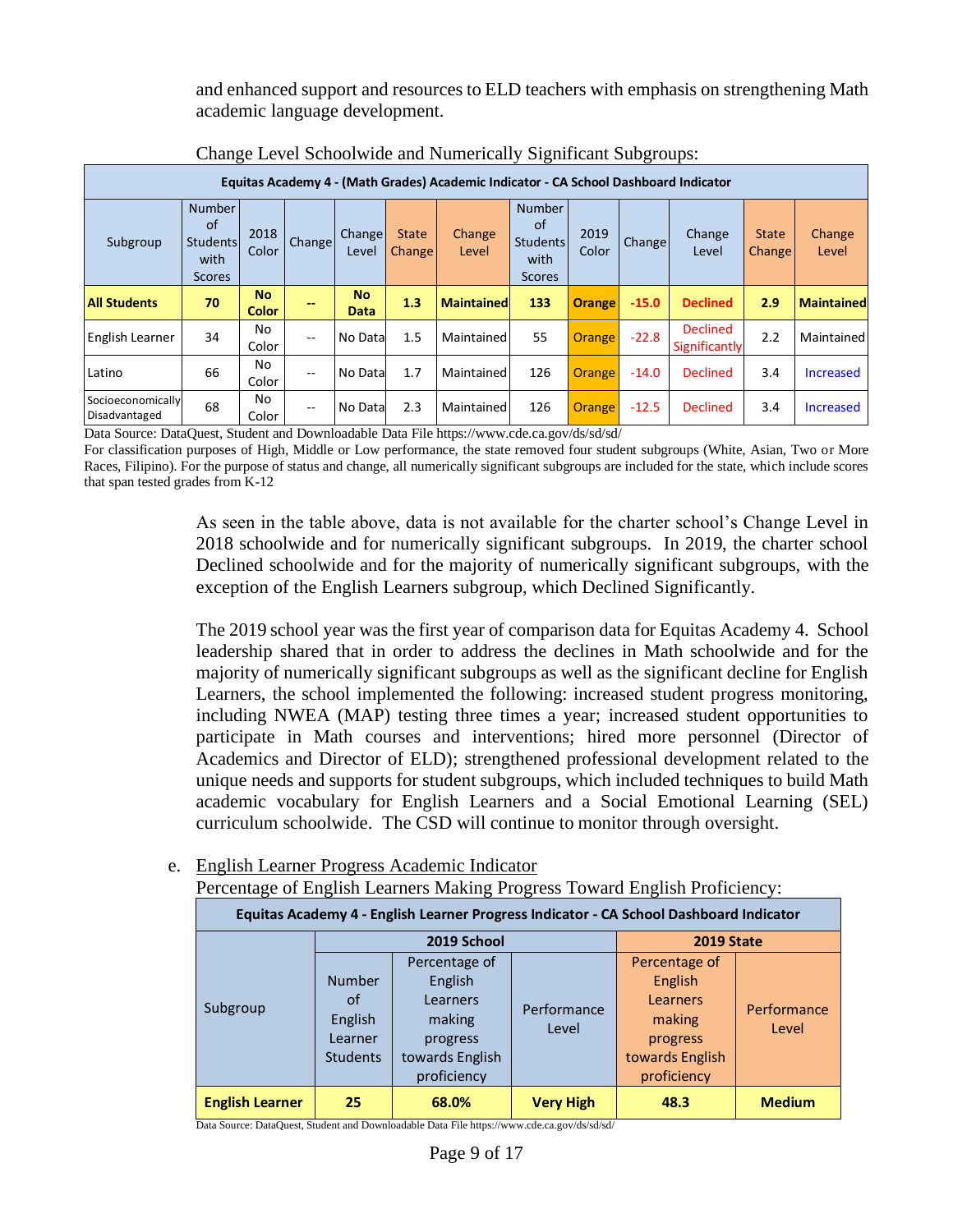As seen in the chart above, the 2019 California School Dashboard indicates 68.0% of Equitas Academy 4's English Learner (EL) students are making progress towards English proficiency, higher than the state at 48.3%. The Performance Level for the charter school is Very High while the state Performance Level is Medium.

# f. Standardized Assessments Participation Rates

In 2019, ELA, Math and the ELPI Indicators, the school met the participation rates (of at least 95%) schoolwide and for all subgroups.

- g. College/Career Academic Indicator  $N/A$
- h. Verified Data

As noted above, a charter school classified by the state as Middle performing may present verified data. Pursuant to Education Code Section  $47607.2(c)(1)$ , "verified data" means data derived from nationally recognized, valid, peer reviewed, and reliable sources that are externally produced. Verified data shall include measures of postsecondary outcomes.

Per the *LAUSD Policy and Procedures for Charter Schools,* until such time that the State Board of Education adopts a pupil-level academic growth measure, for the purposes of this Policy and Procedures, the District defines "one year's progress" as growth in achievement in ELA and Math from one academic year to the next. The District's expectation is that a charter school demonstrates either the same or higher growth levels as schools serving similar student populations, for each year of the charter school's current term of the charter (e.g., seven-year, six-year, five-year, or two-year term). Until such time that the State Board of Education provides postsecondary outcome data, charter schools may submit verified data specific to college enrollment, persistence, and completion rates, equal to similar peers, at the time of the submission of the renewal petition. Charter schools submitting verified data for this purpose must provide a clear explanation as to its alignment with the requirements in the *LAUSD Policy and Procedures for Charter Schools.*

Staff determined that the schoolwide performance and the performance of all numerically significant subgroups on the California School Dashboard provided sufficient information to determine the renewal recommendation.

- i. Postsecondary Outcomes [HS only] N/A
- j. Local Indicators

Staff also considered the Local Indicators (i.e. Basic: Teachers, Instructional Materials, Facilities; Implementation of Academic Standards; Parent and Family Engagement; Local Climate Survey; Access to a Broad Course of Study) and all are reported as Met.

 k. "May Deny" Analysis for Middle Performing Charter Schools [if applicable] N/A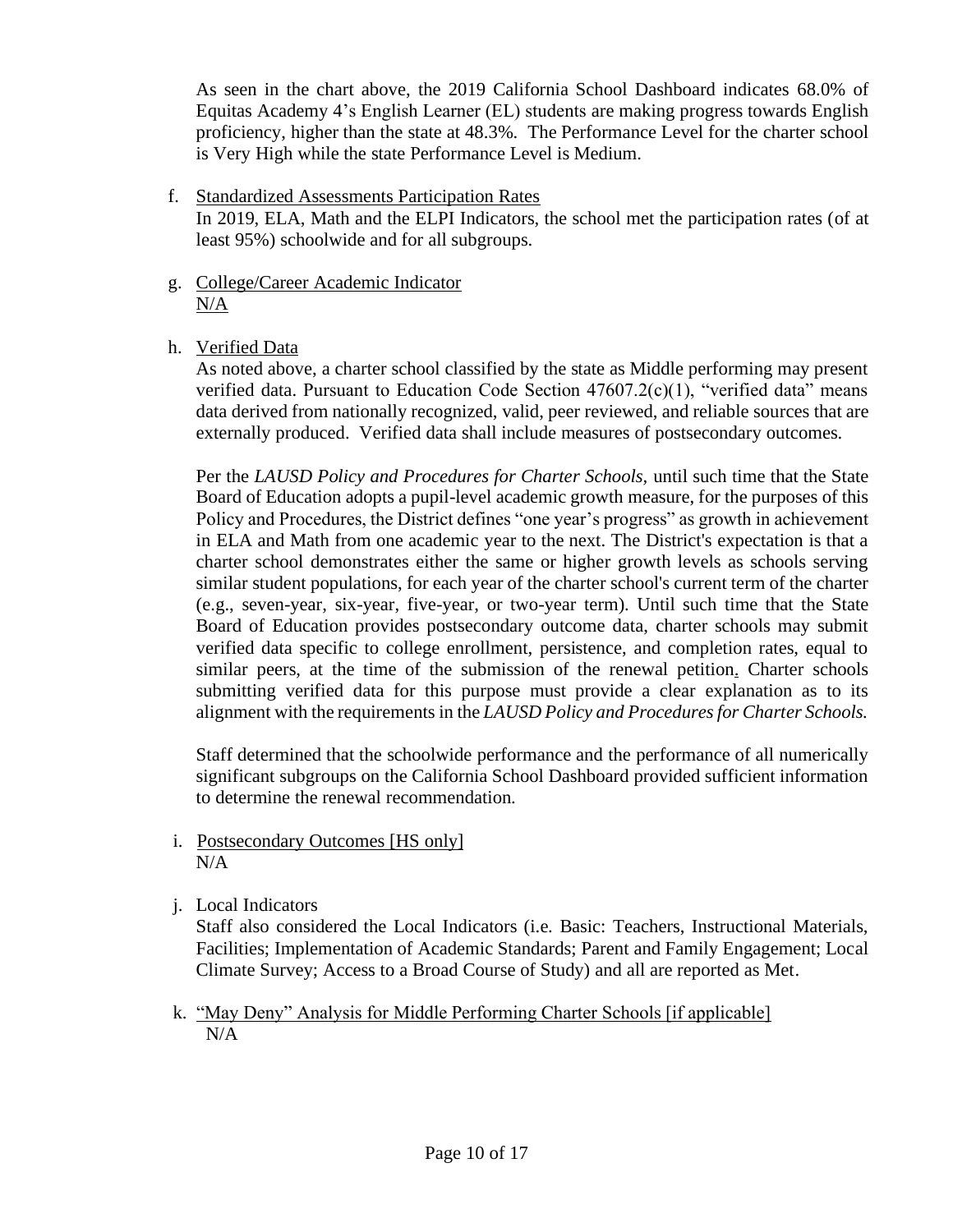# l. Suspension Rate Indicator

Percentage of Students Suspended At Least Once Schoolwide and Numerically Significant Subgroups:

| Equitas Academy 4 - Suspension Rate Indicator - CA School Dashboard Indicator |                 |                           |              |                   |                                   |        |             |                                       |                   |                  |  |
|-------------------------------------------------------------------------------|-----------------|---------------------------|--------------|-------------------|-----------------------------------|--------|-------------|---------------------------------------|-------------------|------------------|--|
|                                                                               | Number          | 2018                      | School 2018  | <b>State 2018</b> | <b>School to</b>                  | Number | 2019        | School 2019                           | <b>State 2019</b> | <b>School to</b> |  |
| Subgroup                                                                      | of              | Color                     | Students     | <b>Students</b>   | <b>State</b>                      | of     | Color       | <b>Students</b>                       | <b>Students</b>   | <b>State</b>     |  |
|                                                                               | <b>Students</b> |                           | suspended at |                   | suspended at Suspensions Students |        |             | suspended at suspended at Suspensions |                   |                  |  |
|                                                                               |                 |                           | least once   | least once        | Comparison                        |        |             | least once                            | least once        | Comparison       |  |
| <b>All Students</b>                                                           | 86              | <b>No</b><br><b>Color</b> | 0.0%         | 3.5%              | <b>Lower</b>                      | 152    | <b>Blue</b> | 0.0%                                  | 3.4%              | <b>Lower</b>     |  |
| Latino                                                                        | 81              | No<br>Color               | 0.0%         | 3.6%              | Lower                             | 142    | Blue        | 0.0%                                  | 3.5%              | Lower            |  |
| Socioeconomically<br>Disadvantaged                                            | 84              | No<br>Color               | 0.0%         | 4.4%              | Lower                             | 143    | Blue        | 0.0%                                  | 4.3%              | Lower            |  |

### Schoolwide and Numerically Significant Subgroups:

Data Source: DataQuest, Student and Downloadable Data File https://www.cde.ca.gov/ds/sd/sd/

As indicated in the table above, in both 2018 and 2019, the school was lower than the state schoolwide and for all numerically significant subgroups.

| Change Level Denoorwide and Funnerican y Digiliticant Duogroups.              |               |              |                   |                        |              |                     |                 |             |      |                            |              |                     |
|-------------------------------------------------------------------------------|---------------|--------------|-------------------|------------------------|--------------|---------------------|-----------------|-------------|------|----------------------------|--------------|---------------------|
| Equitas Academy 4 - Suspension Rate Indicator - CA School Dashboard Indicator |               |              |                   |                        |              |                     |                 |             |      |                            |              |                     |
|                                                                               | <b>Number</b> |              |                   | 2018   Change   Change | <b>State</b> | <b>Change Level</b> | Number          |             |      | 2019   Change Change Level | <b>State</b> | <b>Change Level</b> |
| Subgroup                                                                      | 0f            | <b>Color</b> |                   | Level                  | Change       |                     | 0f              | Color       |      |                            | Change       |                     |
|                                                                               | Students      |              |                   |                        |              |                     | <b>Students</b> |             |      |                            |              |                     |
| <b>All Students</b>                                                           | 86            | No.<br>Color | --                | No Data                | $-0.1%$      | <b>Maintained</b>   | 152             | <b>Blue</b> | 0.0% | <b>Maintained</b>          | $-0.1%$      | <b>Maintained</b>   |
| Latino                                                                        | 81            | No.<br>Color | $-$               | No Data                | $-0.1%$      | Maintained l        | 142             | <b>Blue</b> | 0.0% | Maintained                 | $-0.1%$      | Maintained          |
| Socioeconomically<br>Disadvantaged                                            | 84            | No<br>Color  | $\qquad \qquad -$ | No Data                | $-0.2%$      | Maintained l        | 143             | <b>Blue</b> | 0.0% | Maintained                 | $-0.1%$      | Maintained          |

Change Level Schoolwide and Numerically Significant Subgroups:

Data Source: DataQuest, Student and Downloadable Data File https://www.cde.ca.gov/ds/sd/sd/

As seen in the table above, data was not available for the charter school's Change Level in 2018 schoolwide and for numerically significant subgroups. In 2019, the charter school Maintained schoolwide and for all numerically significant subgroups.

m. Graduation Rate Indicator [HS Only] N/A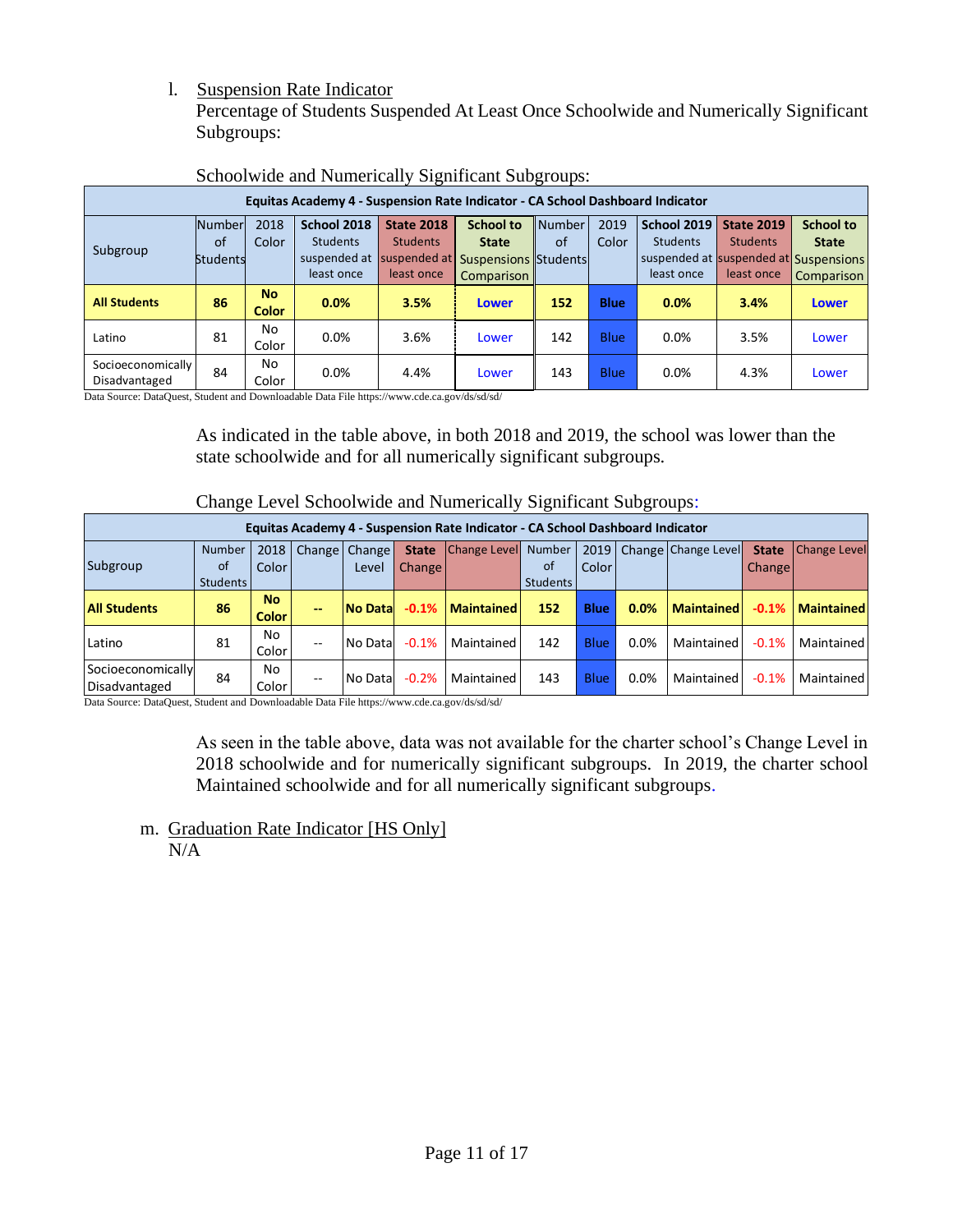### n. Chronic Absenteeism Indicator

| Equitas Academy 4 - Chronic Absenteeism - CA School Dashboard Indicator |                                                                 |                           |                                      |                                                                              |                                                                          |                                                                        |               |                                             |                                                                           |                                                                                 |  |  |
|-------------------------------------------------------------------------|-----------------------------------------------------------------|---------------------------|--------------------------------------|------------------------------------------------------------------------------|--------------------------------------------------------------------------|------------------------------------------------------------------------|---------------|---------------------------------------------|---------------------------------------------------------------------------|---------------------------------------------------------------------------------|--|--|
| Subgroup                                                                | Number<br>of<br>students<br>enrolled<br>who<br>meet<br>criteria | 2018<br>Color             | School 2018<br>Chronic<br>Percentage | <b>State 2018</b><br><b>Chronic</b><br>Absenteeism Absenteeism<br>Percentage | <b>School to</b><br><b>State</b><br>Chronic<br>Absenteeism<br>Comparison | <b>Number</b><br>of<br>students<br>enrolled<br>who<br>meet<br>criteria | 2019<br>Color | <b>School 2019</b><br>Chronic<br>Percentage | <b>State 2019</b><br>Chronic<br>l Absenteeisml Absenteeisml<br>Percentage | <b>School to</b><br><b>State</b><br>Chronic<br>Absenteeism<br><b>Comparison</b> |  |  |
| <b>All Students</b>                                                     | 83                                                              | <b>No</b><br><b>Color</b> | 4.8%                                 | 9.0%                                                                         | Lower                                                                    | 148                                                                    | <b>Orange</b> | 14.2%                                       | 10.1%                                                                     | Higher                                                                          |  |  |
| Latino                                                                  | 78                                                              | No<br>Color               | 5.1%                                 | 9.7%                                                                         | Lower                                                                    | 138                                                                    | <b>Orange</b> | 13.0%                                       | 11.0%                                                                     | Higher                                                                          |  |  |
| Socioeconomically<br>Disadvantaged                                      | 81                                                              | No<br>Color               | 4.9%                                 | 11.4%                                                                        | Lower                                                                    | 141                                                                    | <b>Orange</b> | 14.9%                                       | 12.9%                                                                     | Higher                                                                          |  |  |

### Percentage Schoolwide and Numerically Significant Subgroups:

Data Source: DataQuest, Student and Downloadable Data File https://www.cde.ca.gov/ds/sd/sd/

As seen in the table above, in 2018 the charter school was lower than the state schoolwide and for all numerically significant subgroups, but in 2019 the charter school was higher.

|                                    | Change Level Schoolwide and Numerically Significant Subgroups          |                           |               |                 |                               |                                                                         |                                                                        |               |               |                  |                        |                  |
|------------------------------------|------------------------------------------------------------------------|---------------------------|---------------|-----------------|-------------------------------|-------------------------------------------------------------------------|------------------------------------------------------------------------|---------------|---------------|------------------|------------------------|------------------|
|                                    |                                                                        |                           |               |                 |                               | Equitas Academy 4 - Chronic Absenteeism - CA School Dashboard Indicator |                                                                        |               |               |                  |                        |                  |
| Subgroup                           | <b>Number</b><br>of<br>students<br>enrolled<br>who<br>meet<br>criteria | 2018<br>Color             | <b>Change</b> | Change<br>Level | <b>State</b><br><b>Change</b> | Change<br>Level                                                         | <b>Number</b><br>of<br>students<br>enrolled<br>who<br>meet<br>criteria | 2019<br>Color | <b>Change</b> | Change<br>Level  | <b>State</b><br>Change | Change<br>Level  |
| <b>All Students</b>                | 83                                                                     | <b>No</b><br><b>Color</b> | 0.0%          | <b>No Datal</b> | 0.3%                          | <b>Maintained</b>                                                       | 148                                                                    | <b>Orange</b> | 9.4%          | <b>Increased</b> | 1.1%                   | <b>Increased</b> |
| Latino                             | 78                                                                     | No<br>Color               | 0.0%          | No Data         | 0.4%                          | Maintained                                                              | 138                                                                    | <b>Orange</b> | 7.9%          | <b>Increased</b> | 1.4%                   | Increased        |
| Socioeconomically<br>Disadvantaged | 81                                                                     | No.<br>Color              | 0.0%          | No Data         | 0.4%                          | Maintained                                                              | 141                                                                    | <b>Orange</b> | 10.0%         | Increased        | 1.5%                   | Increased        |

<sup>110</sup> 0.0% No Data 0.4% Maintained 141 **Orange** 10.0% Increased 1.5% Increased 1.5% Data Source: DataQuest, Student and Downloadable Data File https://www.cde.ca.gov/ds/sd/sd/

> As seen in the table above, data was not available for the charter school's Change Level in 2018 schoolwide and for numerically significant subgroups. In 2019, the school Increased schoolwide and for all numerically significant subgroups. School leadership shared they strengthened their systems to address Chronic Absenteeism through the following approaches: proactive outreach to absentees, Student Success Team (SST) referrals specifically for absences, team approach to absences across departments, increased attendance recognition events, and monthly data tracking of absence trends at school.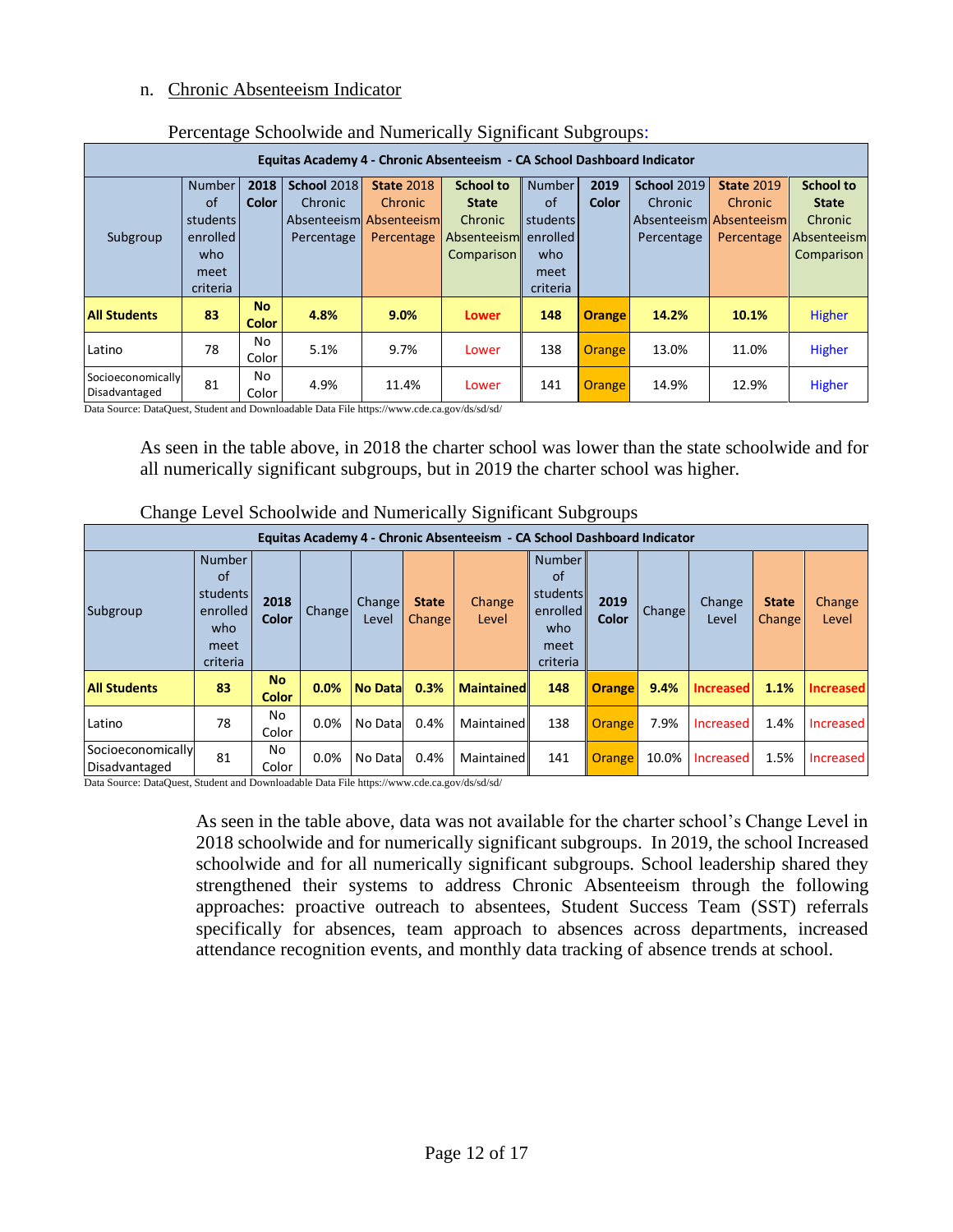# o. English Learner Performance

Reclassification Rates:

| Year    | <b>Students Redesignated</b><br><b>FEP</b> | <b>Equitas Academy 4</b> | <b>State</b> | <b>School to State</b><br><b>RFEP Comparison</b> |  |  |
|---------|--------------------------------------------|--------------------------|--------------|--------------------------------------------------|--|--|
|         | 17-18 EL #                                 | 17                       | 1,271,150    |                                                  |  |  |
| 2018-19 | 18-19 Reclass #                            | 9                        | 175,746      | Higher                                           |  |  |
|         | 18-19 Reclass Rate                         | 52.9%                    | 13.8%        |                                                  |  |  |
|         | 18-19 EL #                                 | 27                       | 1,195,988    |                                                  |  |  |
| 2019-20 | 19-20 Reclass #                            | 5                        | 164,653      | Higher                                           |  |  |
|         | 19-20 Reclass Rate                         | 18.5%                    | 13.8%        |                                                  |  |  |

Data Source: Data Quest, Student and School Downloadable Data Files https://www.cde.ca.gov/ds/sd/sd/filesreclass.asp

In 2019-2020, Equitas Academy 4's reclassification rate was 18.5%, which was higher than the state's reclassification rate of 13.8%. In 2018-2019, Equitas Academy 4's reclassification rate of 52.9% was higher than the state's rate of 13.8%.

Equitas Academy 4's reclassification criteria are as follows:

- Student Annual English Language Proficiency Assessments for California (ELPAC) Scores: Overall performance level of 4 which encompasses all language domains: listening, speaking, reading, and writing
- Student scores on the CAASPP at Nearly Met, Met, or Exceeded grade level performance and/or student scores above 30th percentile on the nationally normreferenced NWEA MAP Reading Assessment
- Teacher Evaluation
- Parent opinion and consultation

# Long-Term English Learners and "At-Risk" Rates:

|                         |                          |         | 2018-19           | 2019-20 |                          |         |                   |         |  |  |
|-------------------------|--------------------------|---------|-------------------|---------|--------------------------|---------|-------------------|---------|--|--|
| <b>English Learners</b> | <b>Equitas Academy 4</b> |         | <b>State</b>      |         | <b>Equitas Academy 4</b> |         | <b>State</b>      |         |  |  |
|                         | <b>Enrollment</b>        | Percent | <b>Enrollment</b> | Percent | <b>Enrollment</b>        | Percent | <b>Enrollment</b> | Percent |  |  |
| At-Risk 4-5 Years       | 9                        | 8.8%    | 220.738           | 9.5%    | 3                        | 2.8%    | 130,783           | 5.7%    |  |  |
| LTEL 6+ Years           | 16                       | 15.7%   | 342,983<br>14.7%  |         | 13                       | 12.3%   | 204,042           | 8.9%    |  |  |

Data Source: DataQuest, Student and School Downloadable Data Files https://www.cde/ca/gov/ds/sd/sd/filesltel.asp

In 2019-2020, the charter school had 12.3% Long-term English Learners (LTELs), which was higher than the state's LTEL percentage of 8.9%. In 2018-2019, Equitas Academy 4's LTEL percentage of 15.7% was greater than the state's 14.7%. In 2019-2020, the charter school had 2.8% "At-Risk" (3 students), which was lower than the state 5.7%. Similarly, in 2018-2019, Equitas Academy 4 had 8.8% "At-Risk" which was lower than the state's 9.5%.

Per school leadership, to address the needs of the LTEL students, in addition to Integrated ELD instruction, the charter school added personnel, implemented new support programs and enhanced professional development for ELD teachers based on needs as identified on the ELPAC and other formative assessments.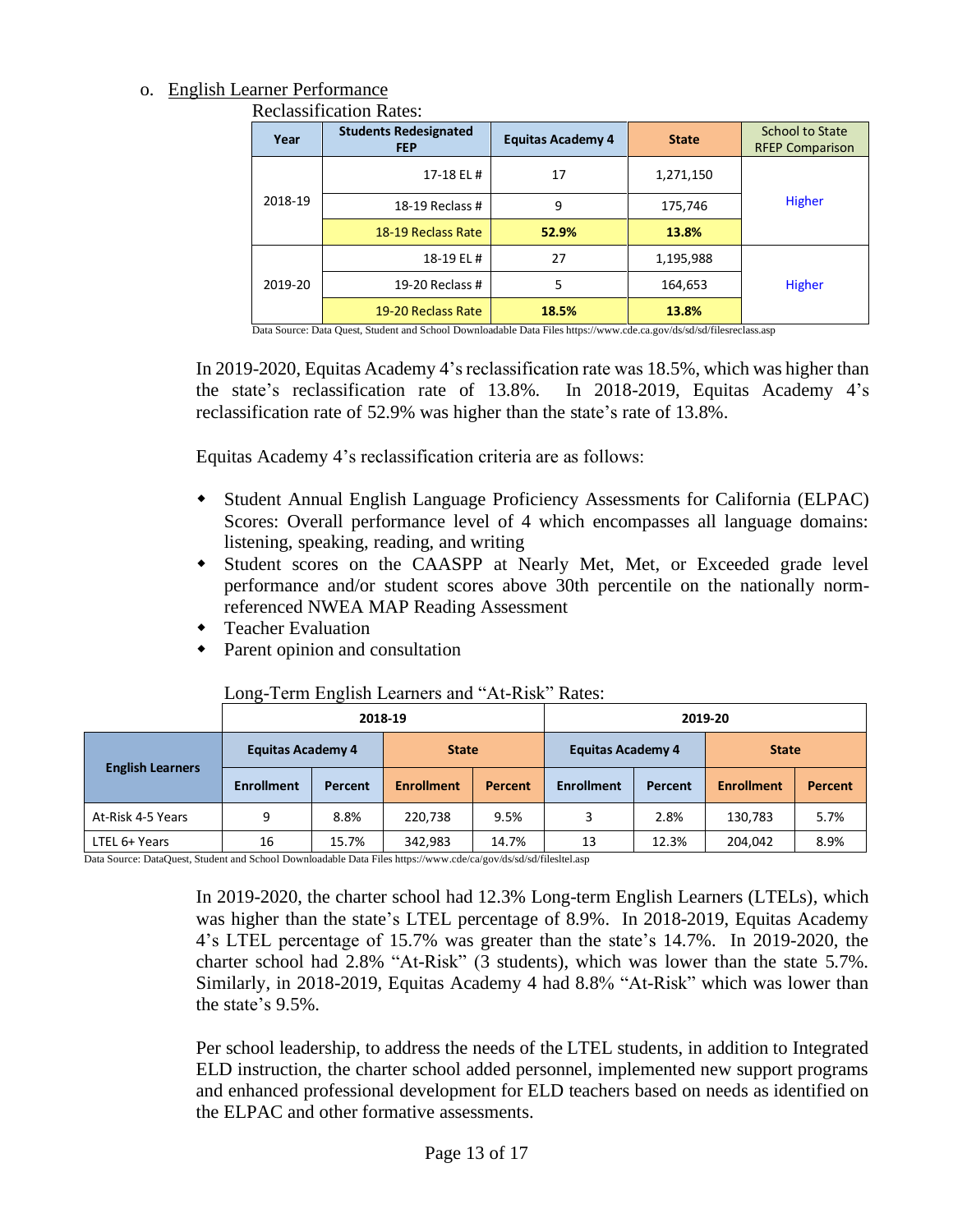# **2.** *Annual Oversight Results*

### **a.** *Student Achievement and Educational Performance*

Equitas Academy 4 has achieved the rating of *Proficient* in the category of Student Achievement and Educational Performance on its annual oversight evaluation reports for the last two years.

|                                                          | 2018-2019  | 2019-2020  |
|----------------------------------------------------------|------------|------------|
| Annual Oversight Evaluation Report Rating in Category of |            |            |
| <b>Student Achievement and Educational Performance</b>   | Proficient | Proficient |

\*Note: The annual oversight rating represents the Charter Schools Division staff evaluation of the school's performance as outlined in the Annual Performance-Based Oversight Visit Report on or about the date of the annual oversight visit.

### **b.** *Governance*

Equitas Academy 4's record of performance and related information demonstrate that the school is likely to succeed in the area of governance.

The school has earned the rating of *Proficient* in the category of Governance on its annual oversight evaluation reports over the past two years and has no unresolved governance issues pending.

|                                                       | 2018-2019  | 2019-2020  |
|-------------------------------------------------------|------------|------------|
| Annual Oversight Evaluation Report Rating in Category |            |            |
| of <b>Governance</b>                                  | Proficient | Proficient |

\*Note: The annual oversight rating represents the Charter Schools Division staff evaluation of the school's performance as outlined in the Annual Performance-Based Oversight Visit Report on or about the date of the annual oversight visit.

### **c.** *Organizational Management, Programs, and Operations*

Equitas Academy 4's record of performance and related information demonstrate that the school is likely to succeed in the area of organizational management, programs, and operations.

Equitas Academy 4 has achieved the ratings of *Proficient* and *Accomplished* in the category of Organization Management, Programs, and Operations on its annual oversight evaluation reports for the last two years and has no unresolved operations issues pending.

|                                                                                                                           | 2018-2019  | 2019-2020    |
|---------------------------------------------------------------------------------------------------------------------------|------------|--------------|
| Annual Oversight Evaluation Report Rating in<br>Category of Organizational Management,<br><b>Programs, and Operations</b> | Proficient | Accomplished |

\*Note: The annual oversight rating represents the Charter Schools Division staff evaluation of the school's performance as outlined in the Annual Performance-Based Oversight Visit Report on or about the date of the annual oversight visit.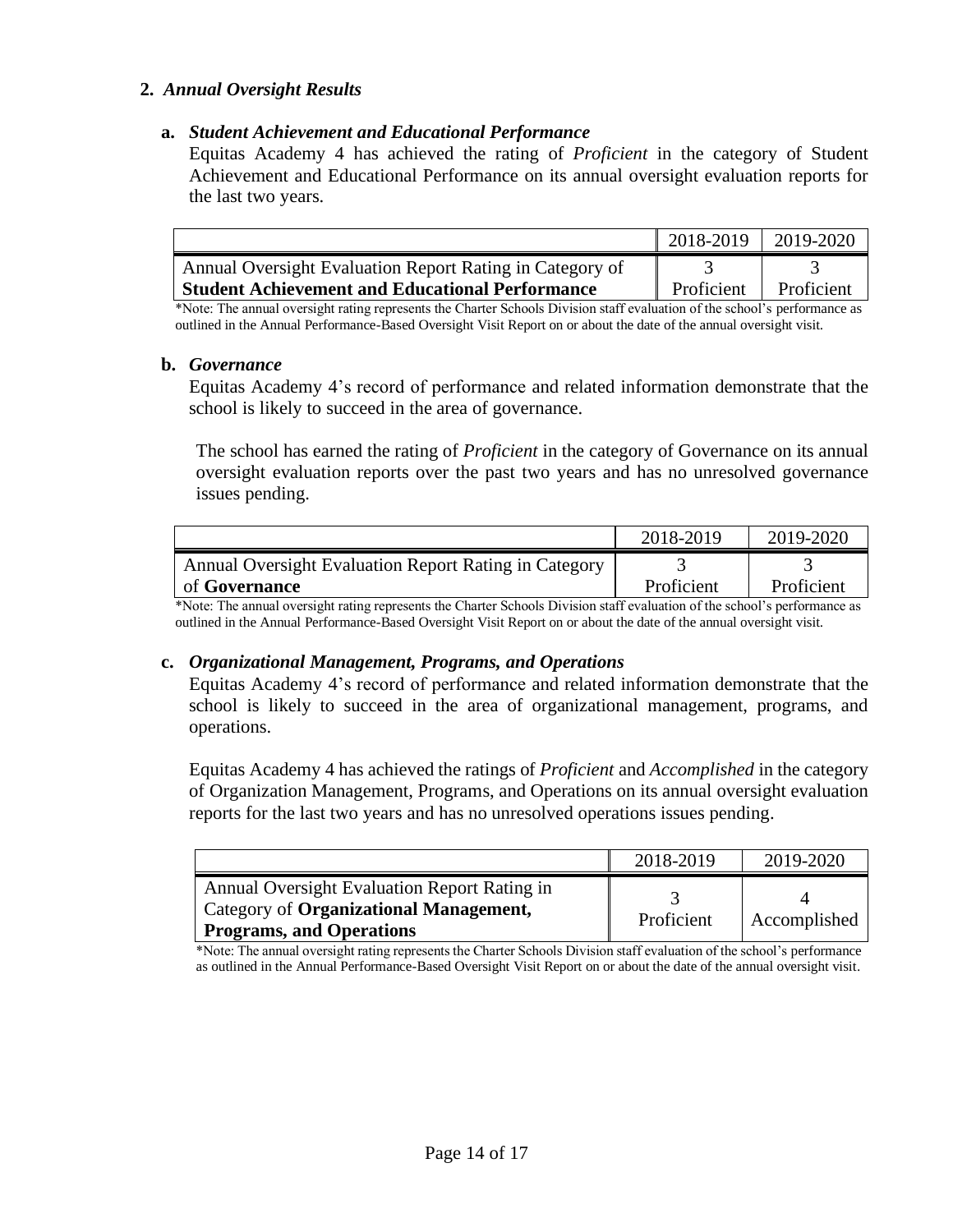|                          | 1.<br>Access and Equity                      |                                       |                  |                                                               |                    |                                                             |                                |                      |                            |                       |                    |                         |                                           |                                     |                                    |                                              |                                  |                   |
|--------------------------|----------------------------------------------|---------------------------------------|------------------|---------------------------------------------------------------|--------------------|-------------------------------------------------------------|--------------------------------|----------------------|----------------------------|-----------------------|--------------------|-------------------------|-------------------------------------------|-------------------------------------|------------------------------------|----------------------------------------------|----------------------------------|-------------------|
|                          | 2019-20 Enrollment by Ethnicity and Subgroup |                                       |                  |                                                               |                    |                                                             |                                |                      |                            |                       |                    |                         |                                           |                                     |                                    |                                              |                                  |                   |
| <b>School</b>            | Enrollment                                   | –<br>Meal<br>$\leq$<br>ш<br>$\approx$ | GATE<br>$\aleph$ | Nat.<br>Indian<br>Alaska<br>Am.<br>$\overline{5}$<br>$\aleph$ | Asian<br>$\approx$ | $\mathsf{A}$ m<br>ð<br><b>Black</b><br>African<br>$\approx$ | earner<br>English<br>$\approx$ | Filipino<br>$\aleph$ | outh<br>Foster<br>$\aleph$ | Homeless<br>$\approx$ | Latino<br>$\aleph$ | Migrant Ed.<br>$\aleph$ | Islander<br>Hawaiian<br>or Pac.<br>% Nat. | Reported<br><b>Not</b><br>$\approx$ | Disadvantaged<br>Socioeconom<br>×. | with<br>Disabilities<br>Students<br>$\aleph$ | More<br>ă<br>Races<br>Two<br>گلا | White<br>$\aleph$ |
| <b>Equitas Academy 4</b> | 152                                          | 89.5                                  | 0.0              | 0.0                                                           | 0.7                | 3.3                                                         | 20.4                           | 1.3                  | 2.0                        | 0.0                   | 94.1               | 0.0                     | 0.0                                       | 0.0                                 | 92.8                               | 0.0                                          | 0.0                              | 0.7               |
| <b>Statewide</b>         | 6,163,001 59.3                               |                                       | $N/A$ 0.5        |                                                               | 9.3                | 5.3                                                         | 18.6                           | 2.4                  | 0.5                        | 3.2                   | 54.9               | 0.8                     | 0.4                                       | 0.9                                 | 60.7                               | 11.7                                         | 3.9                              | 22.4              |
| Los Angeles Unified      | 596,937                                      | 80.3                                  | 10.7 0.2         |                                                               | 3.6                | 7.7                                                         | 20.0                           | 1.9                  | 0.7                        | 1.3                   | 74.1               | 0.1                     | 0.2                                       | 0.4                                 | 81.5                               | 11.4                                         | 1.6                              | 10.3              |

i. Access and Equity

Data Source: DataQuest, Student and Downloadable Data File https://www.cde.ca.gov/ds/sd/sd/

|                                    | 2019-20 Enrollment by Disability |                                      |                                                   |                               |                    |              |                   |                           |              |          |              |                   |                |              |                  |             |              |                     |
|------------------------------------|----------------------------------|--------------------------------------|---------------------------------------------------|-------------------------------|--------------------|--------------|-------------------|---------------------------|--------------|----------|--------------|-------------------|----------------|--------------|------------------|-------------|--------------|---------------------|
| School                             | Enrollment#<br>2019<br>5o        | Special Education<br>#<br>Enrollment | cation<br>$\%$<br>∍<br>Enrollment<br>효<br>Special | Incidence<br>High<br>$\aleph$ | Low Incidence<br>ৼ | 4UT<br>#     | $\mathbf{B}$<br># | $\frac{1}{4}$<br>ننا<br>Ħ | 읍<br>$\pm$   | EMD<br># | HOH<br>#     | $\supseteq$<br>#. | <b>HH</b><br># | ō<br>$\pm$   | <b>SLD*</b><br># | $5L^*$<br># | FØ<br>#      | $\overline{ }$<br># |
| <b>Equitas</b><br><b>Academy 4</b> | 152                              | $\mathbf{0}$                         | 0.0                                               | --                            | --                 | $\mathbf{0}$ | $\mathbf{0}$      | $\Omega$                  | $\mathbf{0}$ | $\Omega$ | $\mathbf{0}$ | $\Omega$          | $\mathbf{0}$   | $\mathbf{0}$ | $\mathbf{0}$     | $\Omega$    | $\mathbf{0}$ | $\mathbf{0}$        |
| Statewide                          | 6,163,001 721,198                |                                      | 11.7                                              | N/A                           | N/A                | N/A          |                   | $N/A$ $N/A$               | N/A          | N/A      | N/A          | N/A               | N/A            | N/A          | N/A              | N/A         | N/A          | N/A                 |
| Los Angeles<br>Unified             | 607,723                          | 84,730                               | 13.9                                              | 69.1                          | 31.0               | 16,067       | 15                | 336                       | 1,569        | 5        |              | 1,431 4,271       | 10,828         | 1,970        | 35,116           | 12,579      | 102          | 418                 |

### ii. Special Education

Data Source: DataQuest, Student and Downloadable Data File https://www.cde.ca.gov/ds/sd/sd/

According to 2019 CALPADS Fall 1 Certified Student Profile List Report, Equitas Academy 4 had a 0.0% special education enrollment, which is lower than the state's percentage of 11.7%, and lower than the District's percentage of 13.9%. School leadership shared that in 2019-2020 an End of Year (EOY) functional error with the CALPADS reporting system led to an inaccurate data report. According to the charter school, 22 students in special education were enrolled in 2019 (14.4%), and the current enrollment is 34 (13.5%). The CSD has conferred with staff in the Division of Special Education, and no concerns have been noted at this time. The CSD will continue to monitor through oversight.

iii. Additional Information None

# **C. Criterion 3: Is the charter school serving all pupils who wish to attend, or does the charter school have substantial fiscal or governance issues? (Ed. Code, § 47607(e).)**

- At the time of renewal, Charter School does not have substantial fiscal or substantial governance factors that would lead to a finding that the Charter School is demonstrably unlikely to successfully implement the program set forth in the renewal petition.
- There is no evidence at the time of renewal that Charter School is not serving all pupils who wish to attend based on data on pupil enrollment patterns.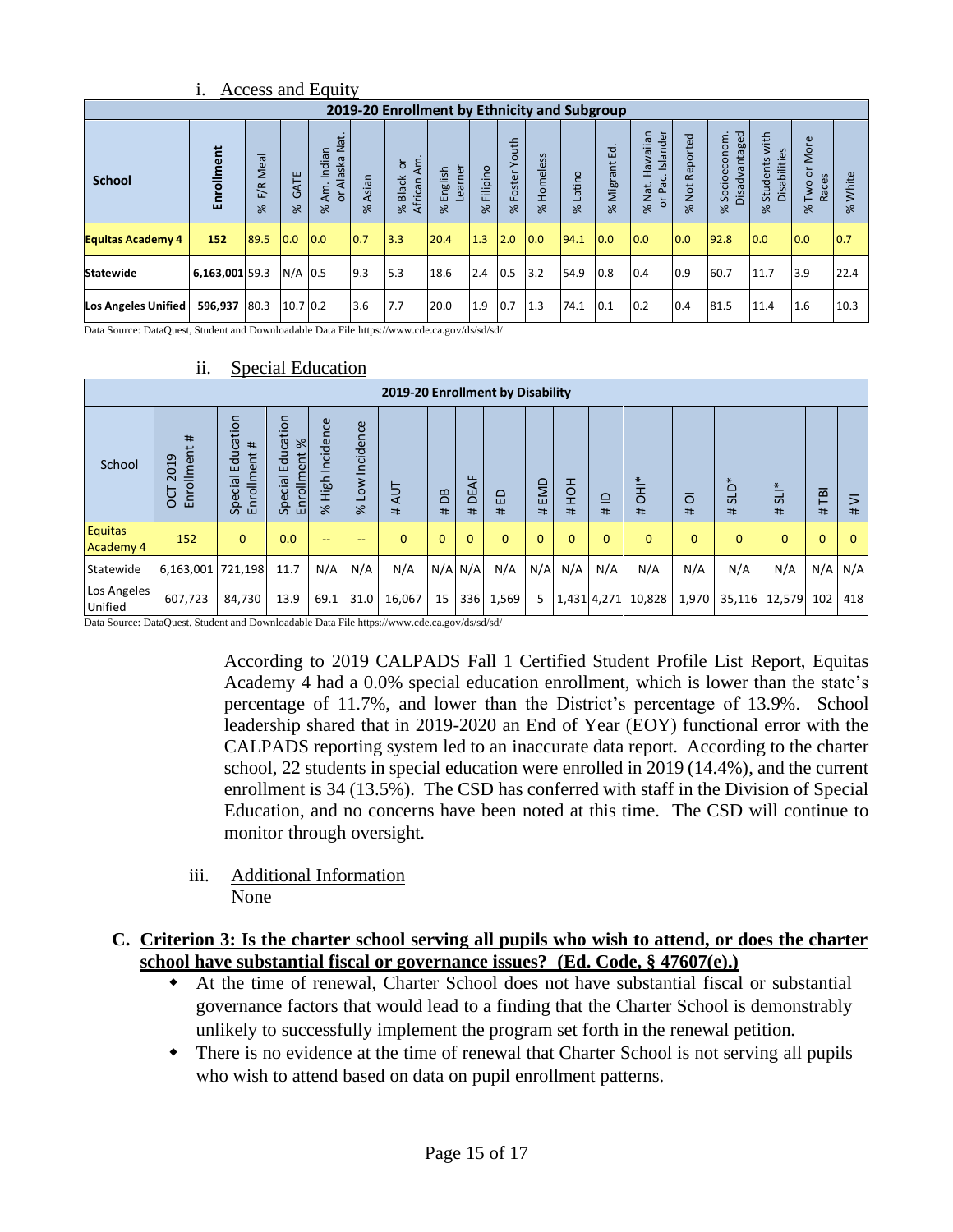*For more information about enrollment or dismissal practices, substantial fiscal issues or substantial governance issues, please see the Access and Equity, Fiscal Operations, and Governance sections, respectively.* 

### **D. Does the Petition Contain a Declaration of Whether or Not the Charter School Shall Be Deemed the Exclusive Public Employer of the Employees of the Charter School?**

*Yes, the petition contains the required declaration.*

### *3. Fiscal Operations*

Equitas Academy 4's record of performance and related information demonstrate that the school is likely to succeed in the area of fiscal operations.

a. Summary

Equitas Academy 4 achieved the ratings of *Developing* and *Proficient* in the category of Fiscal Operations on its annual oversight evaluation reports for the last two years.

The rating of *Developing* in the category of Fiscal Operations for 2018-2019 was primarily attributed to the school's lack of guidance regarding gifts to non- employees.

During the 2019-2020 oversight visit, the CSD noted that the school's internal controls and processes were generally in place and implemented in practice, but were not always aligned with its fiscal policies and procedures in the following areas: 1) Use of manual checks and bank debits; and 2) Employee expense reimbursement processes. The school has submitted revised fiscal policies and procedures as part of its charter renewal petition to address the above issues. The CSD will continue to monitor these issues through oversight.

|                                                | 2018-2019  | 2019-2020  |
|------------------------------------------------|------------|------------|
| <b>Annual Oversight Evaluation Report</b>      |            |            |
| <b>Rating in Category of Fiscal Operations</b> | Developing | Proficient |

\*Note: The annual oversight rating represents the Charter Schools Division staff evaluation of the school's performance as outlined in the Annual Performance-Based Oversight Visit Report on or about the date of the annual oversight visit.

### b. Fiscal Condition

Equitas Academy 4's fiscal condition is positive. According to the 2018-2019 independent audit report, the school had positive net assets of \$141,076 and net income of \$15,924. The 2019-2020 Unaudited Actuals projected positive net assets and net income.

|                             | 2015-2016<br>(Audited<br>Actuals) | 2016-2017<br>(Audited<br>Actuals) | 2017-2018<br>(Audited<br>Actuals) | 2018-2019<br>(Audited<br>Actuals) | 2019-2020<br>(Unaudited<br>Actuals) |
|-----------------------------|-----------------------------------|-----------------------------------|-----------------------------------|-----------------------------------|-------------------------------------|
| <b>Net Assets</b>           | \$0                               | \$0                               | \$125,152                         | \$141,076                         | \$2,196,155                         |
| <b>Net</b><br>Income/Loss   | \$0                               | \$0                               | \$1,759                           | \$15,924                          | \$2,055,079                         |
| <b>Transfers</b><br>In/Out  | \$0                               | \$0                               | \$0                               | \$0                               | \$0                                 |
| Prior Year<br>Adjustment(s) | \$0                               | \$0                               | \$0                               | \$0                               | \$0                                 |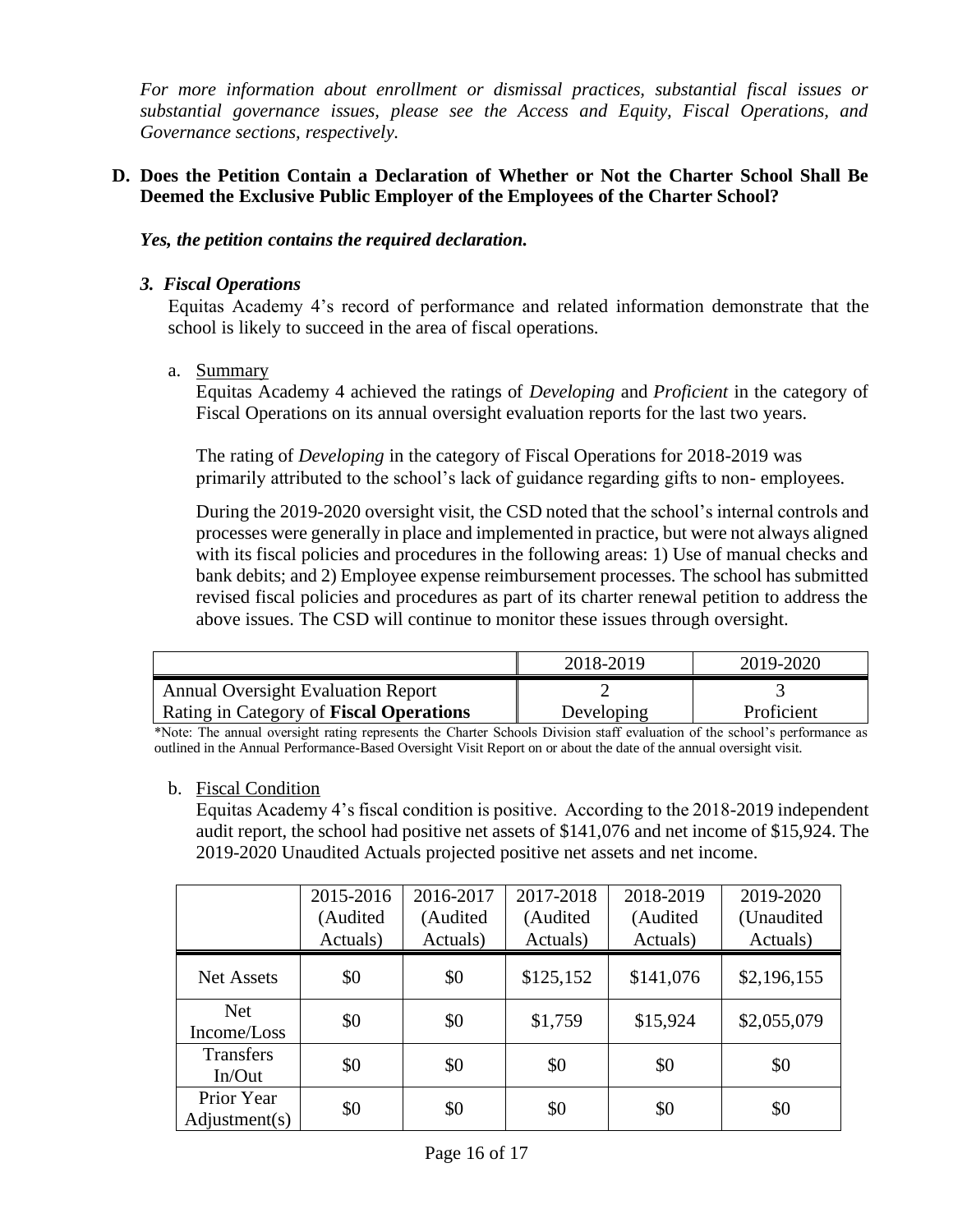The projected increase in net income projected in the school's Unaudited Actuals for Fiscal Year 2019-2020 is primarily due to a \$2,000, 000 grant provided by Great Public Schools Now.

According to Equitas Academy Charter School Inc.'s independent audit report for Fiscal Year 2018-2019, Equitas and its charter schools reported positive net assets of \$8,395,957 and a net loss of (\$789,132). Equitas, without its charter schools, reported net assets of \$0 and net income of \$0.

Equitas provides administrative services to its charter schools, which are accounted for separately within the financial statements using an allocation based on student enrollment.

c. 2018-2019 Independent Audit Report Audit Opinion: Unmodified Material Weaknesses: None Reported Deficiencies/Findings: None Reported

# d. Other Significant Fiscal Information

Per Equitas Academy Inc., the charter operator secured a loan for its charter schools through the U.S. Small Business Administration's (SBA) Payment Protection Program (PPP). Equitas Academy Inc. stated that the charter operator submitted its PPP loan application on April 28, 2020 (seeking to borrow \$2,575,983). The CSD was advised that the school's governing board voted to pursue the PPP loan on April 23, 2020, and, on May 3, 2020, the school received the PPP loan proceeds in the amount of \$2,575,983. Equitas Academy Inc. stated that the PPP loan proceeds would support allowable expenditures (including payroll). Equitas further shared that the borrowed PPP funds are currently recorded as a loan on the charter operator's books. Staff will continue to request information from the school as to its uses of the PPP funds and any reports sent to the federal government as part of ongoing oversight.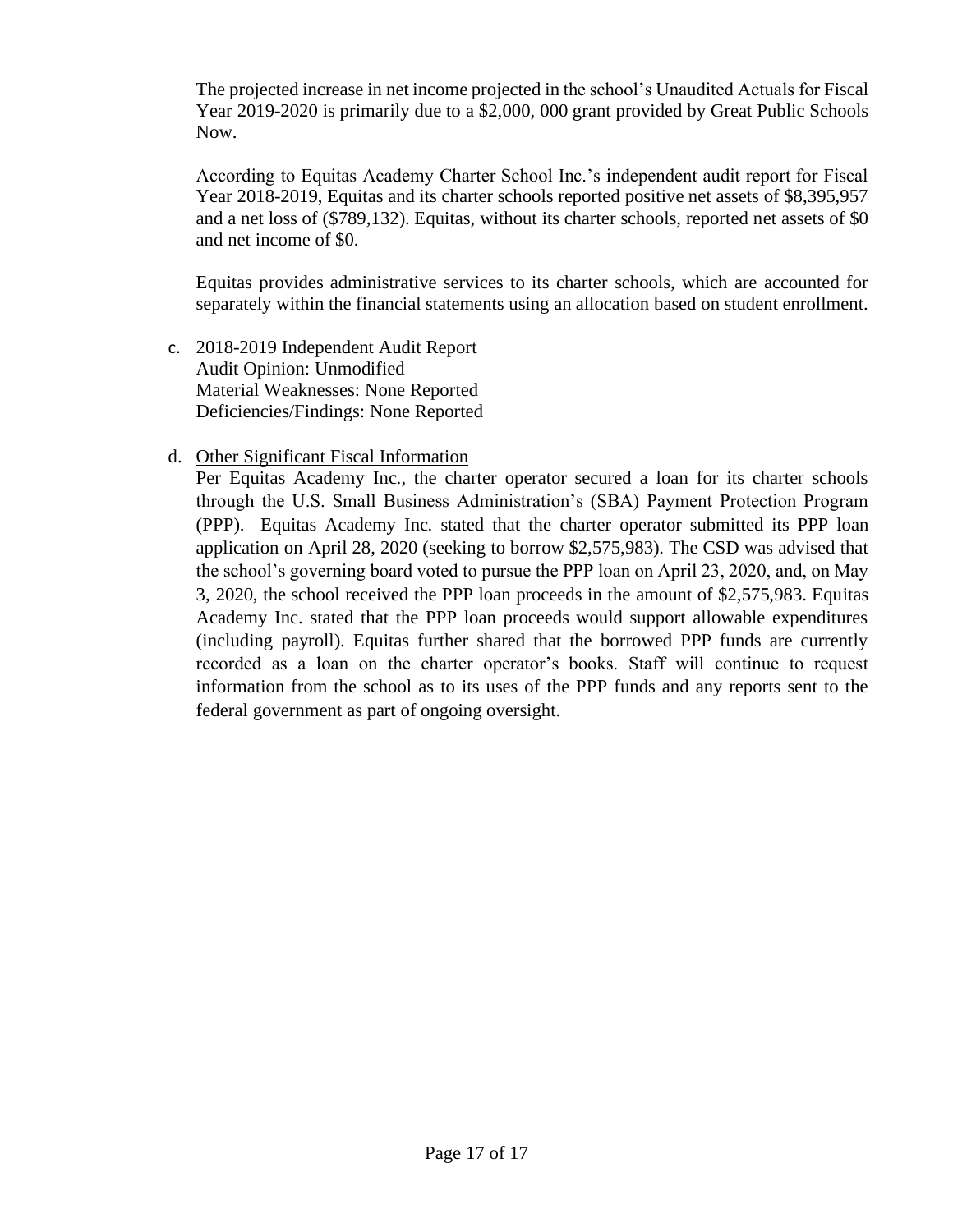### ATTACHMENT B

**Equitas Academy 4**

#### **Academic Performance - English Language Arts**

This report shows the performance levels for a single state indicator, English Language Arts, for all student groups. It also shows how the current year (status) compares to prior years (change) for each state indicator. S possible levels, which are displayed with the data for each indicator. An asterisk (\*) shows that the student group has fewer than 11 students and is not reported for privacy reasons. The performance level (color) is not i than 30 students in any year used to calculate status and change. An "--" means that data is not currently available.

Source: Data collected by the California Department of Education (CDE) through the California Longitudinal Pupil Achievement Data System (CALPADS), California School Dashboard, and testing vendor. Aggregate data files are<br> differences with some of the information in this report and with what is displayed in Dataquest and CA Dashboard due to changes in file modifications such as Date Modified, Date Posted, other data updates by the testing *vendor and updates in CALPADS.* 

|              |                |             |                          |                                        |                                      |                 |                                         |               | (ELA Grades) Academic Indicator - CA School Dashboard Indicator |                                               |         |                   |                                          |                                      |               |                                         |         |                                         |                                               |        |                  |                                             |
|--------------|----------------|-------------|--------------------------|----------------------------------------|--------------------------------------|-----------------|-----------------------------------------|---------------|-----------------------------------------------------------------|-----------------------------------------------|---------|-------------------|------------------------------------------|--------------------------------------|---------------|-----------------------------------------|---------|-----------------------------------------|-----------------------------------------------|--------|------------------|---------------------------------------------|
| LD           | <b>BD</b>      | Loc<br>Code | School                   | Subgroup                               | Number of<br>Students with<br>Scores | 2018 Color      | School<br>2018<br>Average<br><b>DFS</b> | Change        | Change Level                                                    | <b>State</b><br>2018<br>Average<br><b>DFS</b> | Change  | Change Level      | School to State<br><b>DFS Comparison</b> | Number of<br>Students with<br>Scores | 2019 Color    | School<br>2019<br>Average<br><b>DFS</b> | Change  | Change Level                            | <b>State</b><br>2019<br>Average<br><b>DFS</b> | Change | Change Level     | School to State<br><b>DFS</b><br>Comparison |
| $\mathbf{c}$ | $\overline{2}$ | 7551        | <b>Equitas Academy 4</b> | <b>All Students</b>                    | 69                                   | <b>No Color</b> | 23.5                                    | $\sim$        | <b>No Data</b>                                                  | $-6.0$                                        | 2.2     | <b>Maintained</b> | <b>Higher</b>                            | 132                                  | Yellow        | $-1.0$                                  | $-25.3$ | <b>Declined</b><br><b>Significantly</b> | $-2.5$                                        | 3.7    | <b>Increased</b> | <b>Higher</b>                               |
|              |                |             |                          | American Indian or<br>Alaska Native    | $\circ$                              | $\sim$          | $\sim$                                  | $\sim$ $\sim$ | $\sim$                                                          | $-36.8$                                       | 2.3     | Maintained        | $\sim$                                   | $\circ$                              | $\sim$        | $\sim$                                  | $\sim$  | $\sim$                                  | $-34.1$                                       | 2.1    | Maintained       | $\sim$                                      |
|              |                |             |                          | Asian                                  | $\overline{a}$                       | No Color        | $\sim$                                  | $\sim$        | No Data                                                         | 62.4                                          | 2.0     | Maintained        | $\sim$                                   | $\overline{a}$                       | No Color      | $\sim$                                  | $\sim$  | No Data                                 | 64.8                                          | 3.1    | Increased        | $\sim$                                      |
|              |                |             |                          | <b>Black or African</b><br>American    | Maintained                           | $\sim$          | $\mathbf{R}$                            | No Color      | $\sim$                                                          |                                               | No Data | $-47.6$           | 3.7                                      | Increased                            | $\sim$        |                                         |         |                                         |                                               |        |                  |                                             |
|              |                |             |                          | English Learner                        | 33                                   | No Color        | $-23.5$                                 | $\sim$        | No Data                                                         | $-47.1$                                       | 3.3     | <b>Increased</b>  | Higher                                   | 54                                   | Orange        | $-47.3$                                 | $-24.0$ | <b>Declined</b><br>Significantly        | $-45.1$                                       | 3.1    | Increased        | Lower                                       |
|              |                |             |                          | Filipino                               | $\circ$                              | $\sim$ $-$      | $\sim$                                  | $\sim$        | $\sim$                                                          | 44.0                                          | 2.7     | Maintained        | $\sim$                                   | $\Omega$                             | $\sim$        | $\sim$                                  | $\sim$  | $\sim$                                  | 46.7                                          | 3.6    | Increased        | $\sim$ $\sim$                               |
|              |                |             |                          | Foster Youth                           | $\mathbf{1}$                         | No Color        | $\sim$                                  | $\sim$        | No Data                                                         | $-79.2$                                       | 1.4     | Maintained        | $\sim$                                   | $\overline{2}$                       | No Color      | $\sim$                                  | $\sim$  | No Data                                 | $-71.9$                                       | 5.7    | Increased        | $\sim$                                      |
|              |                |             |                          | <b>Homeless</b>                        | $\circ$                              | $\sim$          | $\overline{\phantom{a}}$                | $\sim$        | $\sim$                                                          | $-51.0$                                       | 3.3     | <b>Increased</b>  | $\sim$                                   | $\circ$                              | $\sim$ $\sim$ | $\sim$                                  | $\sim$  | $\sim$                                  | $-46.7$                                       | 3.8    | Increased        | $\sim$                                      |
|              |                |             |                          | Latino                                 | 65                                   | No Color        | 17.5                                    | $\sim$        | No Data                                                         | $-31.3$                                       | 3.2     | <b>Increased</b>  | Higher                                   | 125                                  | Orange        | $-5.3$                                  | $-23.7$ | <b>Declined</b><br>Significantly        | $-26.6$                                       | 4.5    | Increased        | Higher                                      |
|              |                |             |                          | Native Hawaiian or<br>Pacific Islander | $\circ$                              | $\sim$          | $\sim$                                  | $\sim$ $-$    | $\sim$                                                          | $-21.3$                                       | 0.7     | Maintained        | $\sim$                                   | $\circ$                              | $\sim$ $\sim$ | $\sim$                                  | $\sim$  | $\sim$ $\sim$                           | $-19.5$                                       | 1.8    | Maintained       | $\sim$ $\sim$                               |
|              |                |             |                          | Socioeconomically<br>Disadvantaged     | 67                                   | No Color        | 18.3                                    | $\sim$ $\sim$ | No Data                                                         | $-34.7$                                       | 4.0     | Increased         | Higher                                   | 125                                  | Yellow        | $-3.1$                                  | $-22.3$ | <b>Declined</b><br>Significantly        | $-30.1$                                       | 4.4    | Increased        | Higher                                      |
|              |                |             |                          | Students with<br><b>Disabilities</b>   | $\overline{7}$                       | No Color        | $\sim$                                  | $\sim$        | No Data                                                         | $-95.5$                                       | 2.1     | Maintained        | $\sim$                                   | 20                                   | No Color      | $-93.4$                                 | $\sim$  | No Data                                 | $-88.1$                                       | 7.8    | Increased        | $\sim$                                      |
|              |                |             |                          | Two or More Races                      | $\circ$                              | $\sim$          | $\sim$                                  | $\sim$ $\sim$ | $\sim$                                                          | 28.6                                          | 2.3     | Maintained        | $\sim$                                   | $\circ$                              | $\sim$        | $\sim$                                  | $\sim$  | $\sim$                                  | 30.3                                          | 2.0    | Maintained       | $\sim$                                      |
|              |                |             |                          | White                                  | $\overline{1}$                       | No Color        | $\sim$                                  | $\sim$        | No Data                                                         | 27.7                                          | 0.8     | Maintained        | $\sim$                                   | 2                                    | No Color      | $\sim$                                  |         | No Data                                 | 30.7                                          | 3.4    | Increased        | $\sim$                                      |

Participation Rate Report below displays the percent of students tested by content area. The Every Student Succeeds Act requires districts and schools to test at least 95 percent of all students and student groups in Engli mathematics. It also requires states to factor the participation rate into the Academic Indicator. If a district, school, or student group does not meet the 95% participation rate target, the Distance from Standard (DFS) v is adjusted downward.

|                                       |              |                                     |       |                                 |                 |            | English Language Arts Indicator Participation Rate By Group |            |        |                               |                                    |                            |                      |       |
|---------------------------------------|--------------|-------------------------------------|-------|---------------------------------|-----------------|------------|-------------------------------------------------------------|------------|--------|-------------------------------|------------------------------------|----------------------------|----------------------|-------|
|                                       | All Students | American Indian or<br>Alaska Native | Asian | Black or<br>African<br>American | English Learner | Filipino   | Foster Youth                                                | Homeless   | Latino | Hawaiian or<br>Pacific Island | Socioeconomically<br>Disadvantaged | Students with Disabilities | Two or More<br>Races | White |
| Percent of students<br>tested in 2018 | 98%          | 98%                                 | 100%  | 100%                            | 95%             | $\sim$ $-$ | 100%                                                        | $-$        | 98%    | $\sim$                        | 98%                                | 100%                       | $-$                  | 100%  |
| Participation Rate Met<br>2018        | Yes          | Yes                                 | Yes   | Yes                             | Yes             | $\sim$ $-$ | Yes                                                         | $\sim$ $-$ | Yes    | $\sim$ $-$                    | Yes                                | Yes                        | $\sim$ $-$           | Yes   |
| Percent of students<br>tested in 2019 | 98%          | 98%                                 | 100%  | 100%                            | 97%             | $\sim$ $-$ | 100%                                                        | $-$        | 98%    | $\sim$                        | 98%                                | 100%                       | $-$                  | 100%  |
| Participation Rate Met<br>2019        | Yes          | Yes                                 | Yes   | Yes                             | Yes             | $\sim$ $-$ | Yes                                                         | --         | Yes    | $\sim$ $-$                    | Yes                                | Yes                        | $-$                  | Yes   |

\* Note: An asterisk (\*) indicates that the student group consists of less than 11 students, the minimum size for reporting.

\*\* Whole number rounding is used for the participation rate.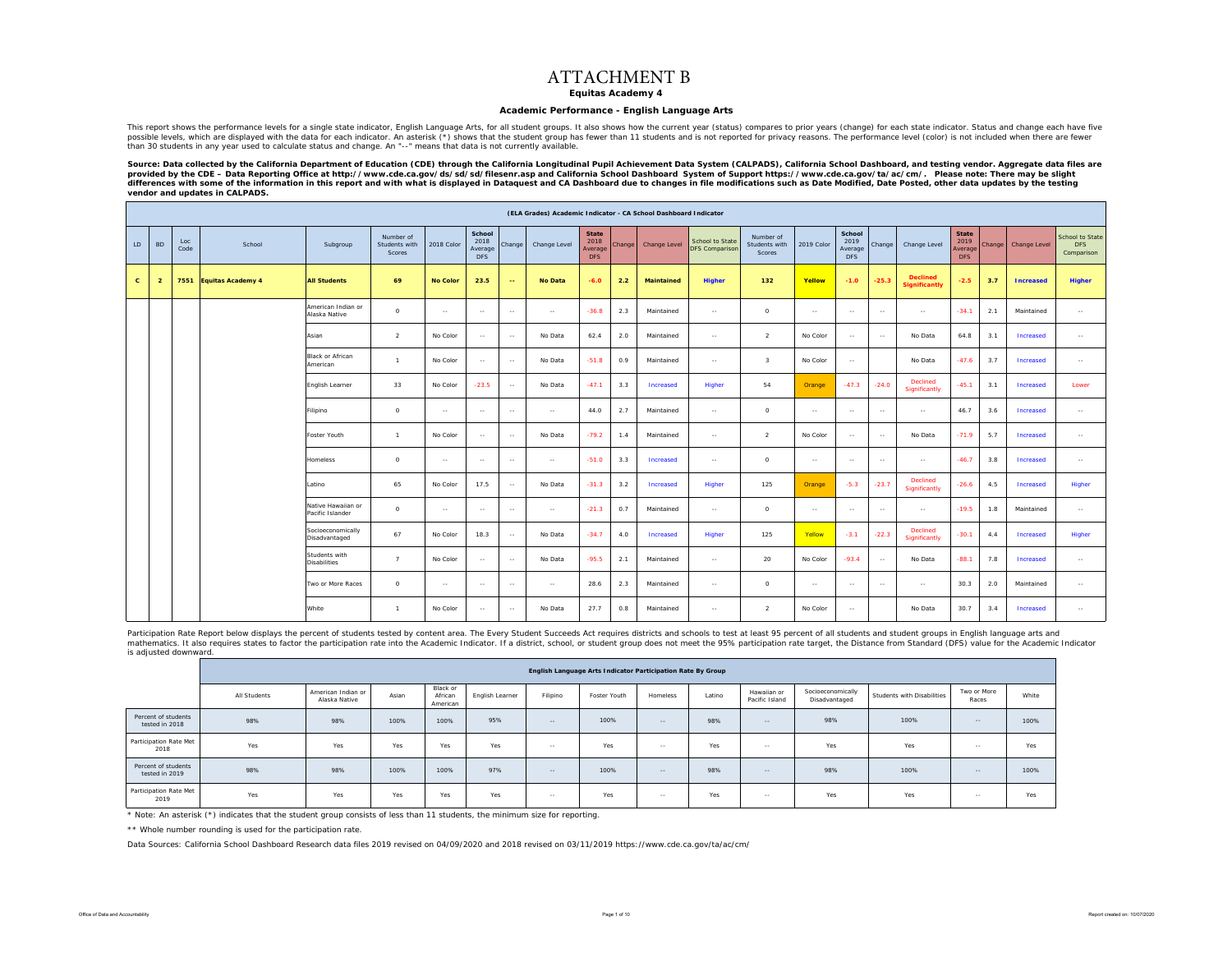#### **Academic Performance - Math**

This report shows the performance levels for a single state indicator, Mathematics, for all student groups. It also shows how the current year (status) compares to prior years (change) for each state indicator. Status and levels, which are displayed with the data for each indicator. An asterisk (\*) shows that the student group has fewer than 11 students and is not reported for privacy reasons. The performance level (color) is not included w students in any year used to calculate status and change. An "--" means that data is not currently available.

Source: Data collected by the California Department of Education (CDE) through the California Longitudinal Pupil Achievement Data System (CALPADS), California School Dashboard, and testing vendor. Aggregate data files are *provided by the CDE – Data Reporting Office at http://www.cde.ca.gov/ds/sd/sd/filesenr.asp and California School Dashboard System of Support https://www.cde.ca.gov/ta/ac/cm/. Please note: There may be slight*  differences with some of the information in this report and with what is displayed in Dataquest and CA Dashboard due to changes in file modifications such as Date Modified, Date Posted, other data updates by the testing ve *and updates in CALPADS.* 

|              |                                                                                        |             |                   |                                        |                                      |                 |                                         |                |                |                                               |        | (Math Grades) Academic Indicator - CA School Dashboard Indicator |                                          |                                     |               |                                         |         |                           |                                               |        |                   |                                          |
|--------------|----------------------------------------------------------------------------------------|-------------|-------------------|----------------------------------------|--------------------------------------|-----------------|-----------------------------------------|----------------|----------------|-----------------------------------------------|--------|------------------------------------------------------------------|------------------------------------------|-------------------------------------|---------------|-----------------------------------------|---------|---------------------------|-----------------------------------------------|--------|-------------------|------------------------------------------|
| LD           | <b>BD</b>                                                                              | Loc<br>Code | School            | Subgroup                               | Number of<br>Students with<br>Scores | 2018 Color      | School<br>2018<br>Average<br><b>DFS</b> | Change         | Change Level   | <b>State</b><br>2018<br>Average<br><b>DFS</b> | Change | Change Level                                                     | School to State<br><b>DFS Comparison</b> | Number of<br>tudents with<br>Scores | 2019 Color    | School<br>2019<br>Average<br><b>DFS</b> | Change  | Change Level              | <b>State</b><br>2019<br>Average<br><b>DFS</b> | Change | Change Level      | School to State<br><b>DFS Comparison</b> |
| $\mathbf{C}$ | $\overline{2}$                                                                         | 7551        | Equitas Academy 4 | <b>All Students</b>                    | 70                                   | <b>No Color</b> | $-31.5$                                 | $\overline{a}$ | <b>No Data</b> | $-36.4$                                       | 1.3    | <b>Maintained</b>                                                | <b>Higher</b>                            | 133                                 | Orange        | $-46.2$                                 | $-15.0$ | <b>Declined</b>           | $-33.5$                                       | 2.9    | <b>Maintained</b> | Lower                                    |
|              |                                                                                        |             |                   | American Indian or<br>Alaska Native    | $\circ$                              | $\sim$          | $\sim$                                  | $\sim$         | $\sim$ $-$     | $-73.0$                                       | $-0.7$ | Maintained                                                       | $\sim$                                   | $\circ$                             | $\sim$ $\sim$ | $\sim$                                  | $\sim$  | $\sim$                    | $-69.6$                                       | 2.8    | Maintained        | $\sim$                                   |
|              |                                                                                        |             |                   | Asian                                  | $\overline{a}$                       | No Color        | $\sim$                                  | $\sim$         | No Data        | 56.7                                          | 2.4    | Maintained                                                       | $\sim$                                   | 2                                   | No Color      | $\sim$                                  | $\sim$  | No Data                   | 59.8                                          | 3.9    | Increased         | $\sim$                                   |
|              |                                                                                        |             |                   | <b>Black or African</b><br>American    | $\overline{1}$                       | No Color        | $\sim$                                  | $\sim$         | No Data        | $-91.5$                                       | 0.2    | Maintained                                                       | $\sim$                                   | $\mathbf{R}$                        | No Color      | $\sim$                                  | $\sim$  | No Data                   | $-87.9$                                       | 2.8    | Maintained        | $\sim$                                   |
|              |                                                                                        |             |                   | English Learner                        | 34                                   | No Color        | $-62.8$                                 | $\sim$         | No Data        | $-69.9$                                       | 1.5    | Maintained                                                       | Higher                                   | 55                                  | Orange        | $-87.1$                                 | $-22.8$ | Declined<br>Significantly | $-68.6$                                       | 2.2    | Maintained        | Lower                                    |
|              |                                                                                        |             |                   | Filipino                               | $\circ$                              | $\sim$          | $\sim$                                  | $\sim$         | $\sim$         | 13.1                                          | 2.8    | Maintained                                                       | $\sim$                                   | $\circ$                             | $\sim$ $-$    | $\sim$                                  | $\sim$  | $\sim$                    | 18.0                                          | 5.6    | Increased         | $\sim$                                   |
|              |                                                                                        |             |                   | Foster Youth                           | $\overline{1}$                       | No Color        | $\sim$                                  | $\sim$         | No Data        | $-114.0$                                      | $-0.5$ | Maintained                                                       | $\sim$                                   | $\overline{2}$                      | No Color      | $\sim$ $-$                              | $\sim$  | No Data                   | $-107.2$                                      | 5.1    | Increased         | $\sim$                                   |
|              |                                                                                        |             |                   | <b>Homeless</b>                        | $\circ$                              | $\sim$          | $\sim$                                  | $\sim$         | $\sim$ $-$     | $-81.0$                                       | 1.5    | Maintained                                                       | $\sim$                                   | $\circ$                             | $\sim$ $\sim$ | $\sim$                                  | $\sim$  | $\sim$                    | $-77.7$                                       | 2.9    | Maintained        | $\sim$                                   |
|              |                                                                                        |             |                   | Latino                                 | 66                                   | No Color        | $-37.1$                                 | $\sim$         | No Data        | $-65.8$                                       | 1.7    | Maintained                                                       | Higher                                   | 126                                 | Orange        | $-50.5$                                 | $-14.0$ | Declined                  | $-62.2$                                       | 3.4    | Increased         | Higher                                   |
|              |                                                                                        |             |                   | Native Hawaiian or<br>Pacific Islander | $\circ$                              | $\sim$          | $\sim$                                  | $\sim$ $-$     | $\sim$         | $-52.0$                                       | $-0.7$ | Maintained                                                       | $\sim$                                   | $\circ$                             | $\sim$ $-$    | $\sim$                                  | $\sim$  | $\sim$ $-$                | $-49.8$                                       | 2.1    | Maintained        | $\sim$                                   |
|              |                                                                                        |             |                   | Socioeconomically<br>Disadvantaged     | 68                                   | No Color        | $-36.9$                                 | $\sim$         | No Data        | $-67.4$                                       | 2.3    | Maintained                                                       | Higher                                   | 126                                 | Orange        | $-48.9$                                 | $-12.5$ | Declined                  | $-63.7$                                       | 3.4    | Increased         | Higher                                   |
|              | Students with<br>$\overline{7}$<br>No Color<br>$\sim$<br>$\sim$<br><b>Disabilities</b> |             | No Data           | $-125.3$                               | 0.8                                  | Maintained      | $\sim$                                  | 20             | No Color       | $-133.8$                                      | $\sim$ | No Data                                                          | $-119.4$                                 | 6.6                                 | Increased     | $\sim$                                  |         |                           |                                               |        |                   |                                          |
|              |                                                                                        |             |                   | Two or More Races                      | $\circ$                              | $\sim$          | $\sim$                                  | $\sim$         | $\sim$ $-$     | 1.9                                           | 1.9    | Maintained                                                       | $\sim$                                   | $\circ$                             | $\sim$ $\sim$ | $\sim$                                  | $\sim$  | $\sim$                    | 2.5                                           | 0.9    | Maintained        | $\sim$                                   |
|              |                                                                                        |             |                   | White                                  | $\overline{1}$                       | No Color        | $\sim$                                  | $\sim$         | No Data        | $-1.0$                                        | 0.6    | Maintained                                                       | $\sim$                                   | 2                                   | No Color      | $\sim$                                  | $\sim$  | No Data                   | 1.4                                           | 2.7    | Maintained        | $\sim$                                   |

Participation Rate Report below displays the percent of students tested by content area. The Every Student Succeeds Act requires districts and schools to test at least 95 percent of all students and student groups in Engli The requires states to factor the participation rate into the Academic Indicator. If a district, school, or student group does not meet the 95% participation rate target, the Distance from Standard (DFS) value for the Acad downward.

|                                       |              |                                     |       |                                 |                 |               | Mathematics Indicator Participation Rate By Group |          |        |                               |                                    |                            |                      |       |
|---------------------------------------|--------------|-------------------------------------|-------|---------------------------------|-----------------|---------------|---------------------------------------------------|----------|--------|-------------------------------|------------------------------------|----------------------------|----------------------|-------|
|                                       | All Students | American Indian or<br>Alaska Native | Asian | Black or<br>African<br>American | English Learner | Filipino      | Foster Youth                                      | Homeless | Latino | Hawaiian or<br>Pacific Island | Socioeconomically<br>Disadvantaged | Students with Disabilities | Two or More<br>Races | White |
| Percent of students<br>tested in 2018 | 99%          | 99%                                 | 100%  | 100%                            | 98%             | $\sim$ $\sim$ | 100%                                              | $\sim$   | 99%    | $\sim$                        | 99%                                | 100%                       | $\sim$ $-$           | 100%  |
| Participation Rate Met<br>2018        | Yes          | Yes                                 | Yes   | Yes                             | Yes             | $\sim$ $\sim$ | Yes                                               | $\sim$   | Yes    | $\sim$                        | Yes                                | Yes                        | $\sim$ $-$           | Yes   |
| Percent of students<br>tested in 2019 | 99%          | 99%                                 | 100%  | 100%                            | 99%             | $\sim$ $\sim$ | 100%                                              | $- -$    | 99%    | $\sim$ $-$                    | 99%                                | 100%                       | $\sim$ $-$           | 100%  |
| Participation Rate Met<br>2019        | Yes          | Yes                                 | Yes   | Yes                             | Yes             | $\sim$ $\sim$ | Yes                                               | $-$      | Yes    | $\sim$                        | Yes                                | Yes                        | $\sim$ $-$           | Yes   |

\* Note: An asterisk (\*) indicates that the student group consists of less than 11 students, the minimum size for reporting.

\*\* Whole number rounding is used for the participation rate.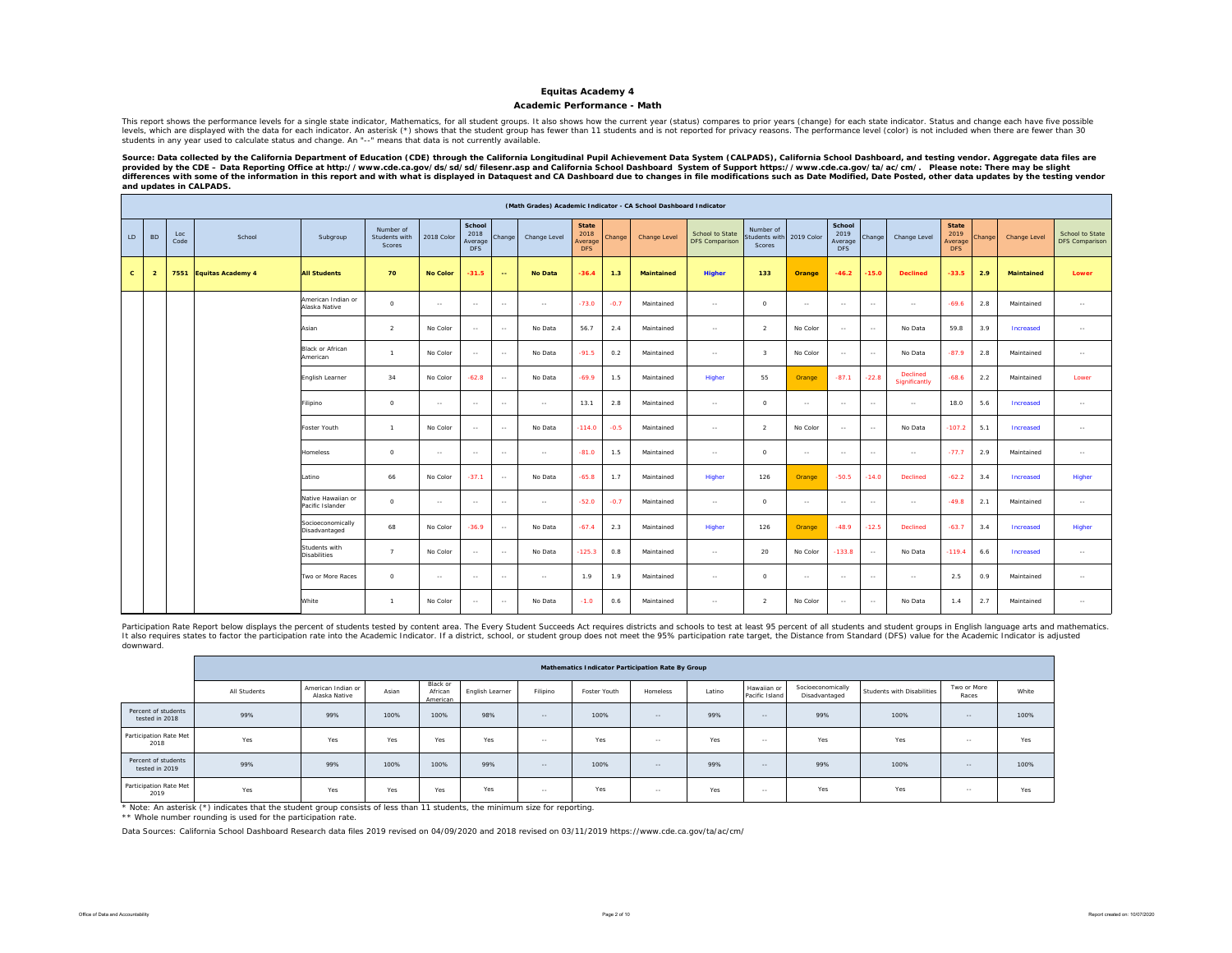#### **Equitas Academy 4 English Learner Progress Indicator**

This Reports shows the percentage of current EL students making progress towards English language proficiency or maintaining the highest level. ELs take the ELPAC exam to measure progress towards English language proficien ELPAC has 4 levels. The 4 ELPAC levels were divided into 6 ELPI levels to determine whether ELs made progress toward English language proficiency. English Learner Progress with the transition to a new assessment, the 2018 is unable to report a performance level (color) for this measure. However, the percent of students performing at each level on the new assessment is reported.

Source: Data collected by the California Department of Education (CDE) through the California Longitudinal Pupil Achievement Data System (CALPADS), California School Dashboard, and testing vendor. Aggregate data files are provided by the CDE – Data Reporting Office at http://www.cde.ca.gov/ds/sd/sd/filesenr.asp and California School Dashboard System of Support https://www.cde.ca.gov/ta/ac/cm/. Please note: There may be slight differences with some of the information in this report and with what is displayed in Dataquest and CA Dashboard due to changes in file modifications such as Date Modified, Date Posted, other *data updates by the testing vendor and updates in CALPADS.* 

|              |           |             |                        |                        |                                                     |                                                                            |                                     |                                                                                               | English Learner Progress Indicator - CA School Dashboard Indicator |                                                 |                 |                                                                                        |                   |                                                                                               |                   |
|--------------|-----------|-------------|------------------------|------------------------|-----------------------------------------------------|----------------------------------------------------------------------------|-------------------------------------|-----------------------------------------------------------------------------------------------|--------------------------------------------------------------------|-------------------------------------------------|-----------------|----------------------------------------------------------------------------------------|-------------------|-----------------------------------------------------------------------------------------------|-------------------|
|              |           |             |                        |                        |                                                     | 2018 School                                                                |                                     |                                                                                               | 2018 State                                                         |                                                 |                 | 2019 School                                                                            |                   |                                                                                               | 2019 State        |
| LD           | <b>BD</b> | Loc<br>Code | School                 | Subgroup               | Number of<br>English Learner 2018 Color<br>Students | Percentage of<br><b>English Learners</b><br>towards English<br>proficiency | making progress   Performance Level | Percentage of<br><b>English Learners</b><br>making progress<br>towards English<br>proficiency | Performance Level                                                  | Number of<br><b>English Learner</b><br>Students | 2019 Color      | Percentage of<br>English Learners<br>making progress<br>towards English<br>proficiency | Performance Level | Percentage of<br><b>English Learners</b><br>making progress<br>towards English<br>proficiency | Performance Level |
| $\mathbf{c}$ |           |             | 7551 Equitas Academy 4 | <b>English Learner</b> | $\sim$ $\sim$                                       |                                                                            |                                     |                                                                                               |                                                                    | 25                                              | <b>No Color</b> | 68.0%                                                                                  | <b>Very High</b>  | 48.3                                                                                          | Medium            |

Note: LEAs and schools that did not test at least 95 percent of their English learner population on the English Language Proficiency Assessments for California (ELPAC) are assigned a "Low" Status, unless they have **<sup>a</sup>"Very Low" Status. Number of English Learners: '0 to 10'=Fewer than 11 EL students have an overall PL on ELPAC SA in both prior and current years (Status rate and level are suppressed) '11 to 29'=Number of EL students with overall PL on ELPAC SA in both prior and current years is 11 thru 29 (Status rate and level are reported but are not used for accountability) '30 and Up'=At least 30 EL students have an overall PL on ELPAC SA in both prior and current years (status rate and level are reported and will be used for accountability)** 

#### **Student English Language Acquisition Results**

The percentage of current EL students who progressed at least one ELPI level, maintained ELPI level 4, maintained lower ELPI level (i.e, levels 1, 2L, 2H, 3L, or 3H), or decreased at least one ELPI Level.

| 2018 Student English Language Acquisition Results |         |              |
|---------------------------------------------------|---------|--------------|
| <b>Equitas Academy 4</b>                          |         | <b>State</b> |
| Level 4 - Well Developed                          | #VALUEL | 30.6%        |
| Level 3 - Moderately Developed                    | #VALUEL | 34.6%        |
| Level 2 - Somewhat Developed                      | #VALUEL | 20.2%        |
| Level 1 - Beginning Stage                         | #VALUEL | 14.6%        |

| 2018 Student English Language Acquisition Results |         |              | 2019 Student English Language Acquisition Results |       |              |
|---------------------------------------------------|---------|--------------|---------------------------------------------------|-------|--------------|
| Equitas Academy 4                                 |         | <b>State</b> | <b>Equitas Academy 4</b>                          |       | <b>State</b> |
|                                                   | #VALUE! | 30.6%        | ELs Who Progressed at Least One ELPI Level        | 60.0% | 42.9%        |
| oped                                              | #VALUE! | 34.6%        | ELs Who Maintained ELPI Level 4                   | 8.0%  | 5.3%         |
| oped                                              | #VALUE! | 20.2%        | ELs Who Maintained ELPI Level 1, 2L, 2H, 3L, 3H   | 16.0% | 31.5%        |
|                                                   | #VALUE! | 14.6%        | ELs Who Decreased at Least One ELPI Level         | 16.0% | 20.1%        |

|                                       | <b>ELPAC Participation Rate</b> |
|---------------------------------------|---------------------------------|
| Percent of students<br>tested in 2018 | N/A                             |
| Participation Rate Met<br>2018        | N/A                             |
| Percent of students<br>tested in 2019 | 100%                            |
| Participation Rate Met<br>2019        | Yes                             |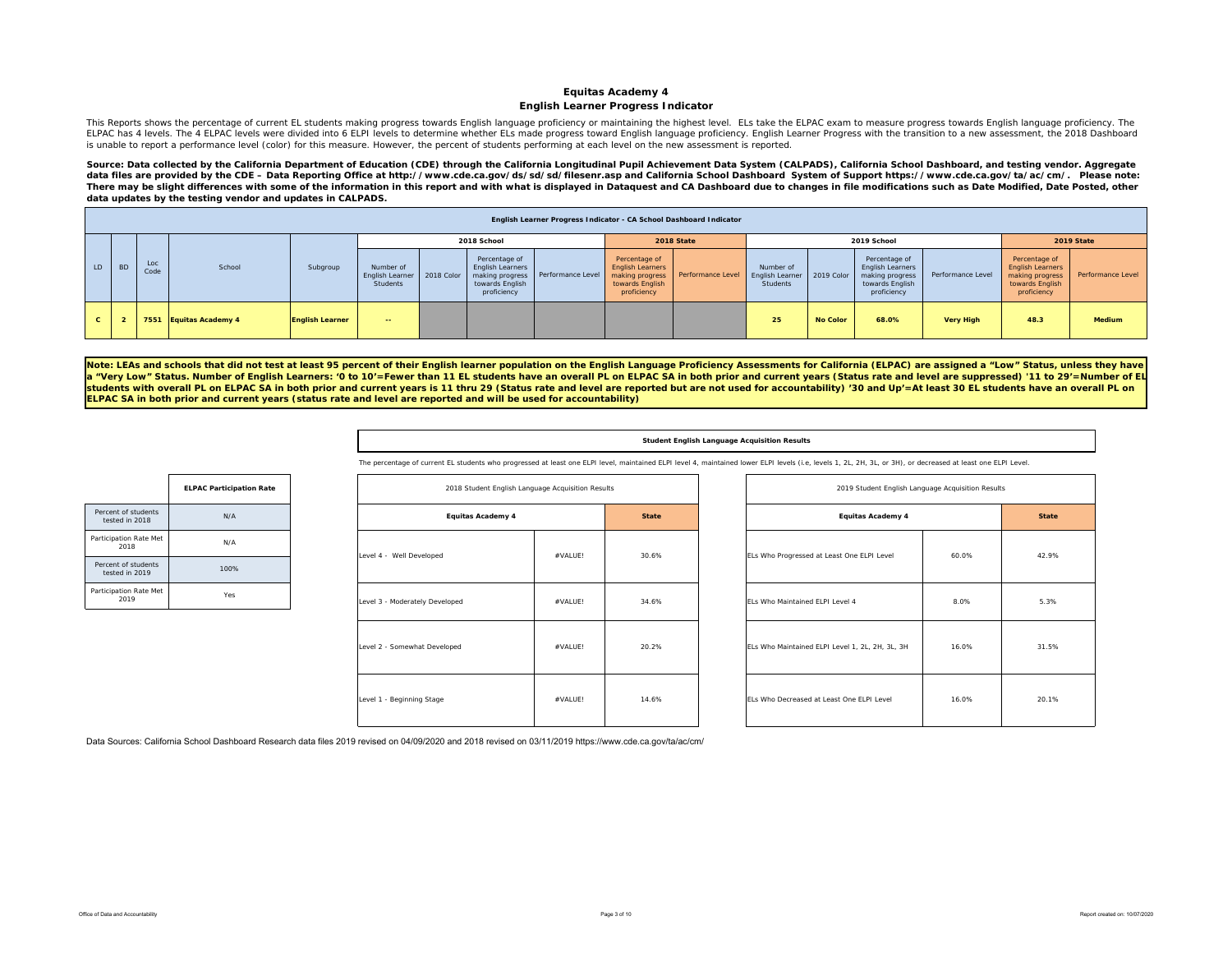#### **Chronic Absenteeism**

This report displays the percentage of students in Kindergarten through grade 8 who are absent 10 percent or more of the instructional days they were enrolled. Color: 1 = Red, 2 = Orange, 3 = Yellow, 4 = Green, 5 = Blue, 0

Source: Data collected by the California Department of Education (CDE) through the California Longitudinal Pupil Achievement Data System (CALPADS), California School Dashboard, and testing vendor. Aggregate data files are

|              |                |                                                                                                                         |                                                                                                                                            |                                        |                                                     |                 |                                                     |        |                |                                                           |         | Chronic Absenteeism - CA School Dashboard Indicator |                                                         |                                                                |          |                                                            |        |                  |                                                           |        |                  |                                                                |
|--------------|----------------|-------------------------------------------------------------------------------------------------------------------------|--------------------------------------------------------------------------------------------------------------------------------------------|----------------------------------------|-----------------------------------------------------|-----------------|-----------------------------------------------------|--------|----------------|-----------------------------------------------------------|---------|-----------------------------------------------------|---------------------------------------------------------|----------------------------------------------------------------|----------|------------------------------------------------------------|--------|------------------|-----------------------------------------------------------|--------|------------------|----------------------------------------------------------------|
| LD           | <b>BD</b>      | Loc<br>Code                                                                                                             | School                                                                                                                                     | Subgroup                               | Number of<br>students enrolled<br>who meet criteria | 2018 Color      | School 2018<br>Chronic<br>Absenteeism<br>Percentage | Change | Change Level   | <b>State 2018</b><br>Chronic<br>Absenteeism<br>Percentage | Change  | Change Level                                        | School to State<br>Chronic<br>Absenteeism<br>Comparison | Number of<br>students enrolled 2019 Color<br>who meet criteria |          | <b>School 2019</b><br>Chronic<br>Absenteeism<br>Percentage | Change | Change Level     | <b>State 2019</b><br>Chronic<br>Absenteeism<br>Percentage | Change | Change Level     | <b>School to State</b><br>Chronic<br>Absenteeism<br>Comparison |
| $\mathbf{c}$ | $\overline{2}$ |                                                                                                                         | 7551 Equitas Academy 4                                                                                                                     | <b>All Students</b>                    | 83                                                  | <b>No Color</b> | 4.8%                                                | 0.0%   | <b>No Data</b> | 9.0%                                                      | 0.3%    | <b>Maintained</b>                                   | Lower                                                   | 148                                                            | Orange   | 14.2%                                                      | 9.4%   | <b>Increased</b> | 10.1%                                                     | 1.1%   | <b>Increased</b> | Higher                                                         |
|              |                |                                                                                                                         |                                                                                                                                            | American Indian or<br>Alaska Native    | $\circ$                                             | No Color        | 0.0%                                                | 0.0%   | No Data        | 17.8%                                                     | $-0.3%$ | Maintained                                          | $\overline{\phantom{a}}$                                | $\circ$                                                        | No Color | 0.0%                                                       | 0.0%   | No Data          | 18.9%                                                     | 1.2%   | Increased        | $\sim$                                                         |
|              |                |                                                                                                                         |                                                                                                                                            | Asian                                  | $\overline{2}$                                      | No Color        | 0.0%                                                | 0.0%   | No Data        | 3.2%                                                      | 0.3%    | Maintained                                          | $\sim$                                                  | $\overline{\mathbf{3}}$                                        | No Color | 0.0%                                                       | 0.0%   | No Data          | 3.7%                                                      | 0.5%   | Increased        | $\sim$                                                         |
|              |                |                                                                                                                         | Black or African<br>17.9%<br>0.0%<br>0.0%<br>1.0%<br>5<br>No Color<br>No Data<br>$\mathbf{1}$<br>Increased<br>$\sim$<br>American<br>$\sim$ |                                        |                                                     |                 |                                                     |        |                |                                                           |         |                                                     |                                                         |                                                                |          |                                                            |        | No Data          | 20.6%                                                     | 2.7%   | Increased        | $\sim$                                                         |
|              |                | No Color<br>19<br>28<br>No Color<br>0.0%<br>0.0%<br>No Data<br>8.6%<br>0.6%<br>No Color<br>English Learner<br>Increased |                                                                                                                                            |                                        |                                                     |                 |                                                     |        |                |                                                           |         |                                                     |                                                         |                                                                |          | 10.7%                                                      | 10.7%  | Increased        | 9.9%                                                      | 1.4%   | Increased        | $\sim$                                                         |
|              |                |                                                                                                                         |                                                                                                                                            | ilipino                                | $\circ$                                             | No Color        | 0.0%                                                | 0.0%   | No Data        | 4.3%                                                      | 0.2%    | Maintained                                          | $\sim$                                                  | $\circ$                                                        | No Color | 0.0%                                                       | 0.0%   | No Data          | 5.2%                                                      | 0.9%   | Increased        | $\sim$ $\sim$                                                  |
|              |                |                                                                                                                         |                                                                                                                                            | Foster Youth                           | $\overline{1}$                                      | No Color        | 0.0%                                                | 0.0%   | No Data        | 18.5%                                                     | 0.0%    | Maintained                                          | $\sim$                                                  | $\overline{2}$                                                 | No Color | 0.0%                                                       | 0.0%   | No Data          | 20.1%                                                     | 1.6%   | Increased        | $\sim$                                                         |
|              |                |                                                                                                                         |                                                                                                                                            | <b>Homeless</b>                        | $\circ$                                             | No Color        | 0.0%                                                | 0.0%   | No Data        | 19.4%                                                     | 1.2%    | Increased                                           | $\overline{\phantom{a}}$                                | $\circ$                                                        | No Color | 0.0%                                                       | 0.0%   | No Data          | 21.1%                                                     | 1.7%   | Increased        | $\sim$                                                         |
|              |                |                                                                                                                         |                                                                                                                                            | Latino                                 | 78                                                  | No Color        | 5.1%                                                | 0.0%   | No Data        | 9.7%                                                      | 0.4%    | Maintained                                          | Lower                                                   | 138                                                            | Orange   | 13.0%                                                      | 7.9%   | Increased        | 11.0%                                                     | 1.4%   | Increased        | Higher                                                         |
|              |                |                                                                                                                         |                                                                                                                                            | Native Hawaiian or<br>Pacific Islander | $\circ$                                             | No Color        | 0.0%                                                | 0.0%   | No Data        | 16.1%                                                     | 2.0%    | Increased                                           | $\overline{\phantom{a}}$                                | $\circ$                                                        | No Color | 0.0%                                                       | 0.0%   | No Data          | 18.8%                                                     | 2.8%   | Increased        | $\sim$                                                         |
|              |                |                                                                                                                         |                                                                                                                                            | Socioeconomically<br>Disadvantaged     | 81                                                  | No Color        | 4.9%                                                | 0.0%   | No Data        | 11.4%                                                     | 0.4%    | Maintained                                          | Lower                                                   | 141                                                            | Orange   | 14.9%                                                      | 10.0%  | Increased        | 12.9%                                                     | 1.5%   | Increased        | Higher                                                         |
|              |                |                                                                                                                         |                                                                                                                                            | Students with<br>Disabilities          | Q                                                   | No Color        | 0.0%                                                | 0.0%   | No Data        | 15.1%                                                     | 0.4%    | Maintained                                          | $\sim$                                                  | 22                                                             | No Color | 13.6%                                                      | 0.0%   | No Data          | 16.3%                                                     | 1.2%   | Increased        | $\sim$                                                         |
|              |                |                                                                                                                         |                                                                                                                                            | Two or More Races                      | $\overline{1}$                                      | No Color        | 0.0%                                                | 0.0%   | No Data        | 9.3%                                                      | $-0.2%$ | Maintained                                          | $\sim$                                                  | $\circ$                                                        | No Color | 0.0%                                                       | 0.0%   | No Data          | 9.8%                                                      | 0.5%   | Increased        | $\sim$                                                         |
|              |                |                                                                                                                         |                                                                                                                                            | White                                  | $\mathbf{1}$                                        | No Color        | 0.0%                                                | 0.0%   | No Data        | 7.7%                                                      | 0.0%    | Maintained                                          | $\sim$                                                  | $\overline{2}$                                                 | No Color | 0.0%                                                       | 0.0%   | No Data          | 8.1%                                                      | 0.3%   | Maintained       | $\sim$                                                         |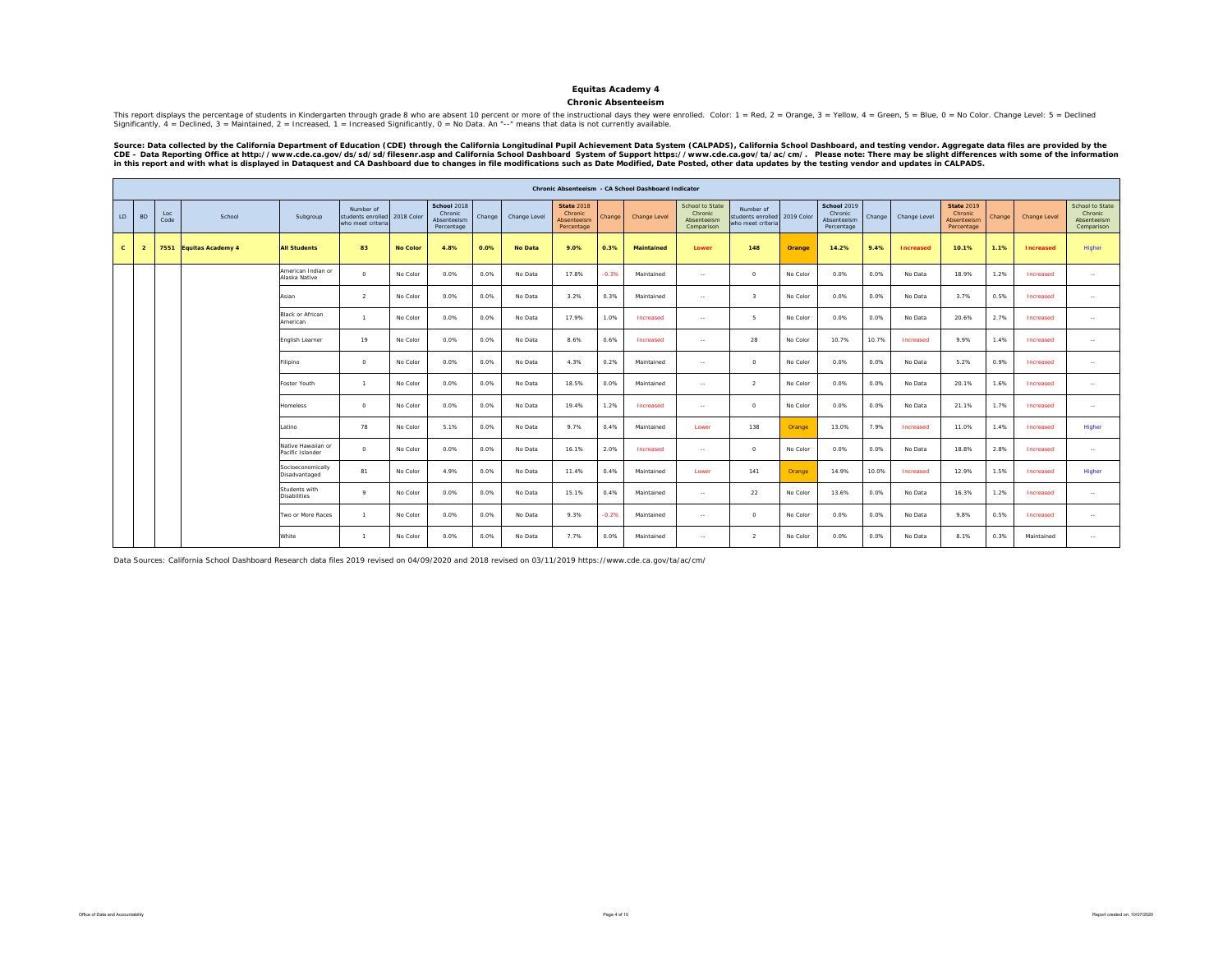### **Suspension Rate Indicator**

Suspension Rate: The percentage of students in kindergarten through grade 12 who have been suspended at least once in a given school year. Students who are suspended multiple times are only counted once.

Source: Data collected by the California Department of Education (CDE) through the California Longitudinal Pupil Achievement Data System (CALPADS), California School Dashboard, and testing vendor. Aggregate data files are

|              |                |             |                          |                                        |                       |                 |                                                          |               |                |                    |                                                      |         | Suspension Rate Indicator - CA School Dashboard Indicator |                                                     |                         |               |                                               |            |                   |                     |                                                      |         |              |                                              |
|--------------|----------------|-------------|--------------------------|----------------------------------------|-----------------------|-----------------|----------------------------------------------------------|---------------|----------------|--------------------|------------------------------------------------------|---------|-----------------------------------------------------------|-----------------------------------------------------|-------------------------|---------------|-----------------------------------------------|------------|-------------------|---------------------|------------------------------------------------------|---------|--------------|----------------------------------------------|
| LD           | <b>BD</b>      | Loc<br>Code | School                   | Subgroup                               | Number of<br>Students |                 | Students<br>2018 Color suspended at Change<br>least once |               | Change Level   | State 201<br>Color | <b>Students</b><br>suspended at Change<br>least once |         | Change Level                                              | <b>School to State</b><br>Suspensions<br>Comparison | Number of<br>Students   | 2019 Color    | Students<br>suspended at Change<br>least once |            | Change Level      | State 2019<br>Color | <b>Students</b><br>suspended at Change<br>least once |         | Change Level | School to State<br>Suspensions<br>Comparison |
| $\mathbf{c}$ | $\overline{2}$ | 7551        | <b>Equitas Academy 4</b> | <b>All Students</b>                    | 86                    | <b>No Color</b> | 0.0%                                                     | $\sim$        | <b>No Data</b> | Yellow             | 3.5%                                                 | $-0.1%$ | Maintained                                                | Lower                                               | 152                     | Blue          | 0.0%                                          | 0.0%       | <b>Maintained</b> | Yellow              | 3.4%                                                 | 0.1%    | Maintained   | Lower                                        |
|              |                |             |                          | American Indian or<br>Alaska Native    | $^{\circ}$            | $\sim$          | $\sim$                                                   | $\sim$        | $\sim$         | Yellow             | 7.2%                                                 | 0.3%    | <b>Declined</b>                                           | $\sim$ $\sim$                                       | $\circ$                 | $\sim$ $\sim$ | $\sim$                                        | $\sim$     | $\sim$            | Orange              | 7.2%                                                 | 0.1%    | Maintained   | $\sim$                                       |
|              |                |             |                          | Asian                                  | $\overline{2}$        | No Color        | $\sim$                                                   | $\sim$        | No Data        | Blue               | 1.0%                                                 | 0.0%    | Maintained                                                | $\sim$ $\sim$                                       | $\overline{\mathbf{3}}$ | No Color      | $\sim$                                        | $\sim$     | No Data           | Blue                | 1.0%                                                 | $-0.1%$ | Maintained   | $\sim$                                       |
|              |                |             |                          | <b>Black or African</b><br>American    | $\overline{1}$        | No Color        | $\sim$                                                   | $\sim$        | No Data        | Orange             | 9.4%                                                 | 0.4%    | <b>Declined</b>                                           | $\sim$ $\sim$                                       | -5                      | No Color      | $\sim$                                        | $\sim$     | No Data           | Orange              | 8.8%                                                 | 0.6%    | Declined     | $\sim$                                       |
|              |                |             |                          | English Learner                        | 20                    | No Color        | 0.0%                                                     | $\sim$        | No Data        | Yellow             | 3.0%                                                 | $-0.1%$ | Maintained                                                | $\sim$ $\sim$                                       | 28                      | No Color      | 0.0%                                          | 0.0%       | Maintained        | Yellow              | 3.1%                                                 | 0.1%    | Maintained   | $\sim$ $-$                                   |
|              |                |             |                          | Filipino                               | $^{\circ}$            | $\sim$          | $\sim$                                                   | $\sim$        | $\sim$ $\sim$  | Green              | 1.3%                                                 | $-0.1%$ | Maintained                                                | $\sim$                                              | $^{\circ}$              | $\sim$ $\sim$ | $\sim$                                        | $\sim$     | $\sim$            | Green               | 1.3%                                                 | 0.0%    | Maintained   | $\sim$                                       |
|              |                |             |                          | Foster Youth                           | $\overline{1}$        | No Color        | $\sim$                                                   | $\sim$        | No Data        | <b>Red</b>         | 15.2%                                                | 0.1%    | Maintained                                                | $\sim$ $\sim$                                       | $\overline{2}$          | No Color      | $\sim$                                        | $\sim$     | No Data           | Orange              | 14.6%                                                | 0.6%    | Declined     | $\sim$                                       |
|              |                |             |                          | <b>Homeless</b>                        | $^{\circ}$            | $\sim$          | $\sim$                                                   | $\sim$        | $\sim$ $\sim$  | Orange             | 5.6%                                                 | $-0.1%$ | Maintained                                                | $\sim$ $\sim$                                       | $\circ$                 | $\sim$ $\sim$ | $\sim$ $\sim$                                 | $\sim$     | $\sim$            | Orange              | 6.2%                                                 | 0.5%    | Increased    | $\sim$ $-$                                   |
|              |                |             |                          | Latino                                 | 81                    | No Color        | 0.0%                                                     | $\sim$        | No Data        | Yellow             | 3.6%                                                 | $-0.1%$ | Maintained                                                | Lower                                               | 142                     | Blue          | 0.0%                                          | 0.0%       | Maintained        | Yellow              | 3.5%                                                 | $-0.1%$ | Maintained   | Lower                                        |
|              |                |             |                          | Native Hawaiian or<br>Pacific Islander | $^{\circ}$            | $\sim$          | $\sim$                                                   | $\sim$        | $\sim$         | Yellow             | 4.7%                                                 | 0.3%    | <b>Declined</b>                                           | $\sim$                                              | $\circ$                 | $\sim$        | $\sim$                                        | $\sim$     | $\sim$            | Yellow              | 4.5%                                                 | $-0.2%$ | Maintained   | $\sim$                                       |
|              |                |             |                          | Socioeconomically<br>Disadvantaged     | 84                    | No Color        | 0.0%                                                     | $\sim$        | No Data        | Yellow             | 4.4%                                                 | $-0.2%$ | Maintained                                                | Lower                                               | 143                     | Blue          | 0.0%                                          | 0.0%       | Maintained        | Yellow              | 4.3%                                                 | $-0.1%$ | Maintained   | Lower                                        |
|              |                |             |                          | Students with<br><b>Disabilities</b>   | Q                     | No Color        | $\sim$                                                   | $\sim$        | No Data        | Yellow             | 6.8%                                                 | 0.3%    | <b>Declined</b>                                           | $\sim$ $\sim$                                       | 22                      | No Color      | 0.0%                                          | $\sim$     | No Data           | Yellow              | 6.2%                                                 | 0.6%    | Declined     | $\sim$                                       |
|              |                |             |                          | Two or More Races                      | $\mathbf{1}$          | No Color        | $\sim$                                                   | $\sim$ $\sim$ | No Data        | Yellow             | 3.4%                                                 | 0.0%    | Maintained                                                | $\sim$                                              | $\Omega$                | $\sim$ $\sim$ | $\sim$                                        | $\sim$ $-$ | $\sim$            | Yellow              | 3.3%                                                 | 0.1%    | Maintained   | $\sim$                                       |
|              |                |             |                          | White                                  | $\overline{1}$        | No Color        | $\sim$                                                   | $\sim$        | No Data        | Yellow             | 3.0%                                                 | $-0.1%$ | Maintained                                                | $\sim$                                              | $\overline{2}$          | No Color      | $\sim$                                        | $\sim$     | No Data           | Yellow              | 2.9%                                                 | $-0.2%$ | Maintained   | $\sim$                                       |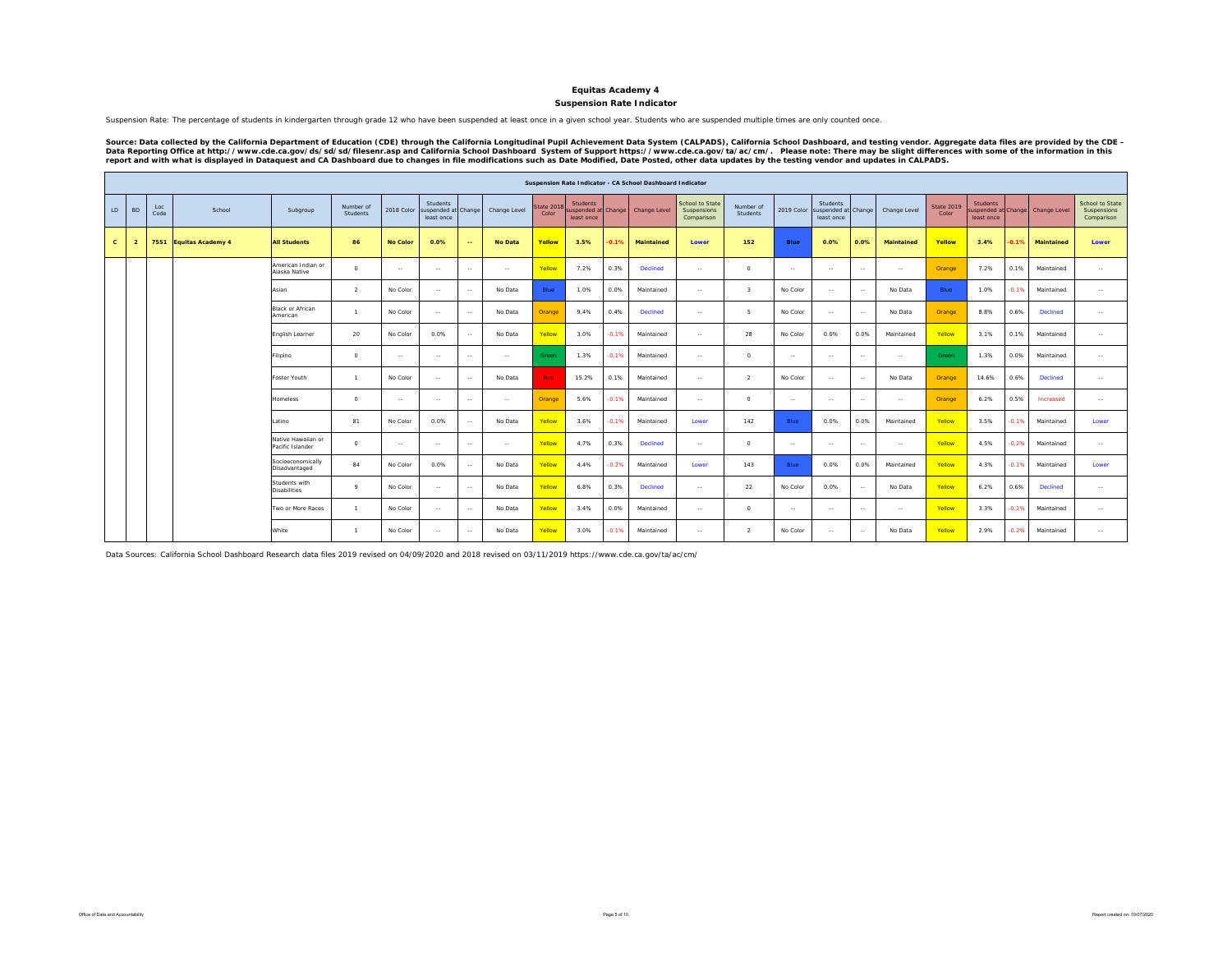### **Enrollment Report**

This report displays CALPADS K-12 enrollment number and percentages of select subgroups. Annual enrollment consists of the number of students primarily enrolled on Census Day (the first Wednesday in October). This informat California Longitudinal Pupil Achievement Data System (CALPADS), California School Dashboard, and testing vendor. Aggregate data files are provided by the CDE – Data Reporting Office at http://www.cde.ca.gov/ds/sd/filesenr

#### **2019-20 Enrollment by Ethnicity and Subgroup**

| LD               | B <sub>D</sub>             | Loc<br>Code | School                   | <b>Enrollment</b> | F/R Meal | <b>GATE</b> | American<br>Indian or<br>Alaska<br>Native | Asian | Black or<br>African<br>American | English<br>Learner | Filipino | Foster<br>Youth | <b>Homeless</b> | Latino | Migrant | Native<br>Hawaiian<br>Islander | Not  | Socio-<br>economica<br>Education or Pacific Reported Disadvant-Disabilities<br>aged | Students<br>with | Two or<br>More<br>Races | White |
|------------------|----------------------------|-------------|--------------------------|-------------------|----------|-------------|-------------------------------------------|-------|---------------------------------|--------------------|----------|-----------------|-----------------|--------|---------|--------------------------------|------|-------------------------------------------------------------------------------------|------------------|-------------------------|-------|
| $\mathbf{c}$     |                            | 7551        | <b>Equitas Academy 4</b> | 152               | 89.5%    | 0.0%        | 0.0%                                      | 0.7%  | 3.3%                            | 20.4%              | 1.3%     | 2.0%            | 0.0%            | 94.1%  | 0.0%    | 0.0%                           | 0.0% | 92.8%                                                                               | 0.0%             | 0.0%                    | 0.7%  |
| <b>Statewide</b> |                            |             |                          | 6,163,001         | 59.3%    | N/A         | 0.5%                                      | 9.3%  | 5.3%                            | 18.6%              | 2.4%     | 0.5%            | 3.2%            | 54.9%  | 0.8%    | 0.4%                           | 0.9% | 60.7%                                                                               | 11.7%            | 3.9%                    | 22.4% |
|                  | <b>Los Angeles Unified</b> |             |                          | 596,937           | 80.3%    | 10.7%       | 0.2%                                      | 3.6%  | 7.7%                            | 20.0%              | 1.9%     | 0.7%            | 1.3%            | 74.1%  | 0.1%    | 0.2%                           | 0.4% | 81.5%                                                                               | 11.4%            | 1.6%                    | 10.3% |

|    |                                        |             |                          |            |          |             |                                           |       | 2018-19 Enrollment by Ethnicity and Subgroup |                    |          |                 |          |        |         |                                                                 |            |                                     |                                                   |                         |       |
|----|----------------------------------------|-------------|--------------------------|------------|----------|-------------|-------------------------------------------|-------|----------------------------------------------|--------------------|----------|-----------------|----------|--------|---------|-----------------------------------------------------------------|------------|-------------------------------------|---------------------------------------------------|-------------------------|-------|
| LD | <b>BD</b>                              | Loc<br>Code | School                   | Enrollment | F/R Meal | <b>GATE</b> | American<br>Indian or<br>Alaska<br>Native | Asian | Black or<br>African<br>American              | English<br>Learner | Filipino | Foster<br>Youth | Homeless | Latino | Migrant | Native<br>Hawaiian<br>Education or Pacific Reported<br>Islander | <b>Not</b> | Socio-<br>economical<br>lly<br>aged | <b>Students</b><br>with<br>Disadvant-Disabilities | Two or<br>More<br>Races | White |
| C. |                                        | 7551        | <b>Equitas Academy 4</b> | 144        | 91.7%    | 0.0%        | 0.0%                                      | 1.4%  | 2.1%                                         | 18.8%              | 0.0%     | 1.4%            | 0.0%     | 95.1%  | 0.0%    | 0.0%                                                            | 0.0%       | 93.1%                               | 13.9%                                             | 0.0%                    | 1.4%  |
|    | Statewide<br>59.4%<br>N/A<br>6,186,278 |             |                          |            |          |             |                                           |       | 5.4%                                         | 19.3%              | 2.4%     | 0.5%            | 3.4%     | 54.6%  | 0.8%    | 0.5%                                                            | 0.9%       | 60.9%                               | 11.7%                                             | 3.6%                    | 22.9% |
|    | <b>Los Angeles Unified</b>             |             |                          | 10.7%      | 0.2%     | 4.0%        | 8.4%                                      | 20.3% | 2.0%                                         | 0.7%               | 2.8%     | 74.1%           | 0.1%     | 0.3%   | 0.3%    | 80.8%                                                           | 13.0%      | 0.2%                                | 10.7%                                             |                         |       |

Data Source: Data Quest, Student and School Downloadable Data Files https://www.cde.ca.gov/ds/sd/sd/filesenr.asp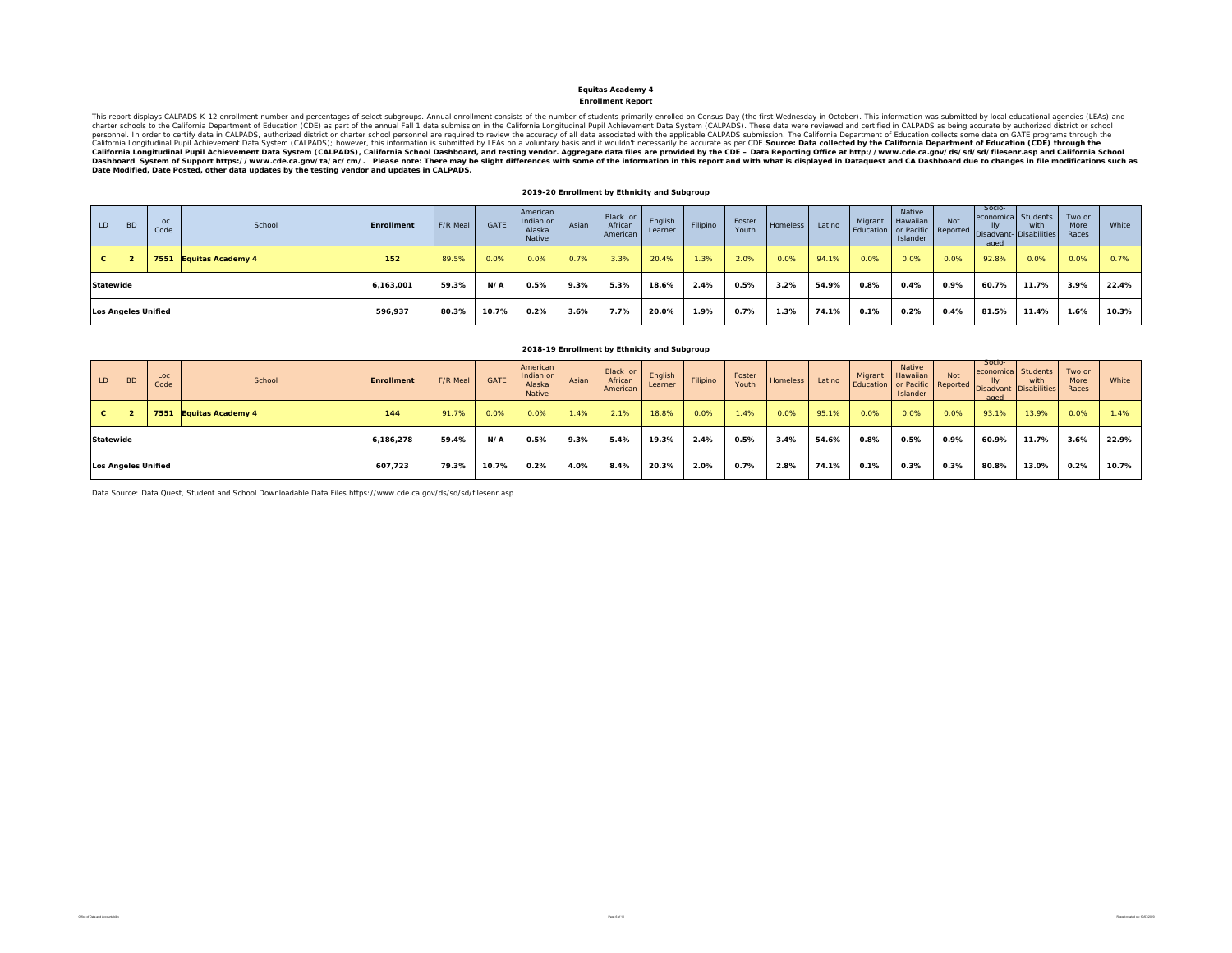# **Equitas Academy 4 RECLASSIFICATION RATES**

This reports shows a two year comparison of the number of English Learners (ELs) on Census Day, the number of students reclassified since the prior Census Day, and the reclassification rate for each specified year. The reclassification rate, displayed in percentage, is calculated by dividing the number reclassified by the number of prior year ELs.

*Source: Data collected by the California Department of Education (CDE) through the California Longitudinal Pupil Achievement Data System (CALPADS), California School Dashboard, and testing vendor. Aggregate data files are provided by the CDE – Data Reporting Office at http://www.cde.ca.gov/ds/sd/sd/filesenr.asp and California School Dashboard System of Support https://www.cde.ca.gov/ta/ac/cm/. Please note: There may be slight differences with some of the information in this report and with what is displayed in Dataquest and CA Dashboard due to changes in file modifications such as Date Modified, Date Posted, other data updates by the testing vendor and updates in CALPADS.* 

| LD.          | <b>BD</b>      | <b>Loc</b><br>Code | <b>School</b>          | Year    | <b>Students Redesignated FEP</b> | <b>School</b> | <b>State</b> | School to State RFEP<br>Comparison |
|--------------|----------------|--------------------|------------------------|---------|----------------------------------|---------------|--------------|------------------------------------|
| $\mathsf{C}$ | $\overline{2}$ |                    | 7551 Equitas Academy 4 |         | 17-18 EL $\#$                    | 17            | 1,271,150    |                                    |
|              |                |                    |                        | 2018-19 | 18-19 Reclass $#$                | 9             | 175,746      | Higher                             |
|              |                |                    |                        |         | 18-19 Reclass Rate               | 52.9          | 13.8         |                                    |
|              |                |                    |                        |         | 18-19 EL #                       | 27            | 1,195,988    |                                    |
|              |                |                    |                        | 2019-20 | 19-20 Reclass $#$                | 5             | 164,653      | Higher                             |
|              |                |                    |                        |         | 19-20 Reclass Rate               | 18.5          | 13.8         |                                    |

Data Source: Data Quest, Student and School Downloadable Data Files https://www.cde.ca.gov/ds/sd/sd/filesreclass.asp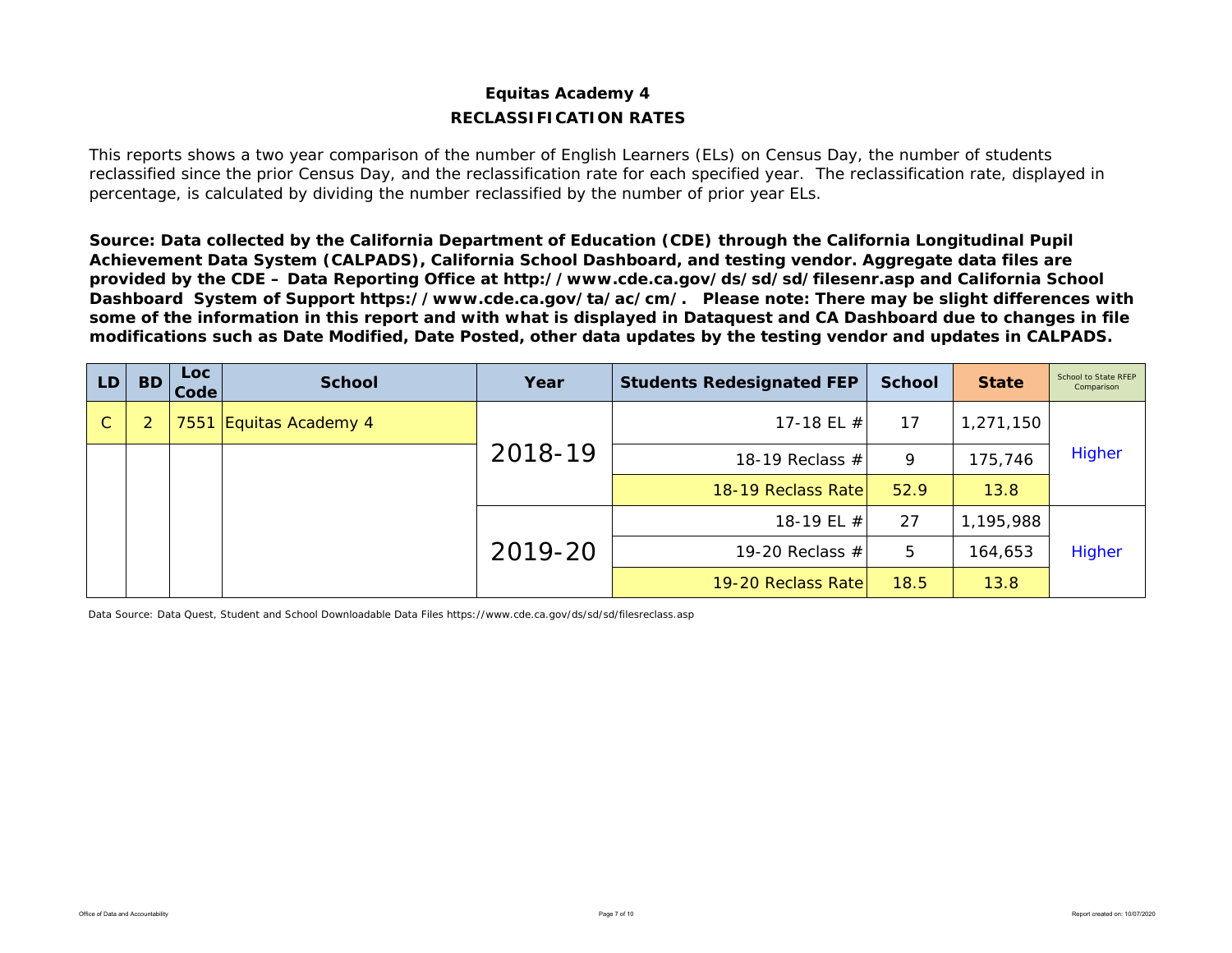#### **"At-Risk" and Long-Term English Learners (LTEL)**

Note: The "EL Total" column in this report displays the summed total of the disaggregated English Learner (EL) data in the four columns under the "English Learners" heading. The "Total (Ever-EL)" column displays the summed total of the data in the "RFEP" column plus the data in the four columns under the "English Learners" heading OR the data in the "EL Total" column, but not both. The percent values displayed in this report are calculated as a percent of the "Total (Ever-EL)" which fully and more accurately considers what happens to all EL students over time, including those who are Reclassified Fluent English Proficient (RFEP). *Source: Data collected by the California Department of Education (CDE) through the California Longitudinal Pupil Achievement Data System (CALPADS), California School Dashboard, and testing vendor. Aggregate data files are provided by the CDE – Data Reporting Office at http://www.cde.ca.gov/ds/sd/sd/filesenr.asp and California School Dashboard System of Support https://www.cde.ca.gov/ta/ac/cm/. Please note: There may be slight differences with some of the information in this report and with what is displayed in Dataquest and CA Dashboard due to changes in file modifications such as Date Modified, Date Posted, other data updates by the testing vendor and updates in CALPADS.* 

|              |                |             |                        |                                           |                   | 2018-19 |                   |         |                |         | 2019-20           |         |
|--------------|----------------|-------------|------------------------|-------------------------------------------|-------------------|---------|-------------------|---------|----------------|---------|-------------------|---------|
|              |                |             |                        |                                           | <b>School</b>     |         | <b>State</b>      |         | <b>School</b>  |         | <b>State</b>      |         |
| LD           | <b>BD</b>      | Loc<br>Code | <b>School</b>          | <b>English Learners</b>                   | <b>Enrollment</b> | Percent | <b>Enrollment</b> | Percent | Enrollment     | Percent | <b>Enrollment</b> | Percent |
| $\mathbf{C}$ | $\overline{2}$ |             | 7551 Equitas Academy 4 | <b>EL 0-3 Years</b>                       | 1                 | 1.0%    | 607,888           | 26.1%   | $\overline{2}$ | 1.9%    | 576,805           | 25.3%   |
|              |                |             |                        | At-Risk 4-5 Years                         | 9                 | 8.8%    | 220,738           | 9.5%    | 3              | 2.8%    | 130,783           | 5.7%    |
|              |                |             |                        | LTEL 6+ Years                             | 16                | 15.7%   | 342,983           | 14.7%   | 13             | 12.3%   | 204,042           | 8.9%    |
|              |                |             |                        | EL 4+ Years Not At-Risk or<br><b>LTEL</b> |                   | 1.0%    | 24,379            | 1.0%    | 13             | 12.3%   | 236,394           | 10.4%   |
|              |                |             |                        | EL total                                  | 27                | 26.5%   | 1,195,988         | 51.4%   | 31             | 29.2%   | 1,148,024         | 50.3%   |
|              |                |             |                        | <b>RFEP</b>                               | 75                | 73.5%   | 1,131,988         | 48.6%   | 75             | 70.8%   | 1,133,977         | 49.7%   |
|              |                |             |                        | Total (Ever)                              | 102               | 100.0%  | 2,327,080         | 100.0%  | 106            | 100.0%  | 2,282,001         | 100.0%  |

Data Source: Data Quest, Student and School Downloadable Data Files https://www.cde.ca.gov/ds/sd/sd/filesltel.asp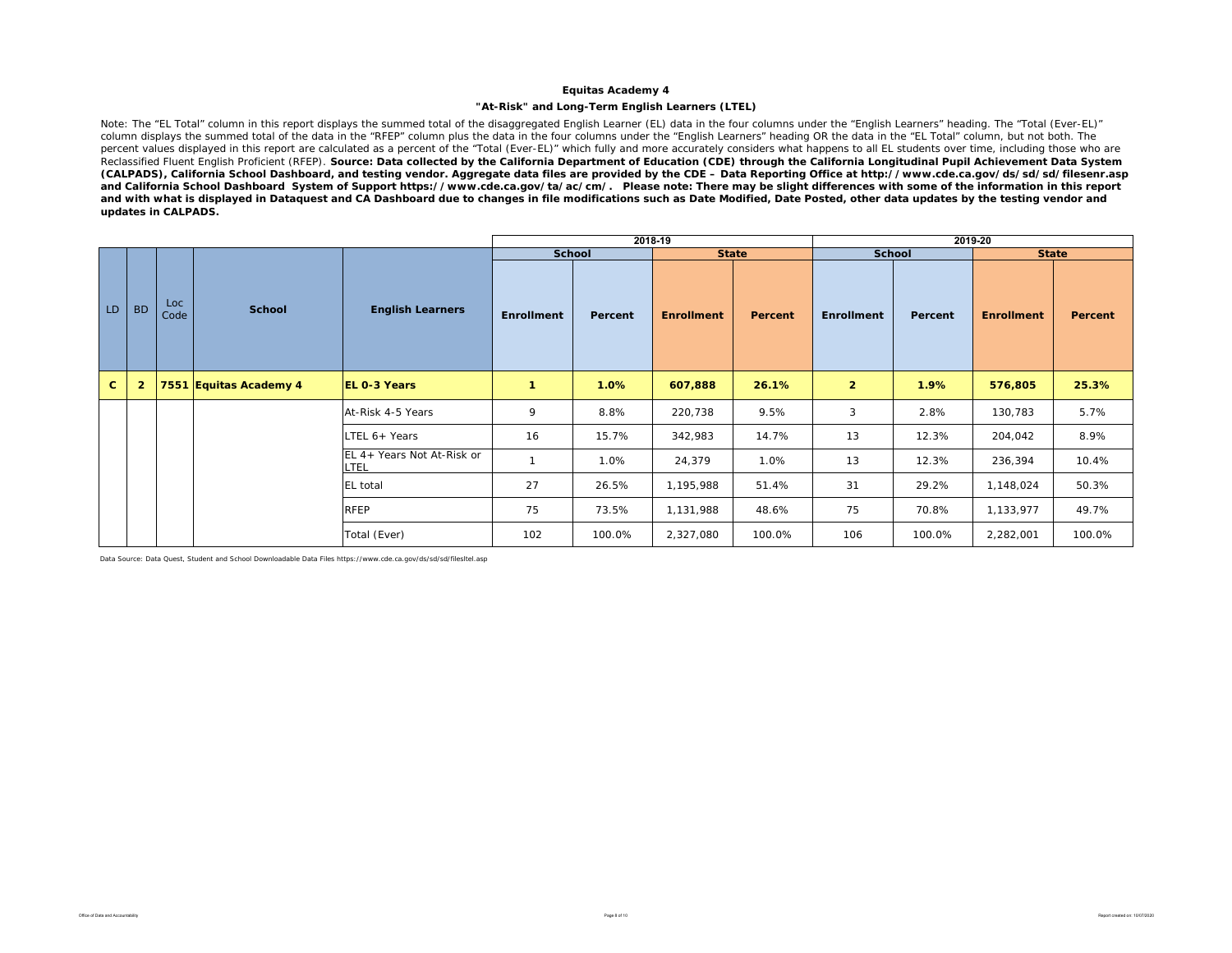**Students with Disabilities Report**

This report displays the K-12 enrollment and the number of K-12 students with disabilities total, by incidence category, and by eligibility as reported on the Census Day (First Wednesday in October) CALPADS Fall 1 Certifie certification reserved for the district superintendents, charter school administrators, or their designees. High incidence eligibilities are indicated by an asterisk (\*). Source: Data collected by the California Department *(CDE) through the California Longitudinal Pupil Achievement Data System (CALPADS), California School Dashboard, and testing vendor. Aggregate data files are provided by the CDE – Data Reporting Office at*  http://www.cde.ca.gov/ds/sd/sil/seenr.asp and California School Dashboard System of Support https://www.cde.ca.gov/ta/ac/cm/. Please note: There may be slight differences with some of the information in this report and<br>

### **2019-20 Enrollment by Disability**

| LD           | <b>BD</b>        | Loc<br>Code                | School                   | <b>OCT 2019</b><br>Enroll $#$ | Sp Ed<br>$ $ Enroll $#$ | Sp Ed | % High        | % Low<br>Enroll %   Incidence   Incidence | $#$ AUT | # DB     | # DEAF | # ED     | # EMD   | # HOH    | #ID      | $#$ OHI <sup>*</sup> | $#$ OI | # $SLD^*$ | # SLI*   | $#$ TBI     | # VI     |
|--------------|------------------|----------------------------|--------------------------|-------------------------------|-------------------------|-------|---------------|-------------------------------------------|---------|----------|--------|----------|---------|----------|----------|----------------------|--------|-----------|----------|-------------|----------|
| $\mathbf{c}$ |                  | 7551                       | <b>Equitas Academy 4</b> | 152                           | $\Omega$                | 0.0%  | $\sim$ $\sim$ | $\sim$ $\sim$                             |         | $\Omega$ |        | $\Omega$ | $\circ$ | $\Omega$ | $\Omega$ |                      |        |           | $\Omega$ | $\sim$<br>U | $\Omega$ |
|              | <b>Statewide</b> |                            |                          | 6,163,001 721,198 11.7%       |                         |       | N/A           | N/A                                       | N/A     | N/A      | N/A    | N/A      | N/A     | N/A      | N/A      | N/A                  | N/A    | N/A       | N/A      | N/A         | N/A      |
|              |                  | <b>Los Angeles Unified</b> |                          | 607,723                       | 84,730                  | 13.9% | 69.1%         | 31.0%                                     | 16,067  | 15       | 336    | 1,569    | 5       | 1,431    | 4,271    | 10,828               | 1,970  | 35,116    | 12,579   | 102         | 418      |

### **2018-19 Enrollment by Disability**

| LD               | <b>BD</b> | Loc<br>Code         | School                   | <b>OCT 2018</b><br>Enroll $#$ | Sp Ed           | Sp Ed | $%$ High<br>Enroll #   Enroll %   Incidence   Incidence | % Low | # AUT   | #DB | # DEAF | # ED   | # EMD        | $#$ HOH  | #ID    | # OHI* | $#$ OI | # $SLD^*$       | # SLI $*$ | $#$ TBI | # VI  |
|------------------|-----------|---------------------|--------------------------|-------------------------------|-----------------|-------|---------------------------------------------------------|-------|---------|-----|--------|--------|--------------|----------|--------|--------|--------|-----------------|-----------|---------|-------|
| $\mathbf{C}$     |           | 7551                | <b>Equitas Academy 4</b> | 144                           | 20 <sup>1</sup> | 13.9% | 85.0%                                                   | 15.0% |         |     | O.     |        | $\Omega$     | $\Omega$ |        |        |        |                 |           |         |       |
| <b>Statewide</b> |           |                     |                          | 6,186,278 725,412             |                 | 11.7% | 73.4%                                                   | 26.6% | 101,348 | -11 | 2,610  | 24,767 | $\mathbf{o}$ | 8,197    | 36,245 | 99,480 | 8,007  | 298,868 130,441 |           | 1,395   | 2,953 |
|                  |           | Los Angeles Unified |                          | 607.723                       | 79.187          | 13.0% | 69.1%                                                   | 30.9% | 15.224  |     | 286    | 1,511  | Δ            | 1,069    | 4,154  | 9,951  | 1,712  | 32,950          | 8.756     | 93      | 330   |

Data Source: Data Quest, Student and School Downloadable Data Files https://www.cde.ca.gov/ds/sd/filesenr.asp and CALPADS County Authorizing LEA Report 1.1 Enrollment by Primary Status.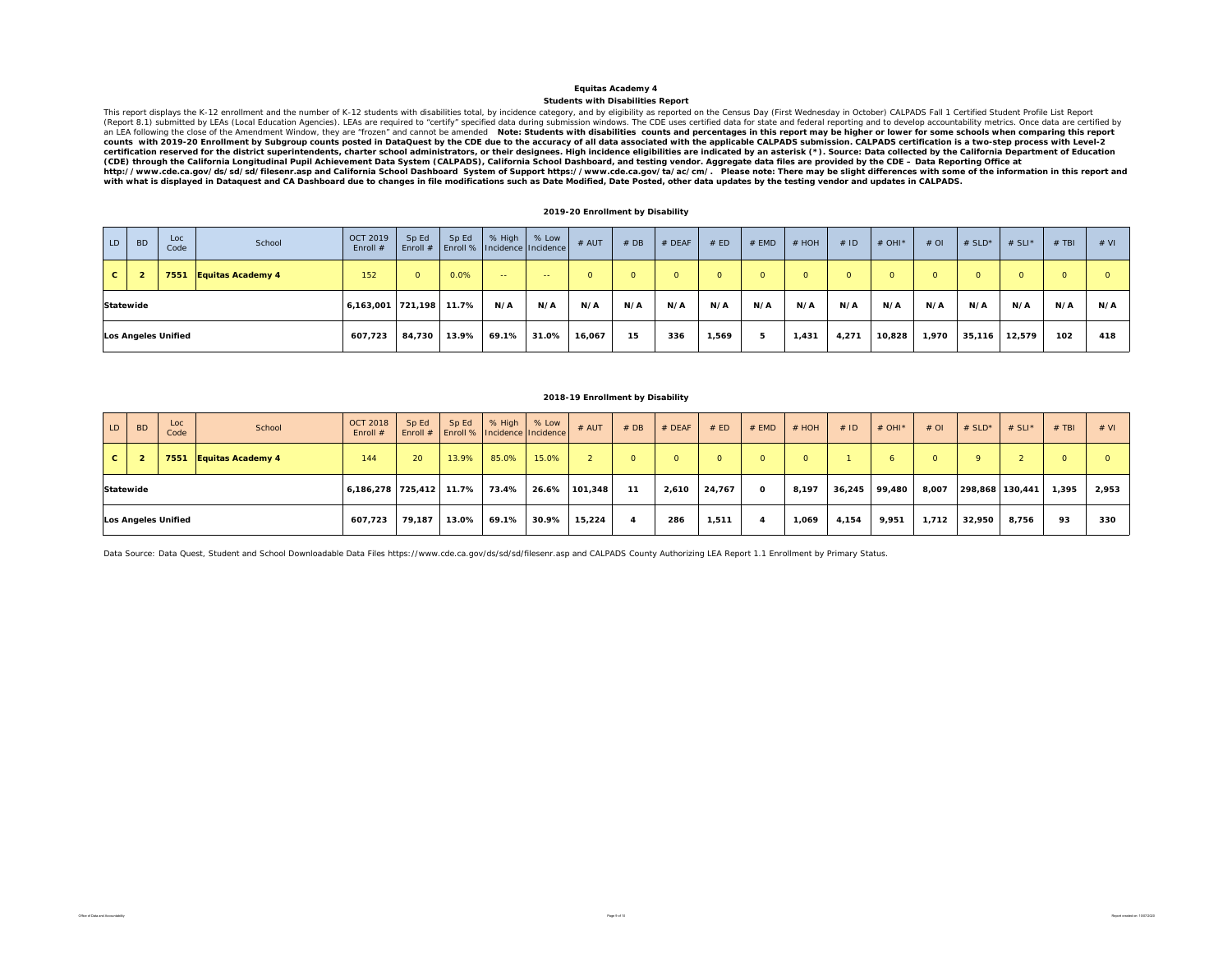#### **Equitas Academy 4 2017-18 and 2018-19 SMARTER BALANCED ASSESSMENT ACHIEVEMENT DATA**

In order to protect student privacy, an asterisk (\*) will be displayed instead of a number on test results where 10 or fewer. Source: Data collected by the California Department of Education (CDE) through the California Lo

|              |                                              |             |                                     |                                  |                                       | English Language Arts/Literacy          |                                       |                                         |                                       |                                         |                                |                                         |                        |
|--------------|----------------------------------------------|-------------|-------------------------------------|----------------------------------|---------------------------------------|-----------------------------------------|---------------------------------------|-----------------------------------------|---------------------------------------|-----------------------------------------|--------------------------------|-----------------------------------------|------------------------|
|              |                                              |             |                                     |                                  |                                       |                                         |                                       |                                         |                                       |                                         |                                |                                         |                        |
|              |                                              |             |                                     |                                  |                                       |                                         | 2017-18                               |                                         |                                       |                                         | 2018-19                        |                                         |                        |
|              |                                              |             |                                     |                                  | <b>School</b>                         |                                         | <b>State</b>                          |                                         | <b>School</b>                         |                                         | <b>State</b>                   |                                         | School                 |
| LD           | <b>BD</b>                                    | Loc<br>Code | School                              | Subgroup                         | <b>Students with</b><br><b>Scores</b> | Met or<br><b>Exceeded</b><br>Percentage | <b>Students with</b><br><b>Scores</b> | Met or<br><b>Exceeded</b><br>Percentage | <b>Students with</b><br><b>Scores</b> | Met or<br><b>Exceeded</b><br>Percentage | Students with<br><b>Scores</b> | Met or<br><b>Exceeded</b><br>Percentage | change from<br>2018-19 |
| $\mathbf{c}$ | $\overline{2}$                               | 7551        | <b>Equitas Academy 4</b>            | <b>All Students</b>              | 76                                    | 57.90%                                  | 3,177,420                             | 49.88%                                  | 138                                   | 52.17%                                  | 3,162,910                      | 51.10%                                  | $-5.73%$               |
|              |                                              |             |                                     | American Indian or Alaska Native | $\sim$ $-$                            |                                         | 16.100                                | 37.42%                                  | $\sim$ $-$                            |                                         | 15.667                         | 38.41%                                  |                        |
|              |                                              |             |                                     | Asian                            | $\star$                               |                                         | 294,323                               | 76.41%                                  | 0                                     |                                         | 294,155                        | 77.05%                                  |                        |
|              | <b>Black or African American</b>             |             |                                     |                                  | $\star$                               |                                         | 170.923                               | 32.27%                                  | 5                                     |                                         | 167.470                        | 33.19%                                  |                        |
|              |                                              |             |                                     | English Learner                  | 16                                    |                                         | 530.808                               | 12.62%                                  | 27                                    |                                         | 511.094                        | 12.81%                                  |                        |
|              |                                              |             |                                     | Filipino                         | $\sim$ $-$                            |                                         | 71.470                                | 71.20%                                  | $\sim$ $-$                            |                                         | 69,420                         | 71.57%                                  |                        |
|              |                                              |             |                                     | Foster Youth                     | $\sim$ $-$                            |                                         | $\sim$ $-$                            | $\sim$ $-$                              | $\sim$ $-$                            |                                         | $\sim$ $-$                     | $\sim$ $-$                              |                        |
|              |                                              |             |                                     | <b>Homeless</b>                  | $\frac{1}{2}$                         |                                         | $\sim$ $-$                            | $\sim$ $\sim$                           | $\sim$ $-$                            |                                         | 113,303                        | 32.86%                                  |                        |
|              |                                              |             |                                     | Latino                           | 70                                    | 57.14%                                  | 1,740,220                             | 39.16%                                  | 128                                   | 50.78%                                  | 1,742,382                      | 40.81%                                  | $-6.36%$               |
|              |                                              |             | Native Hawaiian or Pacific Islander | $\sim$ $-$                       |                                       | 14,918                                  | 43.16%                                | $\sim$ $-$                              |                                       | 14,469                                  | 43.64%                         |                                         |                        |
|              |                                              |             |                                     | Socioeconomically Disadvantaged  | 70                                    | 57.14%                                  | 1,951,520                             | 37.69%                                  | 131                                   | 51.91%                                  | 1,928,948                      | 39.19%                                  | $-5.23%$               |
|              | $\star$<br><b>Students with Disabilities</b> |             |                                     | 354.484                          | 14.98%                                | 19                                      |                                       | 365.765                                 | 16.35%                                |                                         |                                |                                         |                        |
|              |                                              |             |                                     | Two or More Races                | $\sim$ $-$                            |                                         | 117.713                               | 64.75%                                  | $\sim$ $-$                            |                                         | 124,922                        | 65.74%                                  |                        |
|              |                                              |             |                                     | White                            | $\star$                               |                                         | 728,987                               | 64.85%                                  | 0                                     |                                         | 713,484                        | 65.64%                                  |                        |

|    |                |                           |                          |                                     |                                       |                               | 2017-18                        |                               |                                       |                               | 2018-19                               |                               |             |
|----|----------------|---------------------------|--------------------------|-------------------------------------|---------------------------------------|-------------------------------|--------------------------------|-------------------------------|---------------------------------------|-------------------------------|---------------------------------------|-------------------------------|-------------|
|    |                |                           |                          |                                     | School                                | Met or                        |                                | <b>State</b><br>Met or        | School                                | Met or                        |                                       | <b>State</b><br>Met or        | Change from |
| LD | <b>BD</b>      | Loc<br>Code               | School                   |                                     | <b>Students with</b><br><b>Scores</b> | <b>Exceeded</b><br>Percentage | Students with<br><b>Scores</b> | <b>Exceeded</b><br>Percentage | <b>Students with</b><br><b>Scores</b> | <b>Exceeded</b><br>Percentage | <b>Students with</b><br><b>Scores</b> | <b>Exceeded</b><br>Percentage | 2018-19     |
| c. | $\overline{2}$ | 7551                      | <b>Equitas Academy 4</b> | <b>All Students</b>                 | 77                                    | 36.36%                        | 3,184,720                      | 38.65%                        | 140                                   | 36.43%                        | 3,170,971                             | 39.73%                        | 0.07%       |
|    |                |                           |                          | American Indian or Alaska Native    | $\sim$ $-$                            |                               | 16,082                         | 25.68%                        | $\sim$ $-$                            |                               | 15,629                                | 26.58%                        |             |
|    |                |                           |                          | Asian                               | $\star$                               |                               | 297,422                        | 73.54%                        | $\star$                               |                               | 296,878                               | 74.37%                        |             |
|    |                | Black or African American |                          |                                     | $\star$                               |                               | 170,417                        | 19.74%                        | 5                                     |                               | 166,870                               | 20.55%                        |             |
|    |                |                           |                          | English Learner                     | 17                                    |                               | 541,399                        | 12.57%                        | 27                                    |                               | 523,959                               | 12.58%                        |             |
|    |                |                           |                          | Filipino                            | $\sim$ $\sim$                         |                               | 71,722                         | 58.45%                        | $\sim$ $-$                            |                               | 69,665                                | 59.52%                        |             |
|    |                |                           |                          | Foster Youth                        | $\sim$ $-$                            |                               | $\sim$ $-$                     | $\sim$ $-$                    | $\sim$ $-$                            |                               | $\sim$ $-$                            | $\sim$ $-$                    |             |
|    |                |                           |                          | Homeless                            | $\sim$ $-$                            |                               | $\sim$ $-$                     | $\sim$ $-$                    | $\sim$ $-$                            |                               | 114,801                               | 22.69%                        |             |
|    |                |                           |                          | Latino                              | 71                                    | 35.21%                        | 1.744.154                      | 26.65%                        | 130                                   | 35.38%                        | 1,748,298                             | 28.05%                        | 0.17%       |
|    |                |                           |                          | Native Hawaiian or Pacific Islander | $\sim$ $\sim$                         |                               | 14,925                         | 31.98%                        | $\sim$ $-$                            |                               | 14.430                                | 32.60%                        |             |
|    |                |                           |                          | Socioeconomically Disadvantaged     | 71                                    | 35.21%                        | 1,956,639                      | 26.23%                        | 133                                   | 35.34%                        | 1,934,051                             | 27.48%                        | 0.13%       |
|    |                |                           |                          | Students with Disabilities          | $\star$                               |                               | 353,174                        | 11.89%                        | 19                                    |                               | 364,341                               | 12.61%                        |             |
|    |                |                           |                          | Two or More Races                   | $\sim$ $\sim$                         |                               | 117,518                        | 54.41%                        | $\sim$ $-$                            |                               | 124,685                               | 55.26%                        |             |
|    |                |                           |                          | White                               | $\star$                               |                               | 729,186                        | 53.57%                        | $\star$                               |                               | 713,168                               | 54.23%                        |             |

**Mathematics**

Data Source: California Assessment of Student Performance and Progress (CAASPP) Research Data Files. https://caaspp-elpac.cde.ca.gov/caaspp/ResearchFileList?ps=true&istTestYear=2019&istTestType=B&istCounty=008kstDistrict=0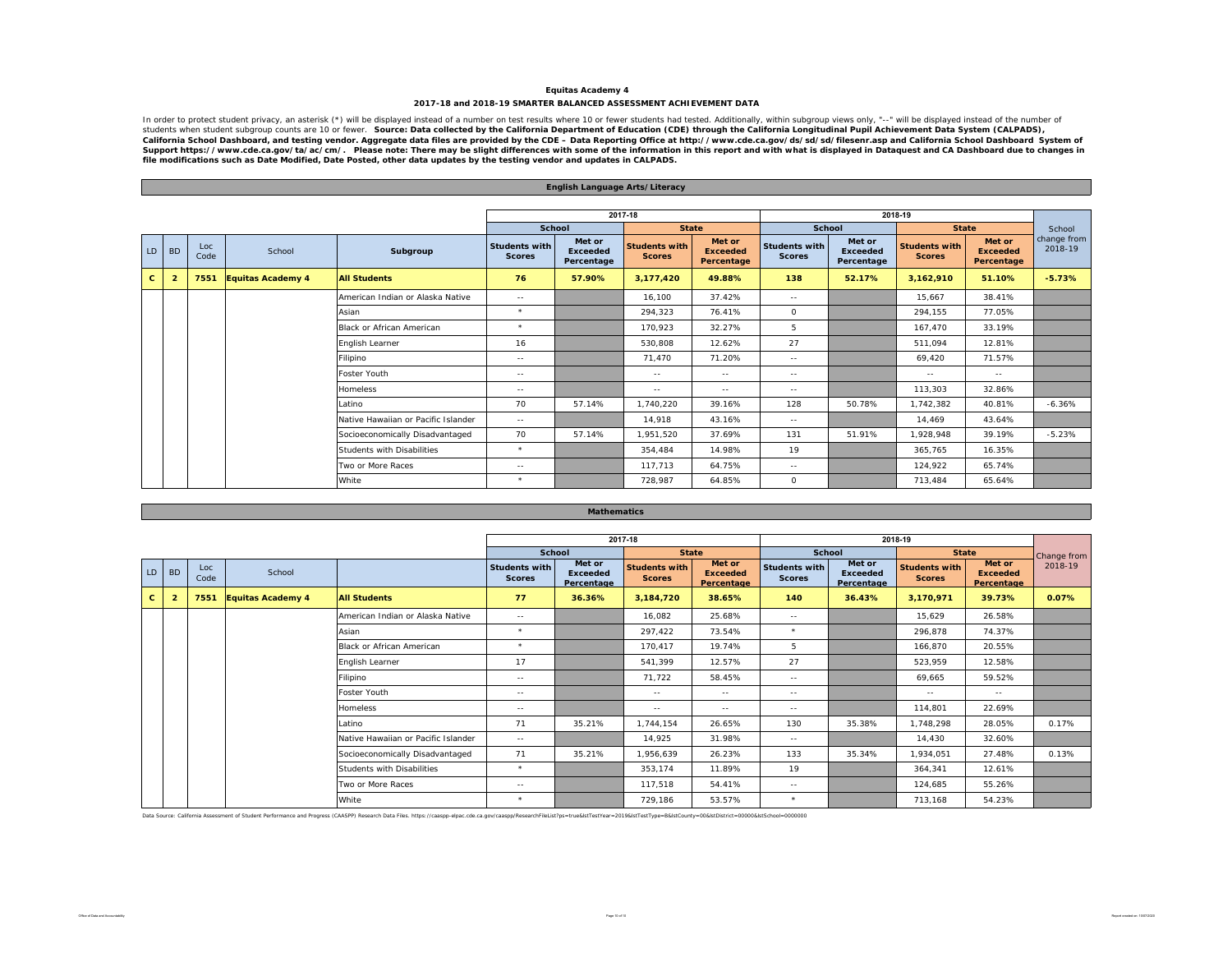### **Academic Performance - English Language Arts**

This report shows the performance levels for a single state indicator, English Language Arts, for all student groups. It also shows how the current year (status) compares to prior years (change) for each state indicator. Status and change each have five possible levels, which are displayed with the data for each indicator. An asterisk (\*) shows that the student group has fewer than 11 students and is not reported for privacy reasons. The performance level (color) is not included when there are fewer than 30 students in any year used to calculate status and change. Color:  $1 = \text{Red}$ ,  $2 = \text{Orance}$ ,  $3 = \text{Yellow}$ ,  $4 = \text{Green}$ ,  $5 = \text{Blue}$ ,  $0 = \text{No Color}$ . Change Level:  $1 = \text{Decline}$  Significantly,  $2 = \text{Green}$ Declined, 3 = Maintained, 4 = Increased, 5 = Increased Significantly, 0 = No Data. An "--" means that data is not currently available. **Source: Data collected by the** *California Department of Education (CDE) through the California Longitudinal Pupil Achievement Data System (CALPADS), California School Dashboard, and testing vendor. Aggregate data files are provided by the CDE – Data Reporting Office at http://www.cde.ca.gov/ds/sd/sd/filesenr.asp and California School Dashboard System of Support https://www.cde.ca.gov/ta/ac/cm/. Please note: There may be slight differences with some of the information in this report and with what is displayed in Dataquest and CA Dashboard due to changes in file modifications such as Date Modified, Date Posted, other data updates by the testing vendor and updates in CALPADS.* 

|              |                |                            |                                |                     | (ELA Grades) Academic Indicator - CA School Dashboard Indicator |                 |                                         |        |                  |                                             |            |                                                |         |                                         |
|--------------|----------------|----------------------------|--------------------------------|---------------------|-----------------------------------------------------------------|-----------------|-----------------------------------------|--------|------------------|---------------------------------------------|------------|------------------------------------------------|---------|-----------------------------------------|
|              |                |                            |                                |                     |                                                                 |                 | 2018                                    |        |                  |                                             |            | 2019                                           |         |                                         |
| LD           | <b>BD</b>      | Loc<br>Code                | School                         | Subgroup            | Number of<br>Students with<br>Scores                            | 2018 Color      | School<br>2018<br>Average<br><b>DFS</b> | Change | Change Level     | Number of<br><b>Students with</b><br>Scores | 2019 Color | <b>School</b><br>2019<br>Average<br><b>DFS</b> | Change  | Change Level                            |
| $\mathbf{C}$ | $\overline{2}$ |                            | 7551 Equitas Academy 4         | <b>All Students</b> | 69                                                              | <b>No Color</b> | 23.5                                    | 44     | <b>No Data</b>   | 132                                         | Yellow     | $-1.0$                                         | $-25.3$ | <b>Declined</b><br><b>Significantly</b> |
|              |                | <b>Resident Schools</b>    |                                |                     |                                                                 |                 |                                         |        |                  |                                             |            |                                                |         |                                         |
| $\mathsf{C}$ | 2              | 8057                       | Berendo Middle                 | <b>All Students</b> | 738                                                             | Orange          | $-72.9$                                 | 4.6    | Increased        | 754                                         | Yellow     | $-64.9$                                        | 7.4     | <b>Increased</b>                        |
| $\mathsf{C}$ | $\overline{2}$ | 8058                       | John H. Liechty Middle         | <b>All Students</b> | 887                                                             | Orange          | $-75.8$                                 | 11.0   | Increased        | 881                                         | Yellow     | $-55.8$                                        | 19.3    | Increased<br>Significantly              |
| $\mathsf{C}$ | $\overline{2}$ |                            | 8462 Virgil Middle             | <b>All Students</b> | 1,042                                                           | Orange          | $-31.4$                                 | 2.3    | Maintained       | 1,085                                       | Orange     | $-34.7$                                        | $-3.3$  | <b>Declined</b>                         |
|              |                |                            | <b>Resident Schools Median</b> |                     | 887                                                             | <b>Orange</b>   | $-72.9$                                 | 4.6    | <b>Increased</b> | 881                                         | Yellow     | $-55.8$                                        | 7.4     | <b>Increased</b>                        |
|              |                | <b>Los Angeles Unified</b> |                                |                     | 226,587                                                         | Yellow          | $-29.2$                                 | 5.6    | <b>Increased</b> | 223,502                                     | Yellow     | $-23.7$                                        | 5.5     | <b>Increased</b>                        |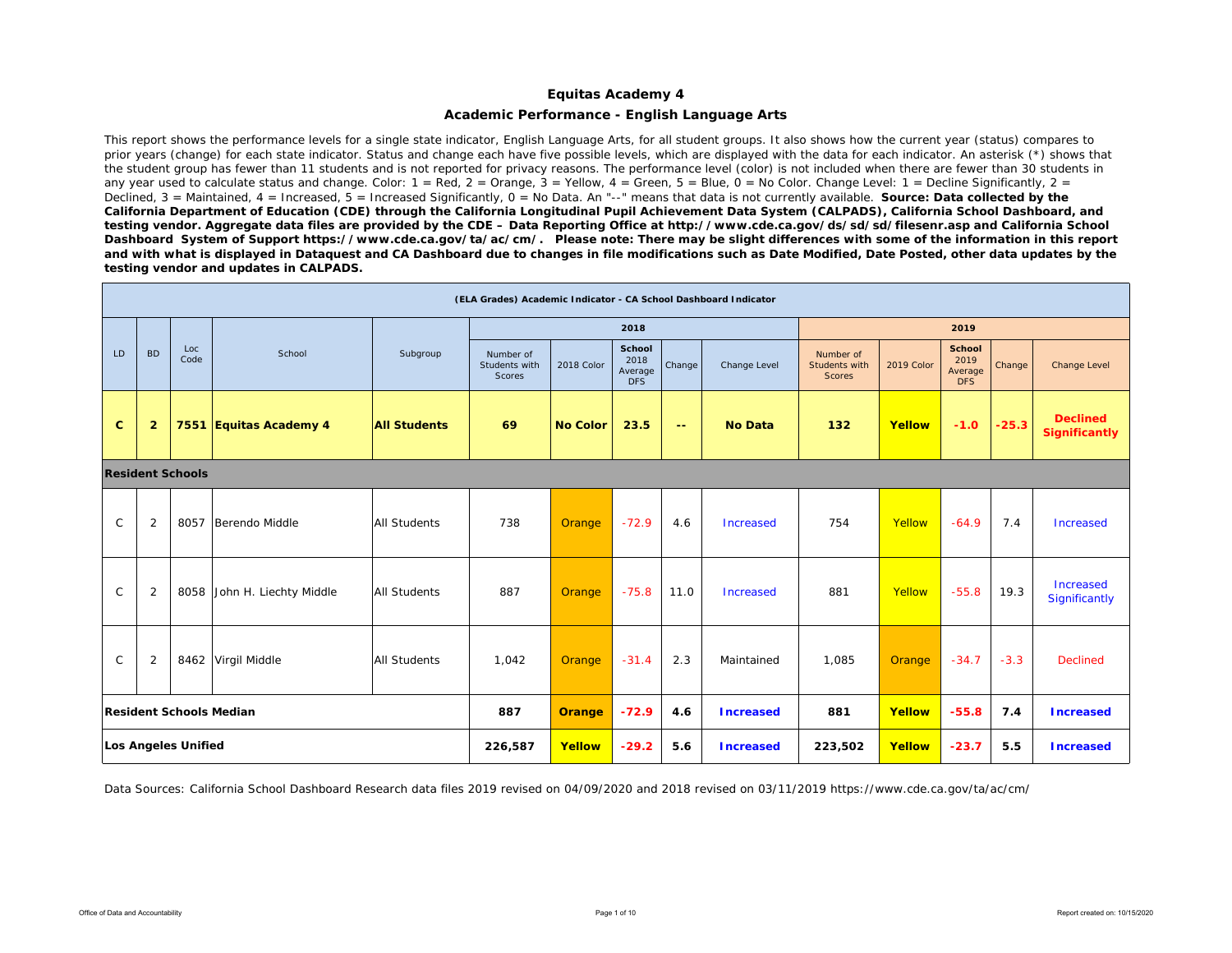### **Academic Performance - Math**

This report shows the performance levels for a single state indicator, Mathematics, for all student groups. It also shows how the current year (status) compares to prior years (change) for each state indicator. Status and change each have five possible levels, which are displayed with the data for each indicator. An asterisk (\*) shows that the student group has fewer than 11 students and is not reported for privacy reasons. The performance level (color) is not included when there are fewer than 30 students in any year used to calculate status and change. Color: 1 = Red, 2 = Orange, 3 = Yellow, 4 = Green, 5 = Blue, 0 = No Color. Change Level: 1 = Decline Significantly, 2 = Declined, 3 = Maintained, 4 = Increased, 5 = Increased Significantly, 0 = No Data. An "--" means that data is not currently available. *Source: Data collected by the California Department of Education (CDE) through the California Longitudinal Pupil Achievement Data System (CALPADS), California School Dashboard, and testing vendor. Aggregate data files are provided by the CDE – Data Reporting Office at http://www.cde.ca.gov/ds/sd/sd/filesenr.asp and California School Dashboard System of Support https://www.cde.ca.gov/ta/ac/cm/. Please note: There may be slight differences with some of the information in this report and with what is displayed in Dataquest and CA Dashboard due to changes in file modifications such as Date Modified, Date Posted, other data updates by the testing vendor and updates in CALPADS.* 

|              |                                                                               |                     |                         |                     | (MATH Grades) Academic Indicator - CA School Dashboard Indicator |                 |                                         |                   |                  |                                             |               |                                                |         |                  |
|--------------|-------------------------------------------------------------------------------|---------------------|-------------------------|---------------------|------------------------------------------------------------------|-----------------|-----------------------------------------|-------------------|------------------|---------------------------------------------|---------------|------------------------------------------------|---------|------------------|
|              |                                                                               |                     |                         |                     |                                                                  |                 | 2018                                    |                   |                  |                                             |               | 2019                                           |         |                  |
| LD           | <b>BD</b>                                                                     | Loc<br>Code         | School                  | Subgroup            | Number of<br>Students with<br><b>Scores</b>                      | 2018 Color      | School<br>2018<br>Average<br><b>DFS</b> | Change            | Change Level     | Number of<br><b>Students with</b><br>Scores | 2019 Color    | <b>School</b><br>2019<br>Average<br><b>DFS</b> | Change  | Change Level     |
| $\mathbf{C}$ | $\overline{2}$                                                                |                     | 7551 Equitas Academy 4  | <b>All Students</b> | 70                                                               | <b>No Color</b> | $-31.5$                                 | $\equiv$ $\equiv$ | <b>No Data</b>   | 133                                         | <b>Orange</b> | $-46.2$                                        | $-15.0$ | <b>Declined</b>  |
|              |                                                                               |                     |                         |                     |                                                                  |                 |                                         |                   |                  |                                             |               |                                                |         |                  |
| $\mathsf{C}$ | <b>Resident Schools</b><br>2<br>8057<br>Berendo Middle<br><b>All Students</b> |                     |                         |                     | 738                                                              | Orange          | $-113.5$                                | 4.1               | Increased        | 752                                         | Red           | $-120.5$                                       | $-7.7$  | <b>Declined</b>  |
| $\mathsf{C}$ | 2                                                                             | 8058                | John H. Liechty Middle  | <b>All Students</b> | 885                                                              | Orange          | $-119.5$                                | 3.8               | <b>Increased</b> | 884                                         | <b>Orange</b> | $-110.1$                                       | 8.0     | Increased        |
| C            | 2                                                                             |                     | 8462 Virgil Middle      | <b>All Students</b> | 1,042                                                            | Yellow          | $-57.2$                                 | 10.1              | Increased        | 1,084                                       | Yellow        | $-53.8$                                        | 3.5     | Increased        |
|              |                                                                               |                     | Resident Schools Median |                     | 885                                                              | <b>Orange</b>   | $-113.5$                                | 4.1               | <b>Increased</b> | 884                                         | <b>Orange</b> | $-110.1$                                       | 3.5     | <b>Increased</b> |
|              |                                                                               | Los Angeles Unified |                         |                     | 226,587                                                          | Yellow          | $-29.2$                                 | 5.6               | <b>Increased</b> | 223,082                                     | Yellow        | $-54.1$                                        | 5.2     | <b>Increased</b> |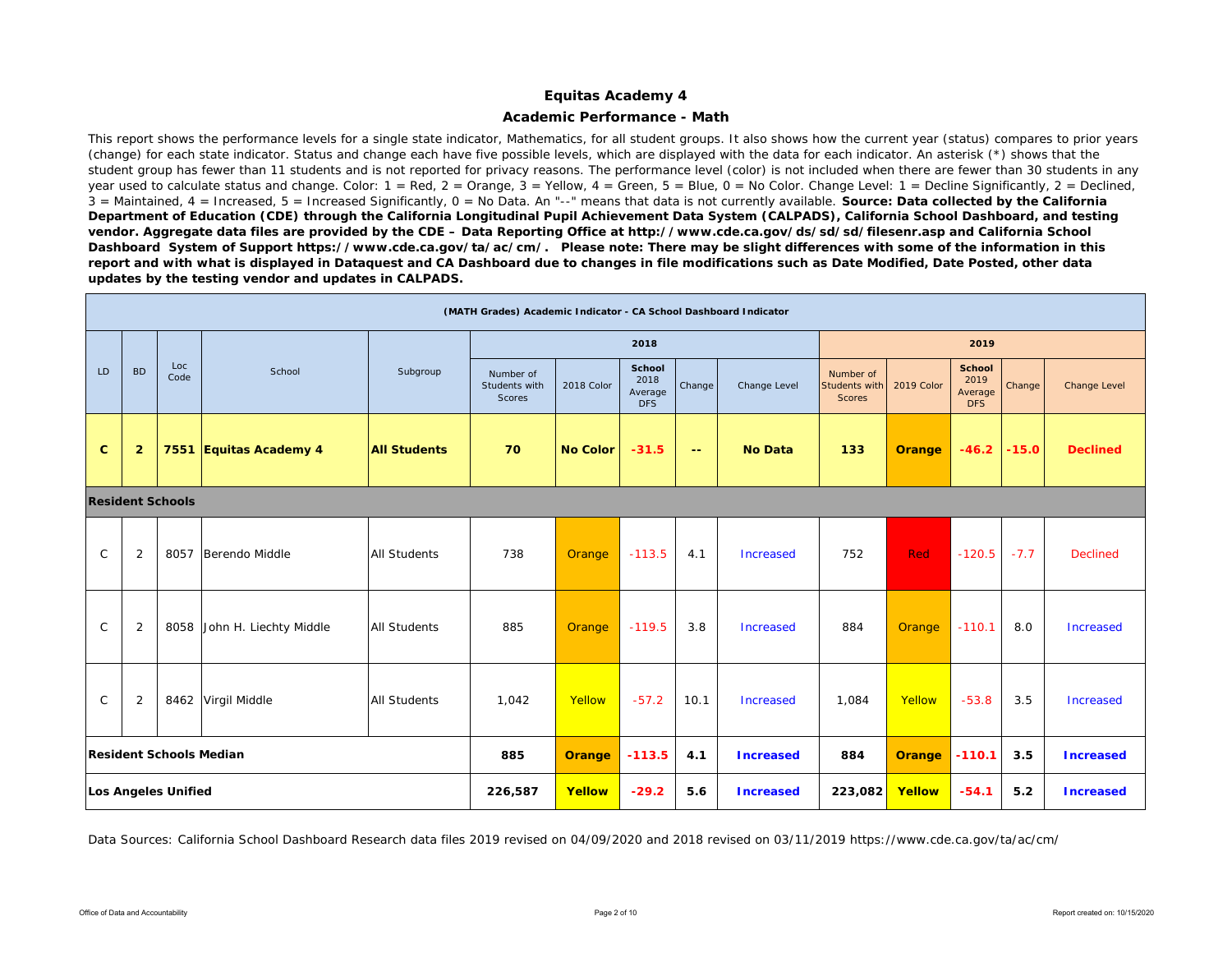### **English Learner Progress Indicator**

This Reports shows the percentage of current EL students making progress towards English language proficiency or maintaining the highest level. ELs take the ELPAC exam to measure progress towards English language proficiency. The ELPAC has 4 levels. The 4 ELPAC levels were divided into 6 ELPI levels to determine whether ELs made progress toward English language proficiency. English Learner Progress with the transition to a new assessment, the 2018 Dashboard is unable to report a performance level (color) for this measure. However, the percent of students performing at each level on the new assessment is reported. Status Level: 1 = Very Low, 2 = Low, 3 = Medium, 4 = High, 5 = Very High, 0 = No Data. Source: Data collected by the California Department of Education (CDE) through the California Longitudinal Pupil Achievement Data System (CALPADS), *California School Dashboard, and testing vendor. Aggregate data files are provided by the CDE – Data Reporting Office at* 

*http://www.cde.ca.gov/ds/sd/sd/filesenr.asp and California School Dashboard System of Support https://www.cde.ca.gov/ta/ac/cm/. Please note: There may be slight differences with some of the information in this report and with what is displayed in Dataquest and CA Dashboard due to changes in file modifications such as Date Modified, Date Posted, other data updates by the testing vendor and updates in CALPADS.* 

|              |                                                                                        |                            |                                |                        |                                          |                      | English Learner Progress Indicator - CA School Dashboard Indicator                     |                   |                                          |                      |                                                                                        |                   |
|--------------|----------------------------------------------------------------------------------------|----------------------------|--------------------------------|------------------------|------------------------------------------|----------------------|----------------------------------------------------------------------------------------|-------------------|------------------------------------------|----------------------|----------------------------------------------------------------------------------------|-------------------|
|              |                                                                                        |                            |                                |                        |                                          |                      | 2018 School                                                                            |                   |                                          |                      | 2019 School                                                                            |                   |
| LD           | <b>BD</b>                                                                              | Loc<br>Code                | School                         | Subgroup               | Number of<br>English Learner<br>Students | 2018 Status<br>Level | Percentage of<br>English Learners<br>making progress<br>towards English<br>proficiency | Performance Level | Number of<br>English Learner<br>Students | 2019 Status<br>Level | Percentage of<br>English Learners<br>making progress<br>towards English<br>proficiency | Performance Level |
| $\mathbf{C}$ | $\overline{\mathbf{2}}$                                                                |                            | 7551 Equitas Academy 4         | <b>English Learner</b> | --                                       |                      |                                                                                        |                   | 25                                       | <b>Blue</b>          | 68.0%                                                                                  | <b>Very High</b>  |
|              |                                                                                        |                            |                                |                        |                                          |                      |                                                                                        |                   |                                          |                      |                                                                                        |                   |
| $\mathsf C$  | <b>Resident Schools</b><br>$\overline{2}$<br>Berendo Middle<br>8057<br>English Learner |                            |                                |                        | 175                                      |                      |                                                                                        |                   | 190                                      | Yellow               | 52.1%                                                                                  | Medium            |
| $\mathsf C$  | $\overline{2}$                                                                         | 8058                       | John H. Liechty Middle         | English Learner        | 287                                      |                      |                                                                                        |                   | 275                                      | Orange               | 40.4%                                                                                  | Low               |
| $\mathsf{C}$ | $\overline{2}$                                                                         |                            | 8462 Virgil Middle             | English Learner        | 247                                      |                      |                                                                                        |                   | 255                                      | Yellow               | 45.9%                                                                                  | Medium            |
|              |                                                                                        |                            | <b>Resident Schools Median</b> |                        | 247                                      |                      |                                                                                        |                   | 255                                      | Yellow               | 45.9%                                                                                  | Medium            |
|              |                                                                                        | <b>Los Angeles Unified</b> |                                |                        | 100,639                                  |                      |                                                                                        |                   | 68,139                                   | Yellow               | 45.0%                                                                                  | Medium            |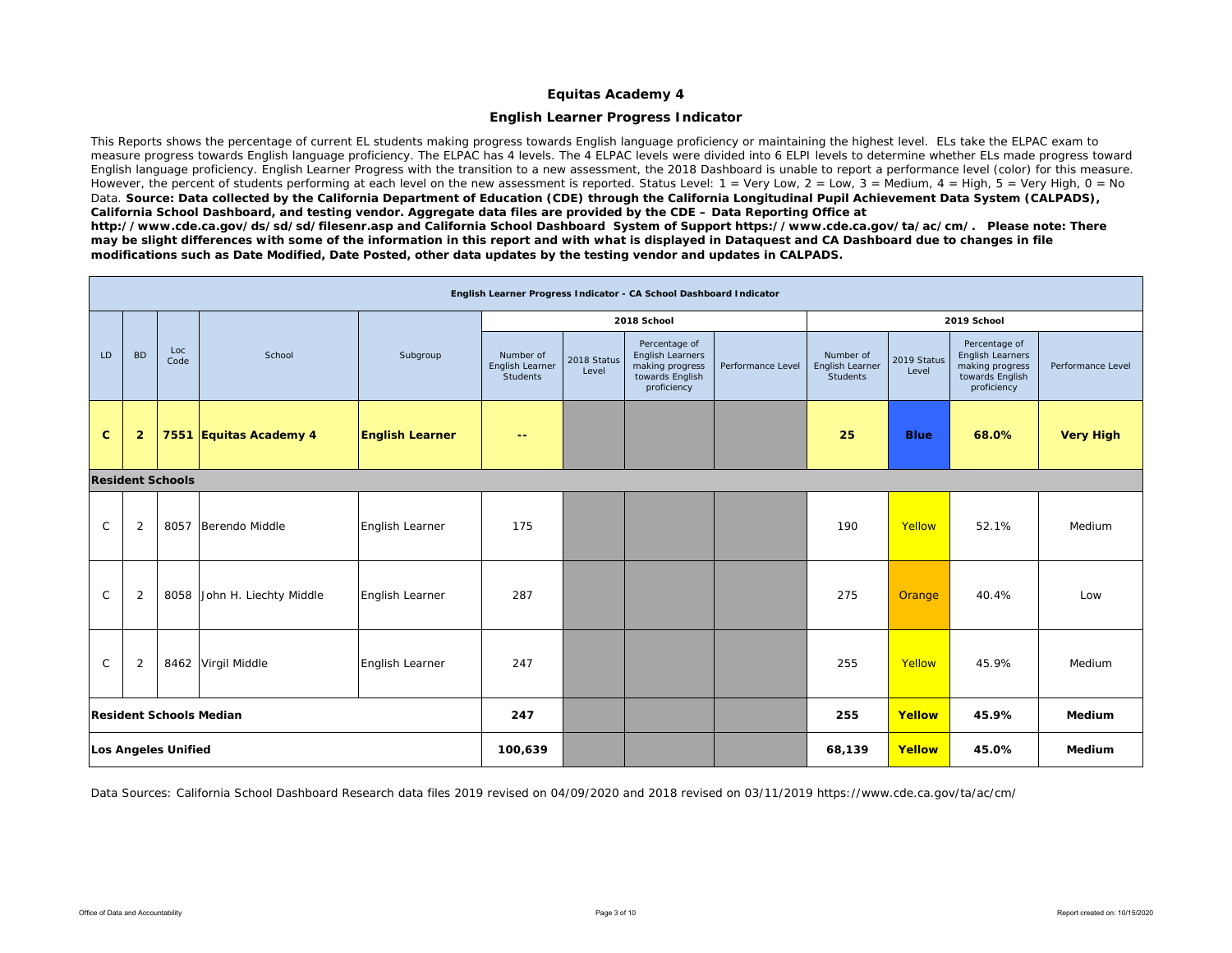### **Chronic Absenteeism**

This report displays the percentage of students in Kindergarten through grade 8 who are absent 10 percent or more of the instructional days they were enrolled. Color: 1 = Red, 2 = Orange, 3 = Yellow, 4 = Green, 5 = Blue, http://www.cde.ca.gov/ds/sd/sd/filesenr.asp and California School Dashboard System of Support https://www.cde.ca.gov/ta/ac/cm/. Please note: There may be slight differences with some of the information in this report<br>and w

|              |                         |                                |                        |                     |                                                     |                 | Chronic Absenteeism - CA School Dashboard Indicator |         |                  |                                                    |            |                                                     |        |                            |
|--------------|-------------------------|--------------------------------|------------------------|---------------------|-----------------------------------------------------|-----------------|-----------------------------------------------------|---------|------------------|----------------------------------------------------|------------|-----------------------------------------------------|--------|----------------------------|
|              |                         |                                |                        |                     |                                                     |                 | 2018                                                |         |                  |                                                    |            | 2019                                                |        |                            |
| LD           | <b>BD</b>               | Loc Code                       | School                 | Subgroup            | Number of<br>students enrolled<br>who meet criteria | 2018 Color      | School 2018<br>Chronic<br>Absenteeism<br>Percentage | Change  | Change Level     | Number of<br>students enrolled<br>who met criteria | 2019 Color | School 2019<br>Chronic<br>Absenteeism<br>Percentage | Change | Change Level               |
| $\mathbf{C}$ | $\overline{2}$          |                                | 7551 Equitas Academy 4 | <b>All Students</b> | 83                                                  | <b>No Color</b> | 4.8%                                                | 0.0%    | <b>No Data</b>   | 148                                                | Orange     | 14.2%                                               | 9.4%   | <b>Increased</b>           |
|              | <b>Resident Schools</b> |                                |                        |                     |                                                     |                 |                                                     |         |                  |                                                    |            |                                                     |        |                            |
| $\mathsf{C}$ | $\overline{2}$          | 8057                           | Berendo Middle         | <b>All Students</b> | 843                                                 | Yellow          | 9.4%                                                | $-0.2%$ | Maintained       | 855                                                | Orange     | 11.5%                                               | 2.1%   | Increased                  |
| $\mathsf C$  | $\overline{2}$          | 8058                           | John H. Liechty Middle | <b>All Students</b> | 1,019                                               | <b>Orange</b>   | 10.4%                                               | 2.6%    | Increased        | 1,014                                              | Orange     | 13.2%                                               | 2.8%   | Increased                  |
| $\mathsf C$  | $\overline{2}$          |                                | 8462 Virgil Middle     | <b>All Students</b> | 1.180                                               | <b>Orange</b>   | 10.0%                                               | 2.5%    | Increased        | 1.189                                              | Red        | 14.6%                                               | 4.6%   | Increased<br>Significantly |
|              |                         | <b>Resident Schools Median</b> |                        |                     | 1,019                                               | Orange          | 10.0%                                               | 2.5%    | <b>Increased</b> | 1014                                               | Orange     | 13.2%                                               | 2.8%   | <b>Increased</b>           |
|              |                         | <b>Los Angeles Unified</b>     |                        |                     | 346,238                                             | Orange          | 10.3%                                               | $-0.1%$ | Maintained       | 337,845                                            | <b>Red</b> | 18.2%                                               | 8.0%   | <b>Increased</b>           |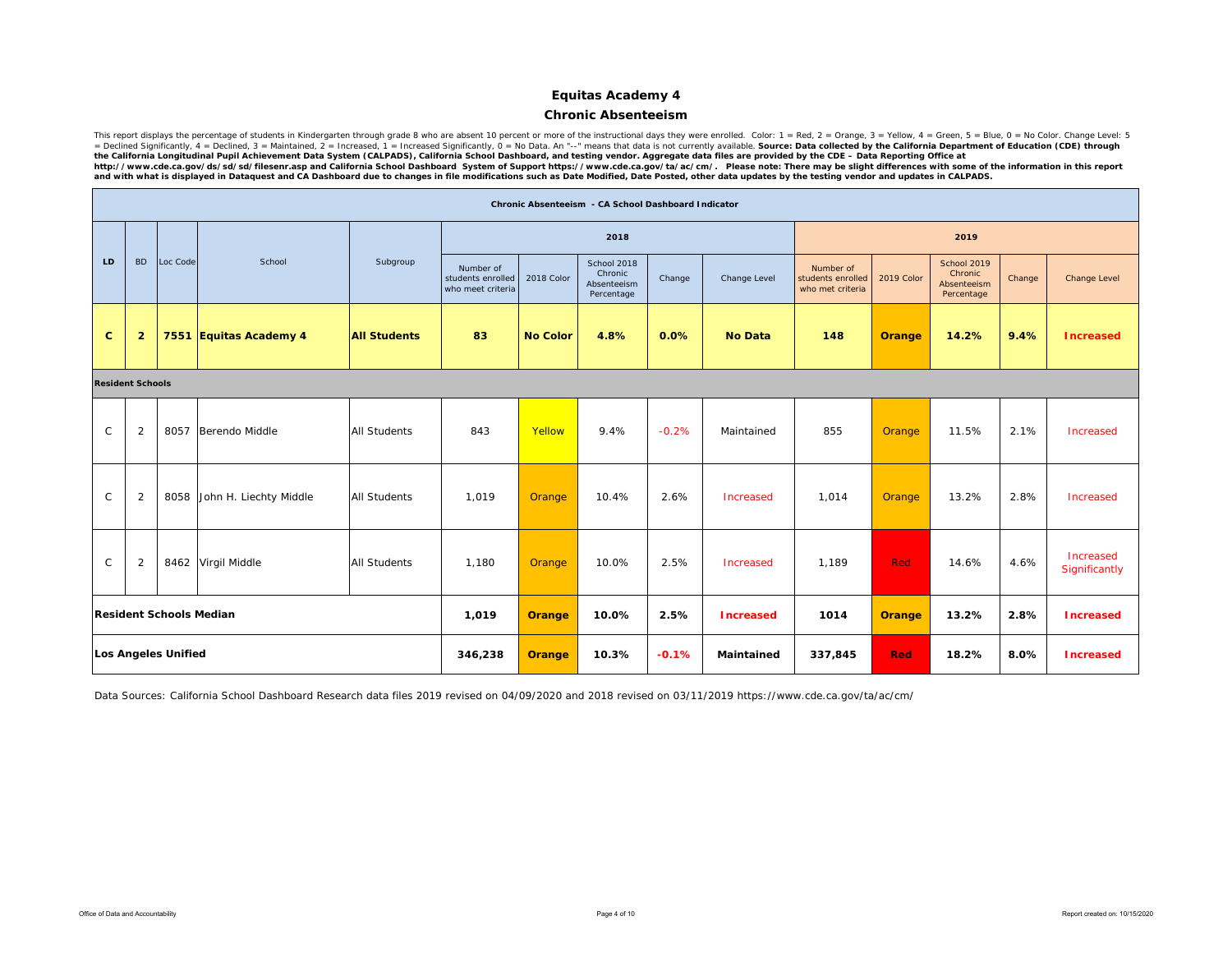### **Suspension Rate Indicator**

Suspension Rate: The percentage of students in kindergarten through grade 12 who have been suspended at least once in a given school year. Students who are suspended multiple times are only counted once. Color:  $1 = \text{Red}$ ,  $2 = \text{Orange}$ ,  $3 = \text{Yellow}$ ,  $4 = \text{Green}$ ,  $5 = \text{Blue}$ ,  $0 = \text{No Color}$ . Change Level:  $1 = \text{Declined Significantly}$ ,  $2 = \text{Decined}$ ,  $3 = \text{Maintained}$ ,  $4 = \text{Increasinged}$ ,  $5 = \text{Red}$ ,  $6 = \text{Green}$ = Increased Significantly, 0 = No Data. An "--" means that data is not currently available. *Source: Data collected by the California Department of Education (CDE) through the California Longitudinal Pupil Achievement Data System (CALPADS), California School Dashboard, and testing vendor. Aggregate data files are provided by the CDE – Data Reporting Office at http://www.cde.ca.gov/ds/sd/sd/filesenr.asp and California School Dashboard System of Support https://www.cde.ca.gov/ta/ac/cm/. Please note: There may be slight differences with some of the information in this report and with what is displayed in Dataquest and CA Dashboard due to changes in file modifications such as Date Modified, Date Posted, other data updates by the testing vendor and updates in CALPADS.* 

|              |                         |                            |                                |                     |                       | Suspension Rate Indicator - CA School Dashboard Indicator |                                        |               |                 |                              |             |                                               |         |                                         |  |
|--------------|-------------------------|----------------------------|--------------------------------|---------------------|-----------------------|-----------------------------------------------------------|----------------------------------------|---------------|-----------------|------------------------------|-------------|-----------------------------------------------|---------|-----------------------------------------|--|
|              |                         |                            |                                |                     |                       |                                                           | 2018                                   |               |                 |                              |             | 2019                                          |         |                                         |  |
| LD           | <b>BD</b>               | Loc Code                   | School                         | Subgroup            | Number of<br>Students | 2018 Color                                                | Students<br>suspended at<br>least once | Change        | Change Level    | Number of<br><b>Students</b> | 2019 Color  | <b>Students</b><br>suspended at<br>least once | Change  | Change Level                            |  |
| $\mathbf{C}$ | $\overline{2}$          |                            | 7551 Equitas Academy 4         | <b>All Students</b> | 86                    | <b>No Color</b>                                           | 0.0%                                   | $\sim$ $\sim$ | <b>No Data</b>  | 152                          | <b>Blue</b> | 0.0%                                          | 0.0%    | <b>Declined</b><br><b>Significantly</b> |  |
|              | <b>Resident Schools</b> |                            |                                |                     |                       |                                                           |                                        |               |                 |                              |             |                                               |         |                                         |  |
| $\mathsf C$  | $\overline{2}$          | 8057                       | Berendo Middle                 | <b>All Students</b> | 862                   | Green                                                     | 0.7%                                   | $-0.5%$       | <b>Declined</b> | 877                          | Green       | 0.7%                                          | 0.0%    | <b>Declined</b>                         |  |
| $\mathsf{C}$ | $\overline{2}$          | 8058                       | John H. Liechty Middle         | <b>All Students</b> | 1,053                 | Green                                                     | 2.8%                                   | $-0.7%$       | <b>Declined</b> | 1,034                        | <b>Blue</b> | 0.1%                                          | $-2.8%$ | <b>Declined</b><br>Significantly        |  |
| $\mathsf{C}$ | $\overline{2}$          |                            | 8462 Virgil Middle             | <b>All Students</b> | 1,210                 | Blue                                                      | 0.3%                                   | $-0.6%$       | <b>Declined</b> | 1,222                        | Yellow      | 0.8%                                          | 0.5%    | <b>Declined</b>                         |  |
|              |                         |                            | <b>Resident Schools Median</b> |                     | 1,053                 | Green                                                     | 0.7%                                   | $-0.6%$       | <b>Declined</b> | 1034                         | Green       | 0.7%                                          | 0.0%    | <b>Declined</b>                         |  |
|              |                         | <b>Los Angeles Unified</b> |                                |                     | 488,944               | <b>Blue</b>                                               | 0.5%                                   | $-0.1%$       | Maintained      | 475,140                      | <b>Blue</b> | 0.4%                                          | $-0.1%$ | <b>Maintained</b>                       |  |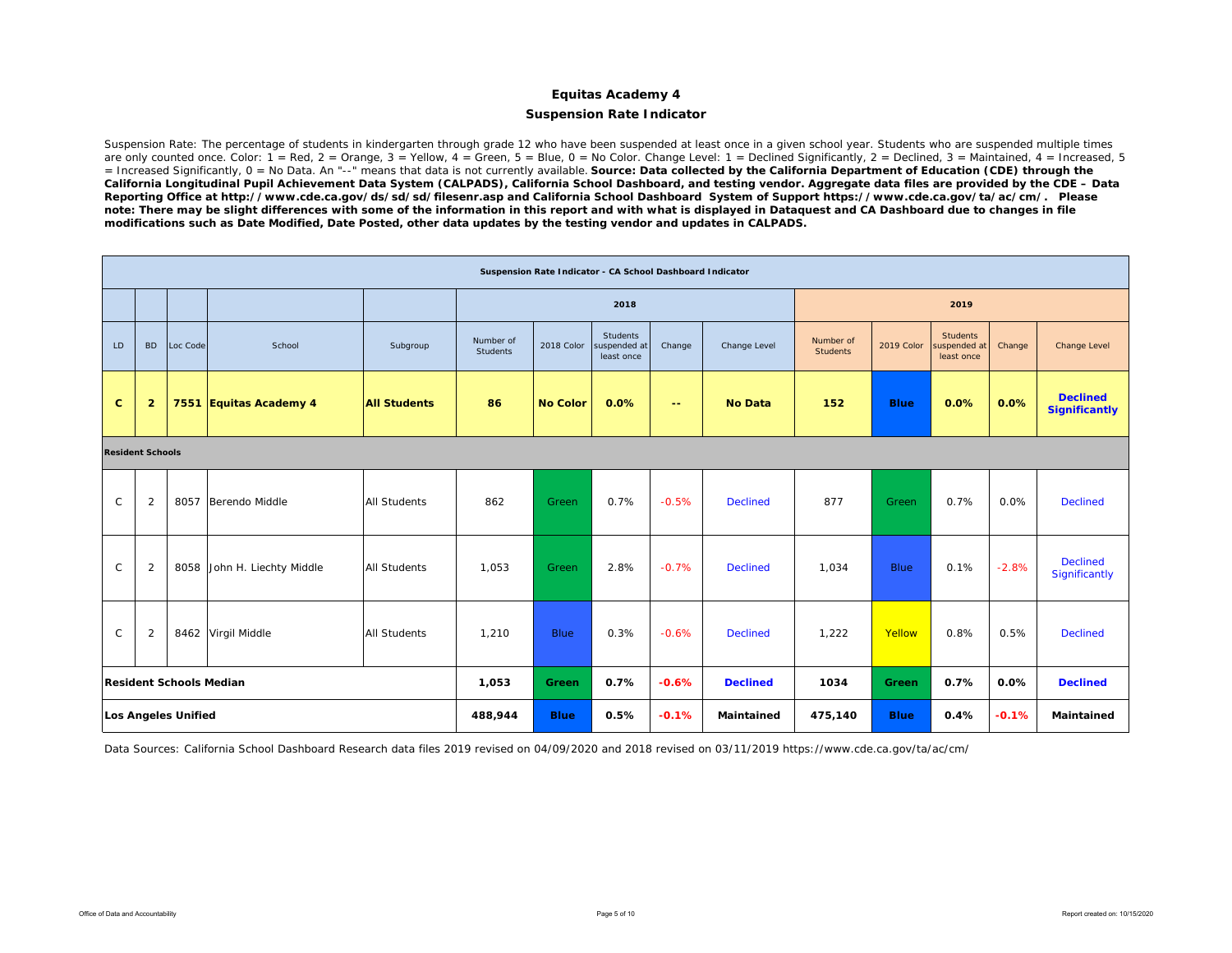#### **2019-20 Enrollment Report**

This report displays CALPADS K-12 enrollment number and percentages of select subgroups. Annual enrollment consists of the number of students primarily enrolled on Census Day (the first Wednesday in October). This informat

| LD                         | <b>BD</b>               | Loc<br>Code                    | School                   | <b>Enrollment</b> | F/R Meal | GATE  | American<br>Indian or<br>Alaska<br>Native | Asian | Black or<br>African<br>American | English<br>Learner | Filipino | Foster<br>Youth | <b>Homeless</b> | Latino | Migrant<br>Education   or Pacific   Reported | Native<br>Hawaiian<br>Islander | Not   | Socio-<br>economic<br>ally<br>aged | Students<br>with<br>Disadvant-Disabilities | Two or<br>More<br>Races | White |
|----------------------------|-------------------------|--------------------------------|--------------------------|-------------------|----------|-------|-------------------------------------------|-------|---------------------------------|--------------------|----------|-----------------|-----------------|--------|----------------------------------------------|--------------------------------|-------|------------------------------------|--------------------------------------------|-------------------------|-------|
| $\mathbf{C}$               |                         | 7551                           | <b>Equitas Academy 4</b> | 152               | 89.5%    | 0.0%  | 0.0%                                      | 0.7%  | 3.3%                            | 20.4%              | 1.3%     | 2.0%            | 0.0%            | 94.1%  | 0.0%                                         | 0.0%                           | 0.0%  | 92.8%                              | 0.0%                                       | 0.0%                    | 0.7%  |
|                            | <b>Resident Schools</b> |                                |                          |                   |          |       |                                           |       |                                 |                    |          |                 |                 |        |                                              |                                |       |                                    |                                            |                         |       |
| $\mathsf{C}$               | $\overline{2}$          | 8057                           | Berendo Middle           | 768               | 95.6%    | 7.0%  | 0.1%                                      | 1.2%  | 3.0%                            | 31.5%              | 0.0%     | 0.3%            | 1.3%            | 94.5%  | 0.0%                                         | 0.0%                           | 0.0%  | 96.5%                              | 13.3%                                      | 0.0%                    | 1.2%  |
| $\mathsf{C}$               | $\overline{2}$          | 8058                           | John H. Liechty Middle   | 973               | 99.3%    | 7.2%  | 0.1%                                      | 0.3%  | 1.7%                            | 35.6%              | 0.1%     | 0.7%            | 1.8%            | 96.5%  | 0.1%                                         | 0.0%                           | 0.1%  | 99.4%                              | 14.5%                                      | 0.3%                    | 0.8%  |
|                            | $\overline{2}$          | 8462                           | Virgil Middle            | 1,173             | 95.0%    | 14.9% | 0.0%                                      | 7.7%  | 2.4%                            | 25.4%              | 4.8%     | 0.3%            | 0.8%            | 82.1%  | 0.0%                                         | 0.3%                           | 0.3%  | 95.4%                              | 15.1%                                      | 0.7%                    | 1.8%  |
|                            |                         | <b>Resident Schools Median</b> |                          | 973               | 95.6%    | 7.2%  | 0.1%                                      | 1.2%  | 2.4%                            | 31.5%              | 0.1%     | 0.3%            | 1.3%            | 94.5%  | 0.0%                                         | $0.0\%$                        | 0.1%  | 96.5%                              | 14.5%                                      | 0.3%                    | 1.2%  |
| <b>Los Angeles Unified</b> |                         |                                | 596,937                  | 80.3%             | 10.7%    | 0.2%  | 3.6%                                      | 7.7%  | 20.0%                           | 1.9%               | 0.7%     | 1.3%            | 74.1%           | 0.1%   | 0.2%                                         | 0.4%                           | 81.5% | 11.4%                              | 1.6%                                       | 10.3%                   |       |

Data Source: Data Quest, Student and School Downloadable Data Files https://www.cde.ca.gov/ds/sd/sd/filesenr.asp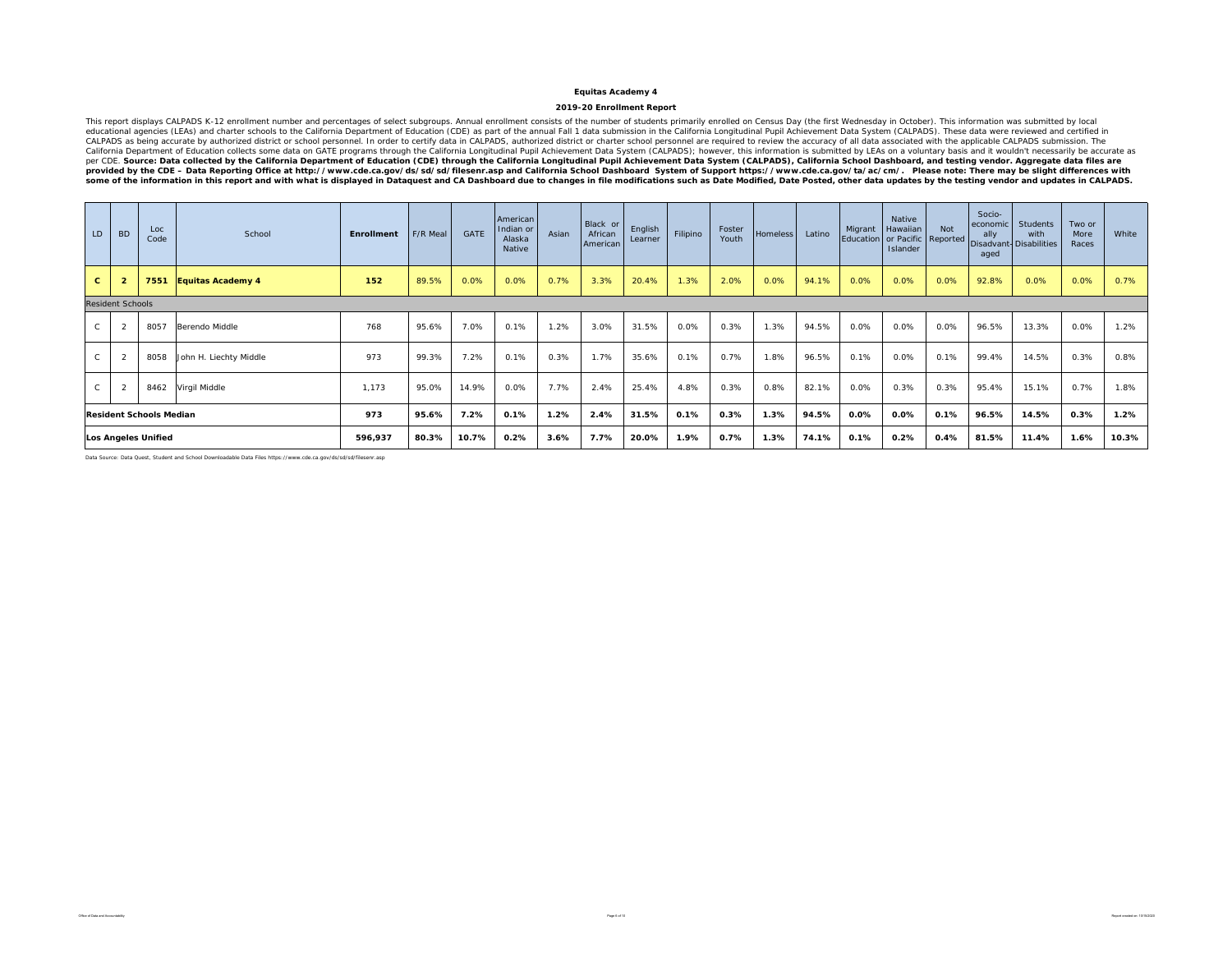# **RECLASSIFICATION RATESEquitas Academy 4**

This reports shows a two year comparison of the number of English Learners (ELs) on Census Day, the number of students reclassified since the prior Census Day, and the reclassification rate for each specified year. The reclassification rate, displayed in percentage, is calculated by dividing the number reclassified by the number of prior year ELs. *Source: Data collected by the California Department of Education (CDE) through the California Longitudinal Pupil Achievement Data System (CALPADS), California School Dashboard, and testing vendor. Aggregate data files are provided by the CDE – Data Reporting Office at http://www.cde.ca.gov/ds/sd/sd/filesenr.asp and California School Dashboard System of Support https://www.cde.ca.gov/ta/ac/cm/. Please note: There may be slight differences with some of the information in this report and with what is displayed in Dataquest and CA Dashboard due to changes in file modifications such as Date Modified, Date Posted, other data updates by the testing vendor and updates in CALPADS.* 

| LD           | <b>BD</b>      | Loc Code                | <b>School</b>                  | $17 - 18$<br>EL# | $18 - 19$<br>Reclass # | $18 - 19$<br><b>Reclass Rate</b> | $18 - 19$<br>EL# | $19 - 20$<br>Reclass # | $19 - 20$<br><b>Reclass Rate</b> |
|--------------|----------------|-------------------------|--------------------------------|------------------|------------------------|----------------------------------|------------------|------------------------|----------------------------------|
| $\mathbf{C}$ | $\overline{2}$ |                         | 7551 Equitas Academy 4         | 17               | 9                      | 52.9                             | 27               | 5                      | 18.5                             |
|              |                | <b>Resident Schools</b> |                                |                  |                        |                                  |                  |                        |                                  |
| $\mathsf{C}$ | 2              |                         | 8057 Berendo Middle            | 205              | 58                     | 28.3                             | 215              | 22                     | 10.2                             |
| $\mathsf{C}$ | 2              |                         | 8058 John H. Liechty Middle    | 316              | 46                     | 14.6                             | 296              | 46                     | 15.5                             |
| $\mathsf{C}$ | 2              |                         | 8462 Virgil Middle             | 282              | 62                     | 22                               | 280              | 48                     | 17.1                             |
|              |                |                         | <b>Resident Schools Median</b> | 282              | 58                     | 22                               | 280              | 46                     | 15.5                             |
|              |                |                         | <b>Los Angeles Unified</b>     | 143,196          | 32,647                 | 22.8                             | 123,579          | 19,510                 | 15.8                             |

Data Source: Data Quest, Student and School Downloadable Data Files https://www.cde.ca.gov/ds/sd/sd/filesreclass.asp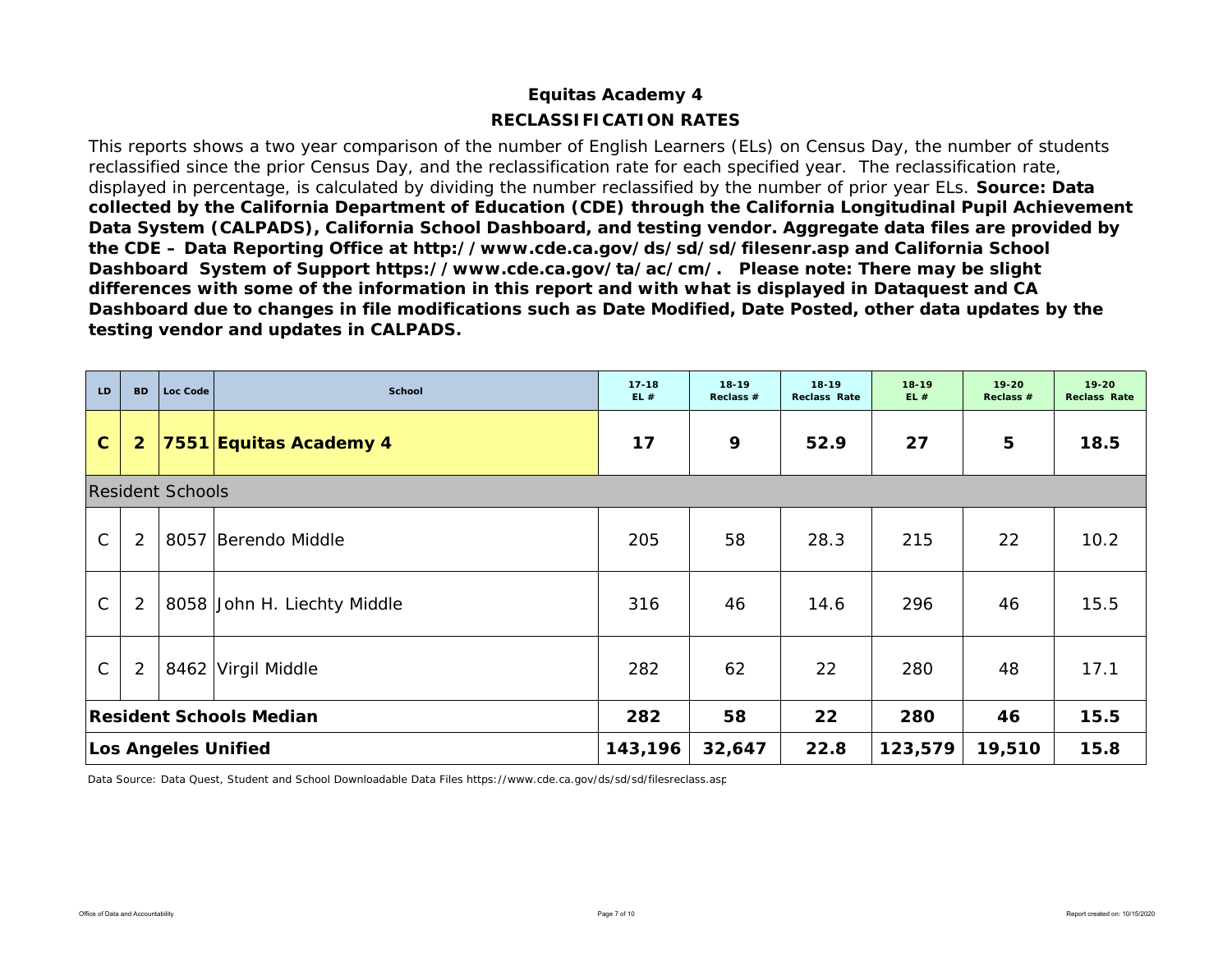### **2019-20 "At-Risk" and Long-Term English Learners (LTEL)**

Note: The "EL Total" column in this report displays the summed total of the disaggregated English Learner (EL) data in the four columns under the "English Learners" heading. The "Total (Ever-EL)" column displays the summed total of the data in the "RFEP" column plus the data in the four columns under the "English Learners" heading OR the data in the "EL Total" column, but not both. The percent values displayed in this report are calculated as a percent of the "Total (Ever-EL)" which fully and more accurately considers what happens to all EL students over time, including those who are Reclassified Fluent English Proficient (RFEP). *Source: Data collected by the California Department of Education (CDE) through the California Longitudinal Pupil Achievement Data System (CALPADS), California School Dashboard, and testing vendor. Aggregate data files are provided by the CDE – Data Reporting Office at http://www.cde.ca.gov/ds/sd/sd/filesenr.asp and California School*  Dashboard System of Support https://www.cde.ca.gov/ta/ac/cm/. Please note: There may be slight differences with some of the information in this report and with what is displayed *in Dataquest and CA Dashboard due to changes in file modifications such as Date Modified, Date Posted, other data updates by the testing vendor and updates in CALPADS.* 

|              |                     |                         |                                |                                                            |                      |                                |                                 | <b>English Learners</b>             |                                      |                                                       |                                                           |         |                       |             |                        |                    |
|--------------|---------------------|-------------------------|--------------------------------|------------------------------------------------------------|----------------------|--------------------------------|---------------------------------|-------------------------------------|--------------------------------------|-------------------------------------------------------|-----------------------------------------------------------|---------|-----------------------|-------------|------------------------|--------------------|
| LD.          | <b>BD</b>           | Loc<br>Code             | School                         | <b>EL</b><br>$\vert$ 0-3 Years $\vert$ 0-3 Years<br>Number | <b>EL</b><br>Percent | At-Risk<br>4-5 Years<br>Number | At-Risk<br>4-5 Years<br>Percent | <b>LTEL</b><br>$6+$ Years<br>Number | <b>LTEL</b><br>$6+$ Years<br>Percent | $EL 4+$<br>Years<br>Not At-<br>Risk or<br><b>LTEL</b> | $EL$ 4+<br>Years<br>Not At-<br>Risk or<br>LTEL<br>Percent |         | EL Total   EL Percent | <b>RFEP</b> | <b>RFEP</b><br>Percent | Total<br>(Ever-EL) |
| $\mathbf{C}$ | $\overline{2}$      |                         | 7551 Equitas Academy 4         | $\overline{2}$                                             | 1.9%                 | $\mathbf{3}$                   | 2.8%                            | 13                                  | 12.3%                                | 13                                                    | 12.3%                                                     | 31      | 29.2%                 | 75          | 70.8%                  | 106                |
|              |                     | <b>Resident Schools</b> |                                |                                                            |                      |                                |                                 |                                     |                                      |                                                       |                                                           |         |                       |             |                        |                    |
| $\mathsf{C}$ | 2                   |                         | 8057 Berendo Middle            | 80                                                         | 12.8%                | 15                             | 2.4%                            | 90                                  | 14.4%                                | 57                                                    | 9.1%                                                      | 242     | 38.7%                 | 384         | 61.3%                  | 626                |
| $\mathsf{C}$ | $\overline{2}$      |                         | 8058 John H. Liechty Middle    | 103                                                        | 11.8%                | 19                             | 2.2%                            | 132                                 | 15.2%                                | 92                                                    | 10.6%                                                     | 346     | 39.8%                 | 524         | 60.2%                  | 870                |
| $\mathsf{C}$ | 2                   |                         | 8462 Virgil Middle             | 80                                                         | 9.4%                 | 10                             | 1.2%                            | 147                                 | 17.2%                                | 61                                                    | 7.2%                                                      | 298     | 34.9%                 | 555         | 65.1%                  | 853                |
|              |                     |                         | <b>Resident Schools Median</b> | 80                                                         | 11.8%                | 15                             | 2.2%                            | 132                                 | 15.2%                                | 61                                                    | 9.1%                                                      | 298     | 38.7%                 | 524         | 61.3%                  | 853                |
|              | Los Angeles Unified |                         |                                |                                                            | 24.3%                | 15,980                         | 5.5%                            | 18,011                              | 6.2%                                 | 15,631                                                | 5.4%                                                      | 119,626 | 41.5%                 | 168,945     | 58.5%                  | 288,571            |

Data Source: Data Quest, Student and School Downloadable Data Files https://www.cde.ca.gov/ds/sd/sd/filesltel.asp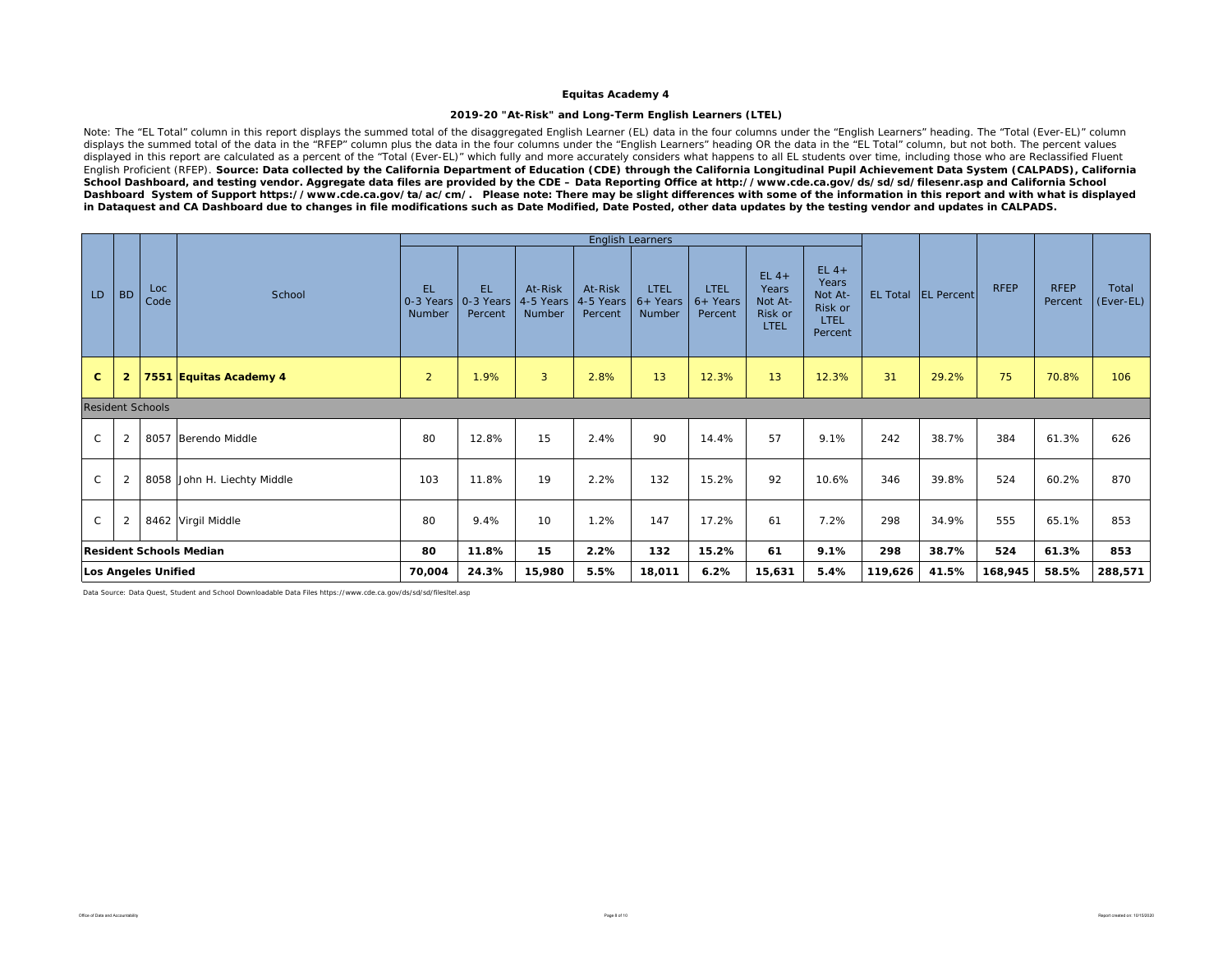#### **Students with Disabilities Report**

This report displays the K-12 enrollment and the number of K-12 students with disabilities total, by incidence category, and by eligibility as reported on the Census Day (First Wednesday in October) CALPADS Fall 1 Certifie 8.1) submitted by LEAs (Local Education Agencies). LEAs are required to "certify" specified data during submission windows. The CDE uses certified data for state and federal reporting and to develop accountability metrics. Enrollment by Subgroup counts posted in DataQuest by the CDE due to the accuracy of all data associated with the applicable CALPADS submission. CALPADS certification is a two-step process with Level-2 certification reserve *such as Date Modified, Date Posted, other data updates by the testing vendor and updates in CALPADS.* 

| LD.          | <b>BD</b>               | Loc<br>Code                    | School                   | OCT 2019<br>Enroll $#$ | Sp Ed<br>Enroll # | Sp Ed | % High<br>Enroll % Incidence Incidence | % Low         | # AUT        | # DB         | # DEAF   | # ED                 | # EMD    | # HOH   | #ID     | # OHI $*$ | #OI          | # $SLD^*$      | # SLI*  | $#$ TBI      | # VI     |
|--------------|-------------------------|--------------------------------|--------------------------|------------------------|-------------------|-------|----------------------------------------|---------------|--------------|--------------|----------|----------------------|----------|---------|---------|-----------|--------------|----------------|---------|--------------|----------|
| $\mathbf{c}$ | $\overline{2}$          | 7551                           | <b>Equitas Academy 4</b> | 152                    | $\circ$           | 0.0%  | $\sim$ $\sim$                          | $\sim$ $\sim$ | $\mathbf{O}$ | $\circ$      | $\circ$  | $\circ$              | $\circ$  | $\circ$ | $\circ$ | $\circ$   | $\circ$      | $\overline{0}$ | $\circ$ | $\circ$      | $\circ$  |
|              | <b>Resident Schools</b> |                                |                          |                        |                   |       |                                        |               |              |              |          |                      |          |         |         |           |              |                |         |              |          |
|              |                         | 8057                           | Berendo Middle           | 768                    | 102               | 13.3% | 77.5%                                  | 22.5%         |              | $\circ$      | $\circ$  | $\sim$<br>$\epsilon$ |          | $\sim$  | 8       | $\circ$   |              | 64             |         | $\circ$      |          |
| $\mathsf{C}$ |                         | 8058                           | John H. Liechty Middle   | 973                    | 141               | 14.5% | 55.3%                                  | 44.7%         | 40           | $\circ$      | $\circ$  | $\overline{2}$       | $\Omega$ | 3       | 11      | 13        |              | 61             |         | $\circ$      | $\Omega$ |
| $\mathsf{C}$ |                         | 8462                           | Virgil Middle            | 1,173                  | 177               | 15.1% | 61.6%                                  | 38.4%         | 49           | $\Omega$     | $\circ$  |                      | $\Omega$ |         | 10      | 20        |              | 86             |         | $\Omega$     |          |
|              |                         | <b>Resident Schools Median</b> |                          | 973                    | 141               | 14.5% | 61.6%                                  | 38.4%         | 40           | $\mathbf{o}$ | $\Omega$ | $\overline{2}$       | 0        | 3       | 10      | 13        | $\mathbf{2}$ | 64             |         | $\mathbf{o}$ |          |
|              |                         | <b>Los Angeles Unified</b>     |                          | 607,723                | 84,730            | 13.9% | 69.1%                                  | 31.0%         | 16,067       | 15           | 336      | 1,569                |          | 1,431   | 4,271   | 10,828    | 1,970        | 35,116         | 12,579  | 102          | 418      |

Data Source: Data Quest, Student and School Downloadable Data Files https://www.cde.ca.gov/ds/sd/sd/filesenr.asp and CALPADS County Authorizing LEA Report 1.1 Enrollment by Primary Status.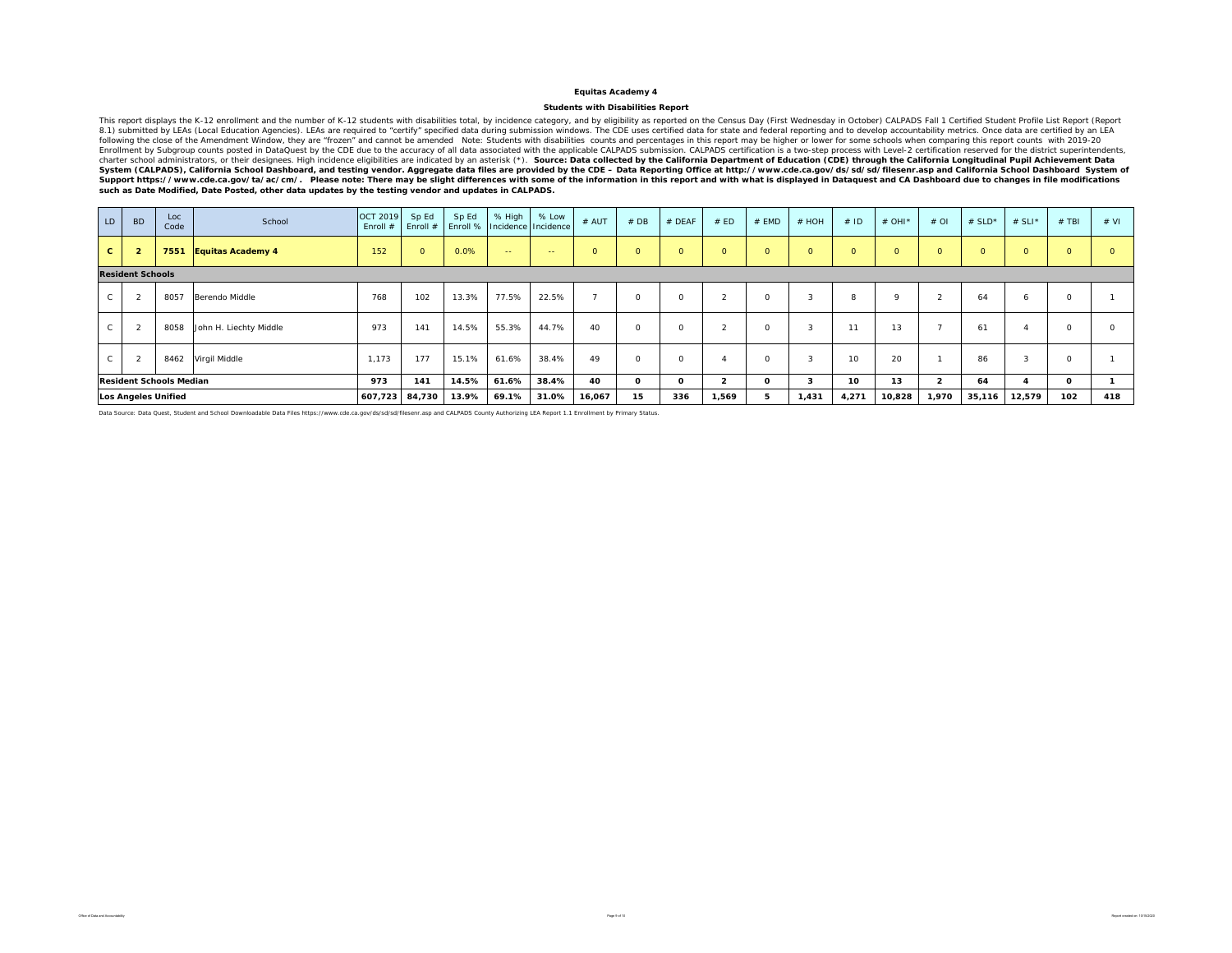### **2017-18 and 2018-19 SMARTER BALANCED ASSESSMENT ACHIEVEMENT DATA**

In order to protect student privacy, an asterisk (\*) will be displayed instead of a number on test results where 10 or fewer students had tested. Additionally, within subgroup views only, "--" will be displayed instead of the number of students when student subgroup counts are 10 or fewer. **Source: Data collected by the California Department of Education (CDE) through the** *California Longitudinal Pupil Achievement Data System (CALPADS), California School Dashboard, and testing vendor. Aggregate data files are provided by the CDE – Data Reporting Office at http://www.cde.ca.gov/ds/sd/sd/filesenr.asp and California School Dashboard System of Support https://www.cde.ca.gov/ta/ac/cm/. Please note: There may be slight differences with some of the information in this report and with what is displayed in Dataquest and CA Dashboard due to changes in file modifications such as Date Modified, Date Posted, other data updates by the testing vendor and updates in CALPADS.* 

### LD | BD | Loc Code School **Subgroup Students with Scores**with Met or Students with Met or<br>s Percentage Scores Percentage **C 2 7551 Equitas Academy 4 All Students 76 57.90% 138 52.17% -5.73%** C 2 8057 Berendo Middle All Students 271 22.44% 775 24.00% 1.56% C 2 8058 John H. Liechty Middle All Students 916 21.94% 899 30.37% 8.43% C 2 8462 Virgil Middle All Students 1,094 40.59% 1,097 39.02% -1.57% **All Students 916 22.44% 899 30.37% 7.93% All Students 225,279 42.31% 248,161 44.11% 1.80%Resident Schools MedianLos Angeles Unified Resident Schools2017-18 2018-19 School School**School change from 2018-19**English Language Arts/Literacy**

| <b>Mathematics</b> |  |
|--------------------|--|
|                    |  |

|              |                                         |                         |                        |                     | 2017-18                               |                                         | 2018-19                               |                                  |             |
|--------------|-----------------------------------------|-------------------------|------------------------|---------------------|---------------------------------------|-----------------------------------------|---------------------------------------|----------------------------------|-------------|
|              |                                         |                         |                        |                     | <b>School</b>                         |                                         | <b>School</b>                         |                                  | Change from |
| LD           | <b>BD</b>                               | Loc Code                | School                 |                     | <b>Students with</b><br><b>Scores</b> | Met or<br><b>Exceeded</b><br>Percentage | <b>Students with</b><br><b>Scores</b> | Met or<br>Exceeded<br>Percentage | 2018-19     |
| $\mathbf{C}$ | $\overline{2}$                          | 7551                    | Equitas Academy 4      | <b>All Students</b> | 77                                    | 36.36%                                  | 140                                   | 36.43%                           | 0.07%       |
|              |                                         | <b>Resident Schools</b> |                        |                     |                                       |                                         |                                       |                                  |             |
| $\mathsf{C}$ | 2                                       | 8057                    | Berendo Middle         | All Students        | 794                                   | 10.45%                                  | 807                                   | 10.78%                           | 0.33%       |
| $\mathsf{C}$ | 2                                       | 8058                    | John H. Liechty Middle | <b>All Students</b> | 928                                   | 13.47%                                  | 944                                   | 15.58%                           | 2.11%       |
| $\mathsf{C}$ | $\overline{2}$<br>8462<br>Virgil Middle |                         |                        | <b>All Students</b> | 1,114                                 | 32.76%                                  | 1,133                                 | 35.22%                           | 2.46%       |
|              | <b>Resident Schools Median</b>          |                         |                        | <b>All Students</b> | 928                                   | 13.47%                                  | 944                                   | 15.58%                           | 2.11%       |
|              | <b>Los Angeles Unified</b>              |                         |                        | <b>All Students</b> | 256,285                               | 31.62%                                  | 249,763                               | 33.47%                           | 1.85%       |

Data Source: California Assessment of Student Performance and Progress (CAASPP) Research Data Files. https://caaspp-elpac.cde.ca.gov/caaspp/ResearchFileList?ps=true&lstTestYear=2019&lstTestType=B&lstCounty=00&lstDistrict=0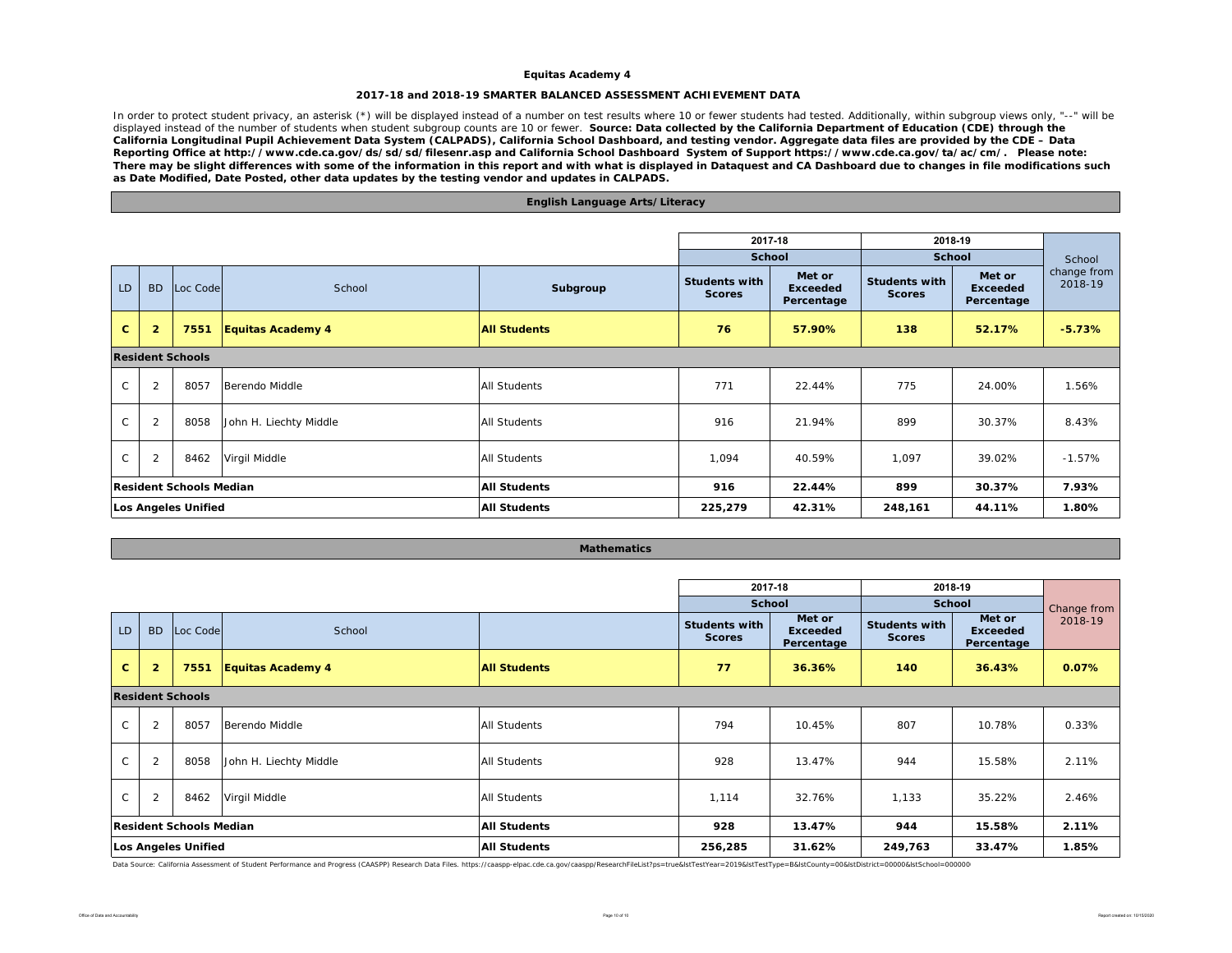### AB 1505 **Renewal Criteria Analysis** - "**High Performing**" or "**Low Performing**" School

|                     | <b>KEY</b>                                                                                                                                                                                                                                     |
|---------------------|------------------------------------------------------------------------------------------------------------------------------------------------------------------------------------------------------------------------------------------------|
| Color               | CA Dashboard Indicator rating.<br>For student groups, colors represent numerically significant subgroups [i.e. 30 or more, (15+ for Foster Youth and Homeless students)].<br>ELPI use status level as a proxy for color on the 2019 Dashboard. |
| <b>NPC</b>          | No Performance Color when student groups are not numerically significant.                                                                                                                                                                      |
| $- -$               |                                                                                                                                                                                                                                                |
| <b>Missing Data</b> | CALPADS error; Test Irregularities; or No CDE data                                                                                                                                                                                             |
| N/A                 | Not Applicable (e.g., elementary school not needing to have CCI data or Graduation Rate data)                                                                                                                                                  |

CRITERIA TO QUALIFY AS "**HIGH PERFORMING" (HP) or "LOW PERFORMING" (LP)**

**HP1a [LP1a]** - *Does the charter school have schoolwide performance levels on at least two measurements of academic performance per year in each of the two consecutive years immediately preceding renewal?* 

That is, a charter school must have been assigned a color (performance level) for at least two of the four measurements of academic performance (ELA, Math, EL Progress, College/Career) in each of the two years preceding renewal. **YES** – **NO**

|       | <b>Equitas Academy 4</b> |            |                         |                  |  |  |  |  |  |  |  |  |  |
|-------|--------------------------|------------|-------------------------|------------------|--|--|--|--|--|--|--|--|--|
|       |                          | Math       |                         | College / Career |  |  |  |  |  |  |  |  |  |
| Years | <b>ELA</b>               |            | EL Progress Indicator * | Indicator        |  |  |  |  |  |  |  |  |  |
| 2018  | NPC                      | <b>NPC</b> | <b>NPC</b>              | N/A              |  |  |  |  |  |  |  |  |  |
| 2019  | 3                        | っ          | <b>NPC</b>              | N/A              |  |  |  |  |  |  |  |  |  |

1. If **"YES"** - proceed to **HP1b [LP1b]** below.

2. If **"No"** - you cannot do an analysis for "High Performing" or "Low Performing." Proceed to the "Middle Performing" analysis.

**HP1b [LP1b]** - *Did the charter school receive the two highest [ LP1b – two lowest ] performance levels schoolwide on all state indicators included on the California*  Dashboard (all blue and/or green) [LP1b - all red and/or orange] for which it receives performance levels in each of the two consecutive years immediately *preceding renewal?* **YES** – **NO**

|       | <b>Equitas Academy 4</b> |            |                         |                               |                 |                        |                        |  |  |  |  |  |  |  |
|-------|--------------------------|------------|-------------------------|-------------------------------|-----------------|------------------------|------------------------|--|--|--|--|--|--|--|
| Years | <b>ELA</b>               | Math       | EL Progress Indicator * | College / Career<br>Indicator | Chronic Absent. | <b>Graduation Rate</b> | <b>Suspension Rate</b> |  |  |  |  |  |  |  |
| 2018  | NPC                      | <b>NPC</b> | <b>NPC</b>              | N/A                           | <b>NPC</b>      | N/A                    | <b>NPC</b>             |  |  |  |  |  |  |  |
| 2019  | $\overline{R}$           |            | <b>NPC</b>              | N/A                           |                 | N/A                    |                        |  |  |  |  |  |  |  |

1. ☐ If **"YES"** to **HP1b (two highest performance levels)** - the school is "High Performing" and may be recommended for a 7-year renewal after a full analysis is done on all performance areas (e.g., governance, operations, fiscal, etc.). No additional review is needed.

**2.** ☐ If **"YES"** to **LP1b (two lowest performance levels)** - the school is "Low Performing" and may be recommended for a 0 or 2 - year renewal after a full analysis is done on all performance areas (e.g., governance, operations, fiscal, etc.). No additional review is needed.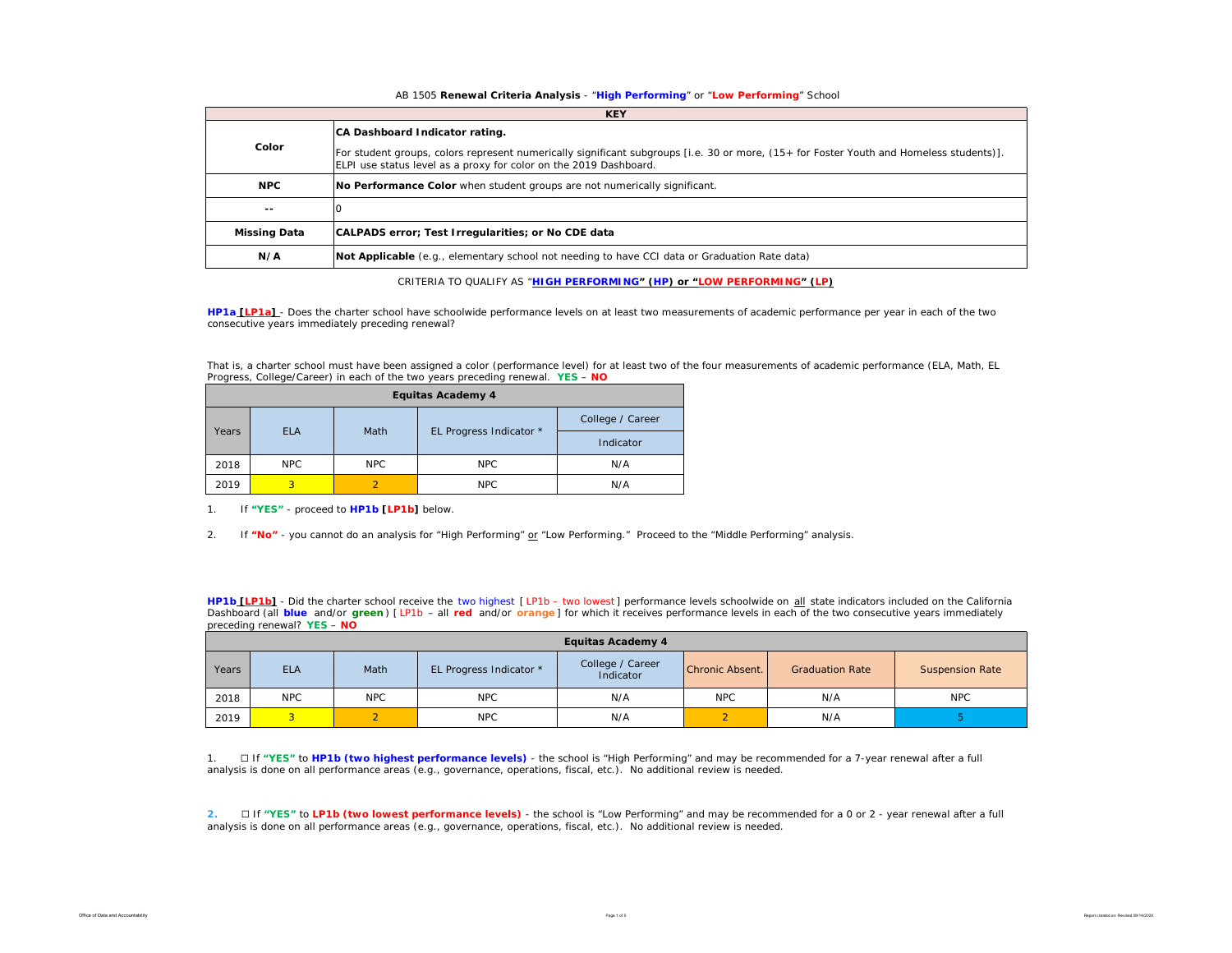**However, MAY RENEW ONLY upon making both of the following written factual findings:**

**1) The charter school is taking meaningful steps to address the underlying cause(s) of low performance, which are or will be written in a plan adopted by the governing body of the charter school;** 

**AND**

**2) There is clear and convincing evidence, demonstrated by verified data, showing either:**

**a. The school achieved measurable increases in academic achievement, as defined by at least one year's progress for each year in school; OR**

- **b. Strong postsecondary outcomes equal to similar peers.**
- **3.** ☐ **If "NO" then proceed to HP2a [LP2a] below**

**a. If the charter school receives a combination of performance colors (red, orange, yellow, green, and blue) proceed to HP2a [LP2a] below.** 

**\*** *HP1b -* 

*\* LP1b -* 

| each of the two consecutive years immediately preceding renewal? YES - NO |                     |                                                              |
|---------------------------------------------------------------------------|---------------------|--------------------------------------------------------------|
| Indicator                                                                 | Number of Subgroups | Subroups                                                     |
| <b>ELA 2018</b>                                                           | $\mathsf O$         |                                                              |
| ELA 2019                                                                  | 3                   | English Learners; Socioeconomically Disadvantaged<br>Latino; |
| Math 2018                                                                 | 0                   |                                                              |
| Math 2019                                                                 | 3                   | English Learners; Socioeconomically Disadvantaged<br>Latino; |
| EL Progress 2018                                                          | N/A                 | N/A                                                          |
| EL Progress 2019 *                                                        | $\mathbf{1}$        | English Learner                                              |
| College/Career 2018                                                       | N/A                 | N/A                                                          |
| College/Career 2019                                                       | N/A                 | N/A                                                          |

**HP2a [LP2a]** - *Does the charter school have performance levels on at least two of the four measurements of academic performance for at least two subgroups in* 

#### 1. ☐ If **"YES"** – proceed to **HP2b [LP2b]** below.

2. ☐ If **"No"** – A charter school without *performance levels on at least two of the four measurements of academic performance for at least two subgroups in each of the two consecutive years immediately preceding renewal* cannot be considered within the "High Performing" or "Low Performing" renewal criteria. Proceed to the "Middle Performing" analysis.

\*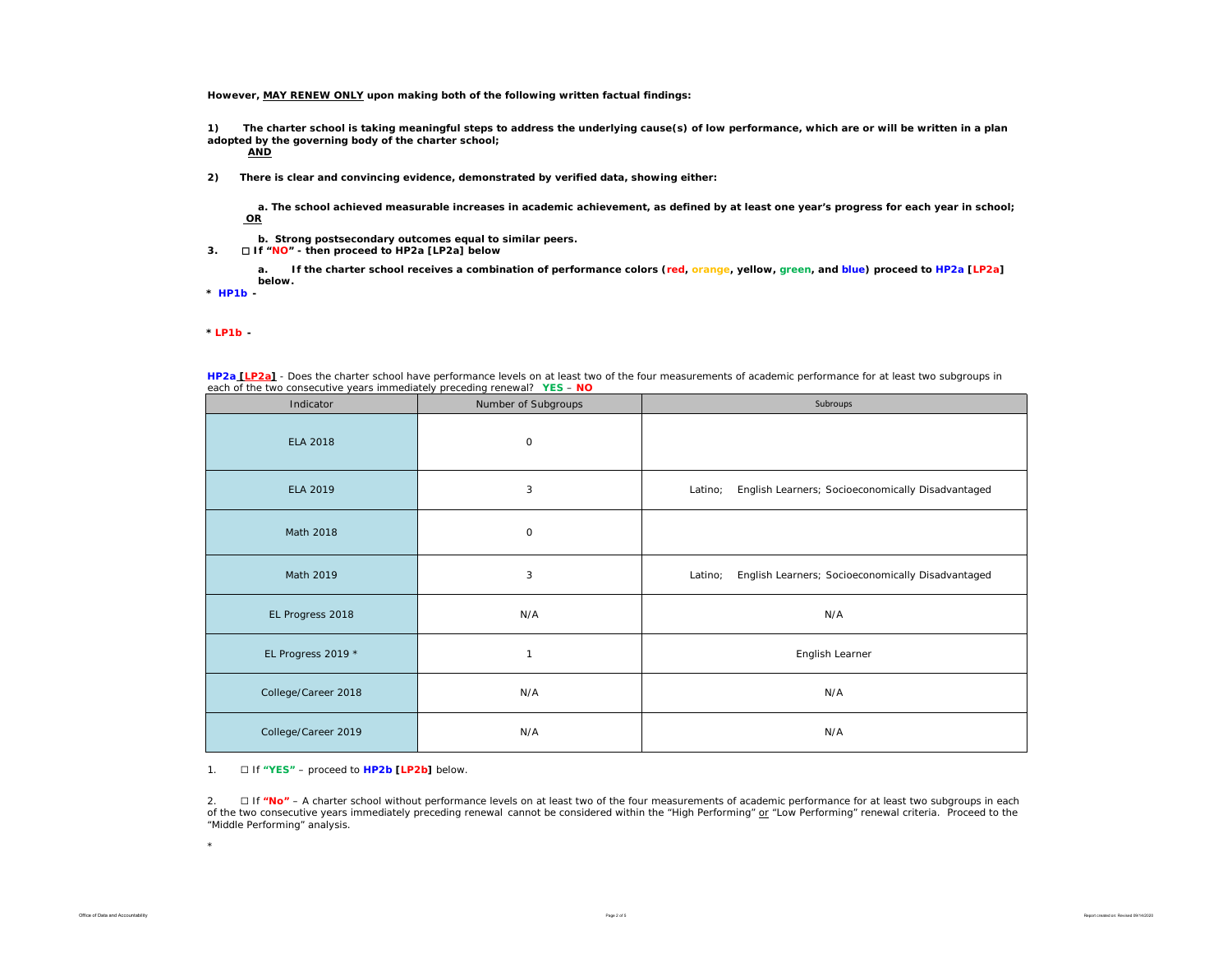| Indicator           |                      | <b>Equitas Academy 4</b> |                      | <b>State</b>  | <b>Status Comparison to State Average</b> |  |  |  |
|---------------------|----------------------|--------------------------|----------------------|---------------|-------------------------------------------|--|--|--|
|                     | Performance<br>Level | <b>Status</b>            | Performance<br>Level | <b>Status</b> |                                           |  |  |  |
| <b>ELA 2018</b>     | <b>NPC</b><br>23.5   |                          | $\overline{2}$       | $-6.0$        | Higher                                    |  |  |  |
| <b>ELA 2019</b>     | 3                    | $-1.0$                   | 4                    | $-2.5$        | Higher                                    |  |  |  |
| <b>Math 2018</b>    | <b>NPC</b>           | $-31.5$                  | $\overline{2}$       | $-36.4$       | Higher                                    |  |  |  |
| Math 2019           | $\overline{2}$       | $-46.2$                  | $\overline{2}$       | $-33.5$       | Lower                                     |  |  |  |
| EL Progress 2018    | <b>NPC</b>           | N/A                      | <b>NPC</b>           | N/A           | $- -$                                     |  |  |  |
| EL Progress 2019 *  | <b>NPC</b>           | 68.0%                    | 3                    | 48.3%         | Higher                                    |  |  |  |
| College/Career 2018 | N/A                  | N/A                      | 3                    | 42.2%         | N/A                                       |  |  |  |
| College/Career 2019 | N/A                  | N/A                      | 3                    | 44.1%         | N/A                                       |  |  |  |

**HP2b [LP2b]** - *Did the charter school receive performance levels schoolwide (all students) that are the same or higher [ LP2b – same or lower ] than the state average for all four measurements of academic performance?* **YES** – **NO**

1. ☐ If **"YES"** to **HP2b (received performance levels schoolwide that are the same or higher than the state average for all four measurements)**  the school meets the criteria in the first part of section 47607 (c)(2)(A)(ii). Proceed to the subgroup comparison analysis pursuant to the latter half of section 47607 (c)(2)(A)(ii). Move on to **HP2c.**

2. ☐ If **"YES"** to **LP2c (received performance levels schoolwide that are the same or lower than the state average for all four measurements)** the school meets the criteria in the first part of section 47607.2 (a)(1)(B). Proceed to the subgroup comparison analysis pursuant to the latter half of section 47607.2 (a)(1)(B). Move on to **LP2c.**

3. □ If "No" – If all of the performance levels schoolwide are the "Same" or a combination of "Higher" and "Lower" proceed to the "Middle Performing" analysis. \* *HP2b -* 

#### \**LP2b -*

**HP2c [LP2c]** - For the state subgroups that are performing below the state average in each of the four measurements of academic performance in each respective year, did the majority of the school's subgroups receive performance levels that are higher [lower] than the state average? **YES** – **NO**

| <b>ELA</b>                      |       |                |               |                |         |                                |                |                |               |                |         |                                |  |
|---------------------------------|-------|----------------|---------------|----------------|---------|--------------------------------|----------------|----------------|---------------|----------------|---------|--------------------------------|--|
|                                 |       |                | 2018          |                |         |                                |                |                |               |                |         |                                |  |
| Subgroup                        | # of  | <b>School</b>  |               | <b>State</b>   |         | <b>Status</b><br>Comparison to | $#$ of         | School         |               | State          |         | <b>Status</b><br>Comparison to |  |
|                                 | Stud. | Perf.<br>Level | <b>Status</b> | Perf.<br>Level | Status  | State Average                  | Stud.          | Perf.<br>Level | <b>Status</b> | Perf.<br>Level | Status  | State Average                  |  |
| <b>All Students</b>             | 69    | <b>NPC</b>     | 23.5          | 2 <sup>1</sup> | $-6.0$  |                                | 132            | 3 <sup>1</sup> | $-1.0$        | 4              | $-2.5$  | Higher                         |  |
| English Learner                 | 33    | <b>NPC</b>     | $-23.5$       | 3 <sup>1</sup> | $-47.1$ |                                | 54             | $\overline{2}$ | $-47.3$       | 3 <sup>1</sup> | $-45.1$ | Lower                          |  |
| Foster Youth                    | 1     | <b>NPC</b>     | $\sim$ $-$    | $\mathbf{1}$   | $-79.2$ |                                | $\overline{2}$ | <b>NPC</b>     | $\frac{1}{2}$ | $\overline{2}$ | $-71.9$ |                                |  |
| <b>Homeless</b>                 | $- -$ | $- -$          | $- -$         | 3 <sup>1</sup> | $-51.0$ |                                | $- -$          | $- -$          | $- -$         | $\overline{3}$ | $-46.7$ |                                |  |
| Socioeconomically Disadvantaged | 67    | <b>NPC</b>     | 18.3          | $\overline{3}$ | $-34.7$ |                                | 125            | $\overline{3}$ | $-3.1$        | 3              | $-30.1$ | Higher                         |  |
| Students with Disabilities      | 7     | <b>NPC</b>     | $-$           | 1              | $-95.5$ |                                | 20             | <b>NPC</b>     | $-93.4$       | $\overline{2}$ | $-88.1$ |                                |  |
| African American                |       | <b>NPC</b>     | $- -$         | $\overline{2}$ | $-51.8$ |                                | 3              | <b>NPC</b>     | $- -$         | $\overline{3}$ | $-47.6$ |                                |  |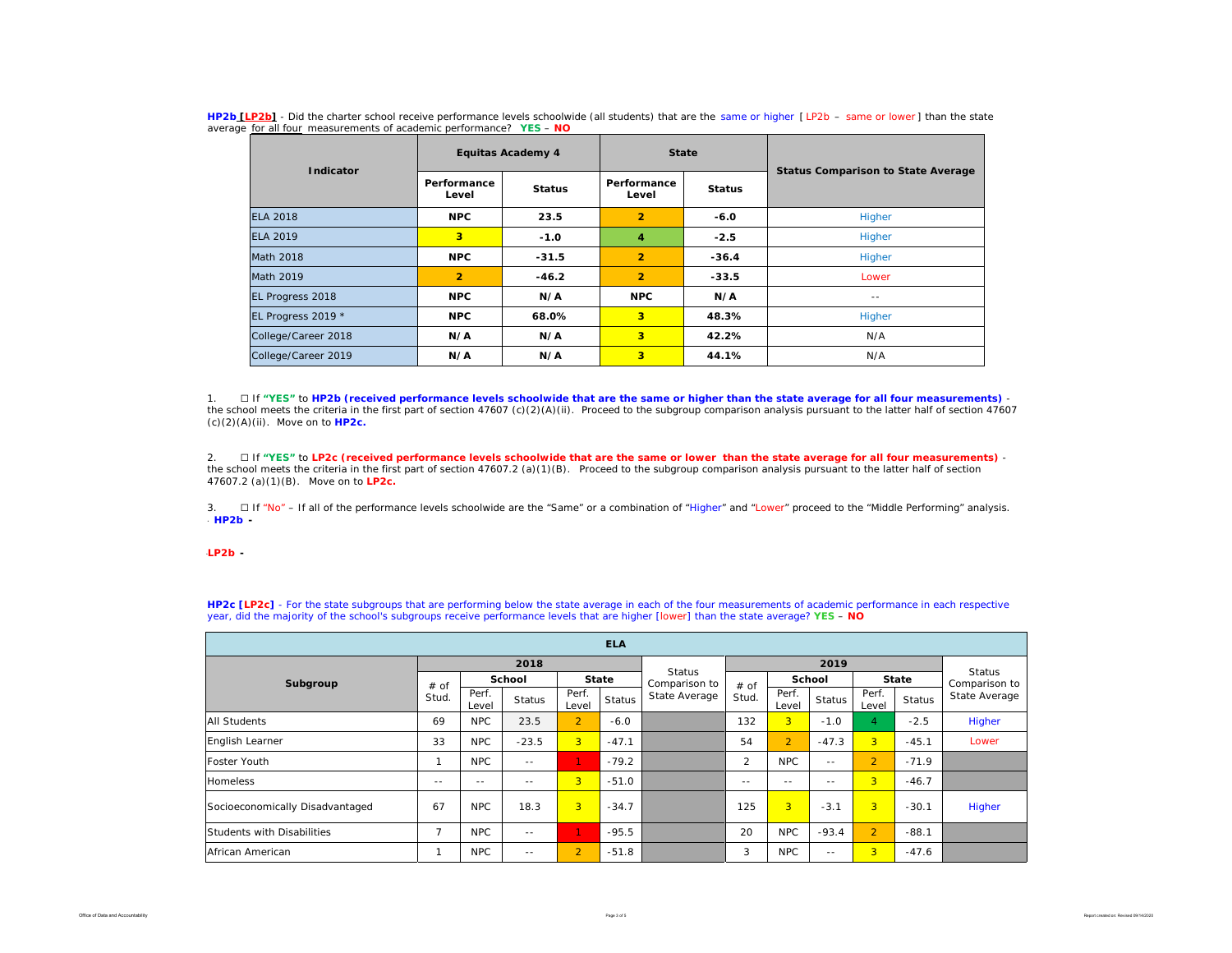| <b>ELA</b>                          |               |                |               |                |               |                         |               |                |               |                |         |                         |
|-------------------------------------|---------------|----------------|---------------|----------------|---------------|-------------------------|---------------|----------------|---------------|----------------|---------|-------------------------|
| Subgroup                            |               |                | 2018          |                |               |                         |               |                |               |                |         |                         |
|                                     | # of<br>Stud. |                | School        |                | <b>State</b>  | Status<br>Comparison to | # of          | School         |               | State          |         | Status<br>Comparison to |
|                                     |               | Perf.<br>Level | <b>Status</b> | Perf.<br>Level | <b>Status</b> | State Average           | Stud.         | Perf.<br>Level | <b>Status</b> | Perf.<br>Level | Status  | State Average           |
| American Indian or Alaska Native    | $- -$         | $- -$          | $-$           | $\overline{2}$ | $-36.8$       |                         | $- -$         | $- -$          | $- -$         | $\overline{2}$ | $-34.1$ |                         |
| Asian                               | 2             | <b>NPC</b>     | $\frac{1}{2}$ | 5              | 62.4          |                         | 2             | <b>NPC</b>     | $\frac{1}{2}$ | 5              | 64.8    |                         |
| Filipino                            | $- -$         | $\frac{1}{2}$  | $- -$         | $\overline{4}$ | 44.0          |                         | $- -$         | $\frac{1}{2}$  | $- -$         | 5              | 46.7    |                         |
| Latino                              | 65            | <b>NPC</b>     | 17.5          | $\overline{3}$ | $-31.3$       |                         | 125           | $\overline{2}$ | $-5.3$        | 3              | $-26.6$ | Higher                  |
| Native Hawaiian or Pacific Islander | $\sim$ $-$    | $- -$          | $\frac{1}{2}$ | $\overline{2}$ | $-21.3$       |                         | $\frac{1}{2}$ | $- -$          | $- -$         | $\overline{2}$ | $-19.5$ |                         |
| White                               |               | <b>NPC</b>     | $-$           | $\overline{4}$ | 27.7          |                         | 2             | <b>NPC</b>     | $- -$         | $\overline{A}$ | 30.7    |                         |
| Two or More Races                   | $\sim$ $-$    | $- -$          | $\frac{1}{2}$ | $\overline{4}$ | 28.6          |                         | $- -$         | $\sim$ $-$     | $- -$         | 4              | 30.3    |                         |

| <b>MATH</b>                         |                |                        |                |                |                                |               |                 |                |                                |                |               |               |
|-------------------------------------|----------------|------------------------|----------------|----------------|--------------------------------|---------------|-----------------|----------------|--------------------------------|----------------|---------------|---------------|
|                                     |                |                        | 2018           |                |                                |               |                 |                | <b>Status</b><br>Comparison to |                |               |               |
| Subgroup                            | # of<br>Stud.  | School<br><b>State</b> |                |                | <b>Status</b><br>Comparison to |               | School          |                |                                |                | <b>State</b>  |               |
|                                     |                | Perf.<br>Level         | <b>Status</b>  | Perf.<br>Level | <b>Status</b>                  | State Average | $#$ of<br>Stud. | Perf.<br>Level | <b>Status</b>                  | Perf.<br>Level | <b>Status</b> | State Average |
| <b>All Students</b>                 | 70             | <b>NPC</b>             | $-31.5$        | $\overline{2}$ | $-36.4$                        |               | 133             | $\overline{2}$ | $-46.2$                        | $\overline{2}$ | $-33.5$       | Lower         |
| English Learner                     | 34             | <b>NPC</b>             | $-62.8$        | $\overline{2}$ | $-69.9$                        |               | 55              | $\overline{2}$ | $-87.1$                        | $\overline{2}$ | $-68.6$       | Lower         |
| Foster Youth                        | $\mathbf{1}$   | <b>NPC</b>             | $\sim$ $-$     | $\mathbf{1}$   | $-114.0$                       |               | $\overline{2}$  | <b>NPC</b>     | $- -$                          | $\overline{2}$ | $-107.2$      |               |
| <b>Homeless</b>                     | $-$            | $\frac{1}{2}$          | $- -$          | $\overline{2}$ | $-81.0$                        |               | $\frac{1}{2}$   | $-$            | $\frac{1}{2}$                  | $\overline{2}$ | $-77.7$       |               |
| Socioeconomically Disadvantaged     | 68             | <b>NPC</b>             | $-36.9$        | $\overline{2}$ | $-67.4$                        |               | 126             | $\overline{2}$ | $-48.9$                        | 3 <sup>1</sup> | $-63.7$       | Higher        |
| Students with Disabilities          | $\overline{7}$ | <b>NPC</b>             | $\sim$ $-$     | 1.             | $-125.3$                       |               | 20              | <b>NPC</b>     | $-133.8$                       | $\overline{2}$ | $-119.4$      |               |
| African American                    | $\mathbf{1}$   | <b>NPC</b>             | $\sim$ $-$     | $\overline{2}$ | $-91.5$                        |               | 3               | <b>NPC</b>     | $\frac{1}{2}$                  | $\overline{2}$ | $-87.9$       |               |
| American Indian or Alaska Native    | $- -$          | $\frac{1}{2}$          | $- -$          | $\overline{2}$ | $-73.0$                        |               | $- -$           | $- -$          | $\frac{1}{2}$                  | $\overline{2}$ | $-69.6$       |               |
| Asian                               | $\overline{2}$ | <b>NPC</b>             | $\overline{a}$ | 5              | 56.7                           |               | $\overline{2}$  | <b>NPC</b>     | $\sim$ $-$                     | 5.             | 59.8          |               |
| Filipino                            | $-$            | $-$                    | $-$            | $\overline{4}$ | 13.1                           |               | $\frac{1}{2}$   | $\frac{1}{2}$  | $\frac{1}{2}$                  | $\overline{4}$ | 18.0          |               |
| Latino                              | 66             | <b>NPC</b>             | $-37.1$        | $\overline{2}$ | $-65.8$                        |               | 126             | $\overline{2}$ | $-50.5$                        | 3 <sup>1</sup> | $-62.2$       | Higher        |
| Native Hawaiian or Pacific Islander | $-$            | $- -$                  | $-$            | $\overline{2}$ | $-52.0$                        |               | $\frac{1}{2}$   | $- -$          | $- -$                          | $\overline{2}$ | $-49.8$       |               |
| White                               | $\mathbf{1}$   | <b>NPC</b>             | $\sim$ $-$     | 3              | $-1.0$                         |               | 2               | <b>NPC</b>     | $\frac{1}{2}$                  | $\overline{4}$ | 1.4           |               |
| Two or More Races                   | $-$            | $-$                    | $-$            | 4              | 1.9                            |               | $- -$           | $-$            | $ -$                           | $\overline{4}$ | 2.5           |               |

| EL Progress Indicator * (ELPI) |               |               |        |              |                        |               |                 |            |        |              |               |               |
|--------------------------------|---------------|---------------|--------|--------------|------------------------|---------------|-----------------|------------|--------|--------------|---------------|---------------|
|                                | 2018          |               |        |              |                        | <b>Status</b> | 2019            |            |        |              |               | <b>Status</b> |
| Subgroup                       | # of<br>Stud. | <b>School</b> |        | <b>State</b> |                        | Comparison to |                 | School     |        | <b>State</b> |               | Comparison to |
|                                |               | Pref.         | Status | Perf.        | <b>Status</b><br>Level | State Average | $#$ of<br>Stud. | Status     | Status | Status       | <b>Status</b> | State Average |
|                                |               | Level         |        |              |                        |               |                 | Level      |        | Level        |               |               |
| English Learner                |               | N/A           | N/A    | <b>NPC</b>   | N/A                    |               | 25              | <b>NPC</b> | 68.0%  |              | 48.3%         | Higher        |